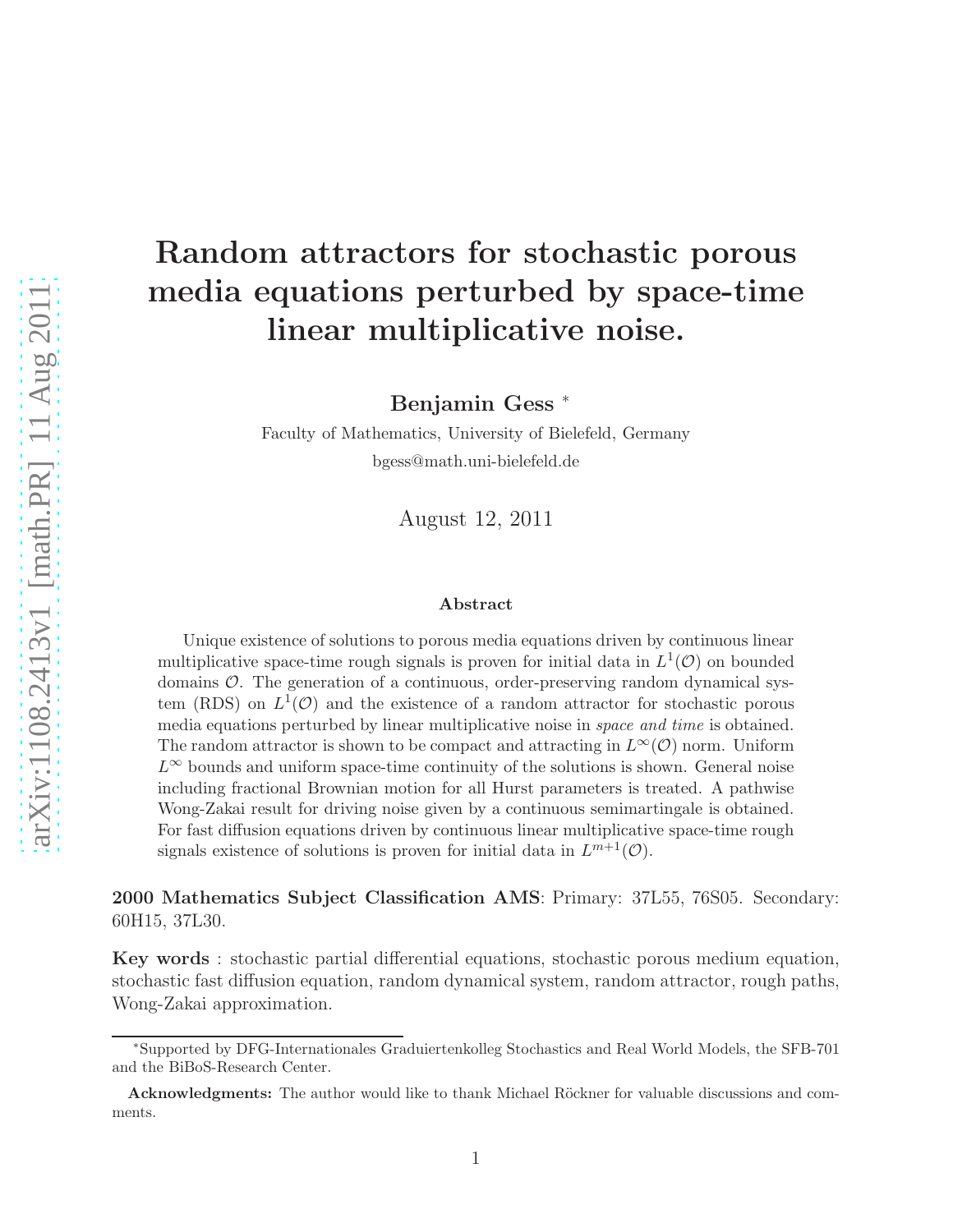# 0 Introduction

The qualitative study of stochastic dynamics induced by stochastic partial differential equations (SPDE) especially in the case of non-Markovian noise is based on the theory of RDS (cf. e.g. [1]). Since the foundational work [32, 11, 10] the long-time behaviour of several quasilinear SPDE has been investigated by means of the existence of random attractors. However, all these results are restricted to simple models of the noise (e.g. additive or real multiplicative), not including the important case of linear multiplicative space-time noise. This is mainly due to the difficulty to even define an associated RDS for more general SPDE. The generation of an RDS is usually shown by use of a transformation of the SPDE into a random PDE. Depending on the structure of the noise monotonicity and coercivity properties of the drift are preserved under this transformation. For example, this is the case for additive, real multiplicative and first order linear multiplicative noise [15] with suitable assumptions on the diffusion coefficients. For linear multiplicative noise, however, this is not the case, thus making the analysis of the random PDE much harder. The generation of an RDS and the existence of random attractors for stochastic porous media equations (SPME) with additive noise has been obtained in [8, 18]. A first approach to tackle the generation of an RDS for SPME with linear multiplicative space-time noise, i.e. for equations of the form

(0.0) 
$$
dX_t = \Delta(|X_t|^m sgn(X_t))dt + \sum_{k=1}^{N} \mu_k e_k X_t d\beta_t^{(k)}, \quad 1 < m < \infty
$$

has been given in [7] by proving the unique existence of pathwise solutions to a corresponding random PDE for essentially bounded initial conditions  $x \in L^{\infty}(\mathcal{O})$ . The existence and uniqueness up to indistinguishability of probabilistically strong solutions to (0.0) even including  $0 < m < 1$  and all initial conditions  $x \in (H_0^1(\mathcal{O}))^*$  has been obtained in [30]. However, this does not yield the existence of an RDS. The pathwise solutions to the transformed equation constructed in [7] yield a stochastic flow  $\varphi(t,\omega)x$  satisfying the perfect cocycle property on  $L^{\infty}(\mathcal{O})$ . However, neither continuity of  $x \mapsto \varphi(t,\omega)x$  nor continuity of  $t \mapsto \varphi(t,\omega)x$ has been obtained. These properties of RDS are crucial to obtain the existence of random attractors. Due to the strong norm on the state space  $L^{\infty}(\mathcal{O})$  especially the continuity in the initial condition is not clear. In this paper we prove the generation of an RDS corresponding to SPME driven by multiplicative space-time rough signals for all initial conditions  $X_0 \in L^1(\mathcal{O})$ , i.e. to equations of the form

(0.1) 
$$
dX_t = \Delta(|X_t|^m sgn(X_t)) dt + \sum_{k=1}^N f_k X_t \circ dz_t^{(k)}, \text{ on } \mathcal{O}_T
$$

$$
X(0) = X_0, \text{ on } \mathcal{O}
$$

with Dirichlet boundary conditions, rough driving signals  $z^{(k)} \in C([0,T];\mathbb{R})$  and with  $f_k \in$  $C^{\infty}(\overline{\mathcal{O}})$ . We assume the number of signals N to be finite and high regularity for  $f_k$  for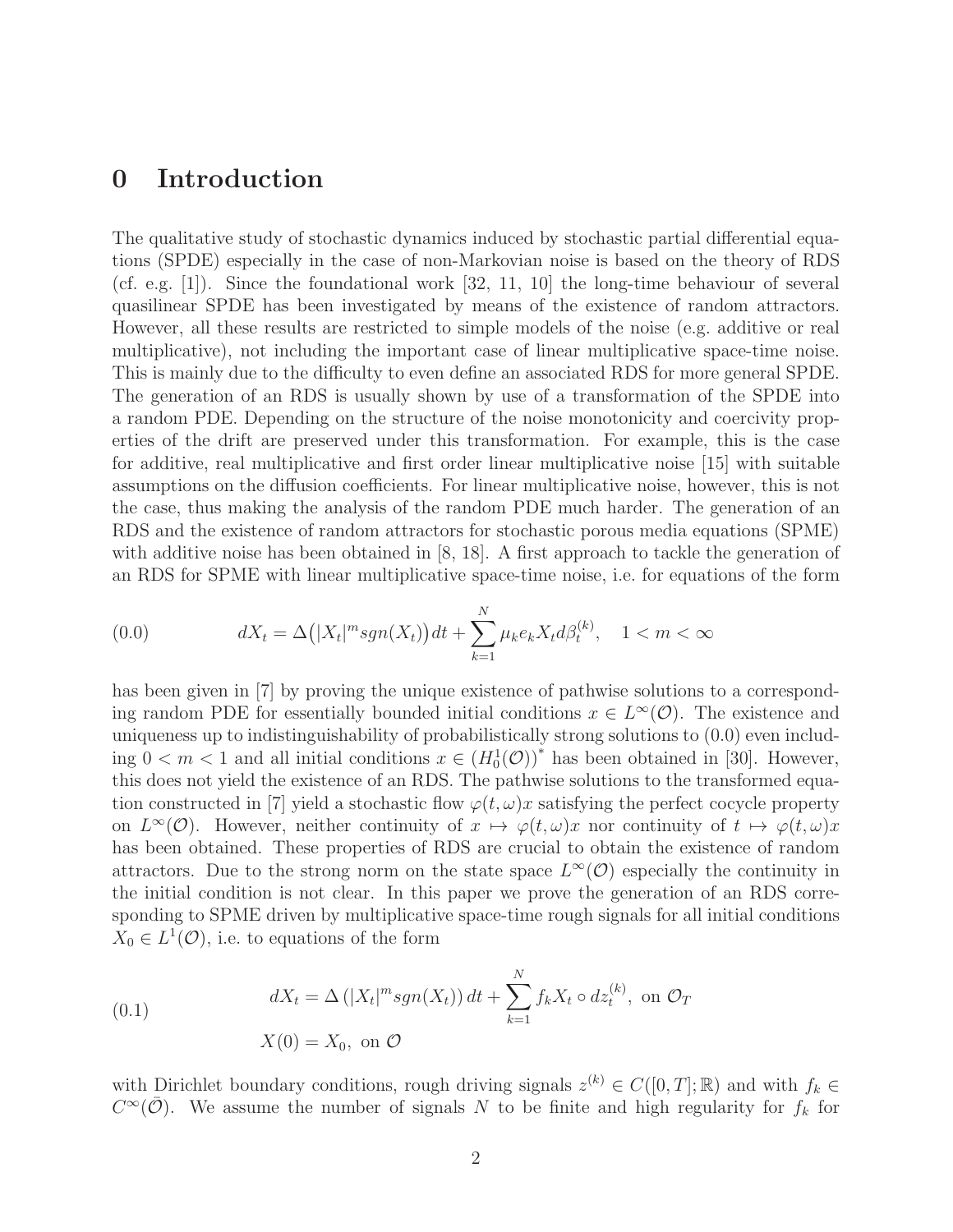simplicity only. In fact, most of the proofs only require  $\sum_{k=1}^{\infty} f_k(\xi) z_t^k \in C([0,T]; C^2(\overline{O}))$ . The stochastic Stratonovich integral occurring in (0.1) is informal, the rigorous justification of this notation is part of our results. The resulting stochastic flow is proven to be an RDS  $\varphi$  on  $L^1(\mathcal{O})$  which is continuous in the initial condition and in time. Generalizing the notion of quasi-continuity of RDS we show that  $\varphi$  is quasi-weakly-continuous on  $L^p(\mathcal{O})$  for all  $p \in [1, \infty)$  and quasi-weakly<sup>\*</sup>-continuous on  $L^{\infty}(\mathcal{O})$ . Moreover, we prove the existence of an absorbing random set  $F \subseteq X$  which even is bounded in  $L^{\infty}(\mathcal{O})$ , as well as asymptotic compactness of  $\varphi$  on each  $L^p(\mathcal{O}), p \in [1, \infty]$  (requiring a uniform convexity condition for  $\mathcal{O}$ ) if  $p = \infty$ ). Generalizing an existence result for random attractors of quasi-continuous RDS we deduce the existence of a random attractor A for  $\varphi$  (as an RDS on  $L^1(\mathcal{O})$ ), which is compact and attracting in each  $L^p(\mathcal{O})$  with  $p \in [1,\infty]$ .

We obtain new spatial and temporal regularity properties for solutions to  $(0.1)$  analogous to those proved for deterministic porous media type equations by De Giorgi, Nash, Moser type iteration techniques in [14]. More precisely, we prove that the solution X is locally equicontinuous on  $\mathcal{O}_T$  (i.e. continuous on each compact set  $K \subseteq (0,T] \times \mathcal{O}$  with a modulus of continuity independent of the initial condition). Under appropriate assumptions on the boundary  $\partial O$  (on the initial data  $X_0$  resp.), also equicontinuity up to the boundary (continuity up to initial time  $t = 0$  resp.) is obtained. Applied to driving signals given by independent Brownian motions this implies a new regularity result for the variational stochastic solution X corresponding to (0.1), namely P-a.s. local equicontinuity on  $\mathcal{O}_T$ . This complements the regularity results given in [17], where it is shown that  $\Phi(X) \in L^2([0,T] \times \Omega; H_0^1(\mathcal{O}))$  and  $X \in L^{\infty}([0,T]; L^{m+1}(\Omega \times \mathcal{O}))$  if the initial condition is regular enough.

Recently, increasing attention has been paid to PDE driven by rough signals (RPDE). Starting from the theory of rough paths [27, 28, 16] several distinct approaches to RPDE have been suggested (cf. [25, 26, 19, 20, 9] and references therein). We construct solutions to porous media equations (PME) driven by rough paths, assuming only continuity of the driving signal which again acts linear multiplicatively in space and time. As usual in the theory of PDE driven by rough paths the construction proceeds by a Wong-Zakai approximation of the driving noise, proving the existence of a limit solution independent of the chosen approximating sequence. If the driving signal is given by a continuous semimartingale we prove that this limit solution solves the corresponding SPDE and thus we prove a pathwise Wong-Zakai result for SPME driven by linear multiplicative space-time semimartingale noise.

The long-time behaviour of SPDE can be analyzed in terms of the associated Markovian semigroup and its ergodicity or in terms of the associated RDS and its random attractor. As soon as the driving noise lacks the Markov property the SPDE does not induce a Markovian semigroup anymore. In contrast, analyzing the associated RDS merely requires the noise to have stationary increments and some path regularity (cf. e.g. [18]). In particular, RDS can be used to study long-time behaviour of SPDE driven by fractional Brownian Motion (fBm). The characteristic long-range dependence of fBm makes an investigation of the induced stochastic dynamics especially intriguing. In this paper we only assume that the noise has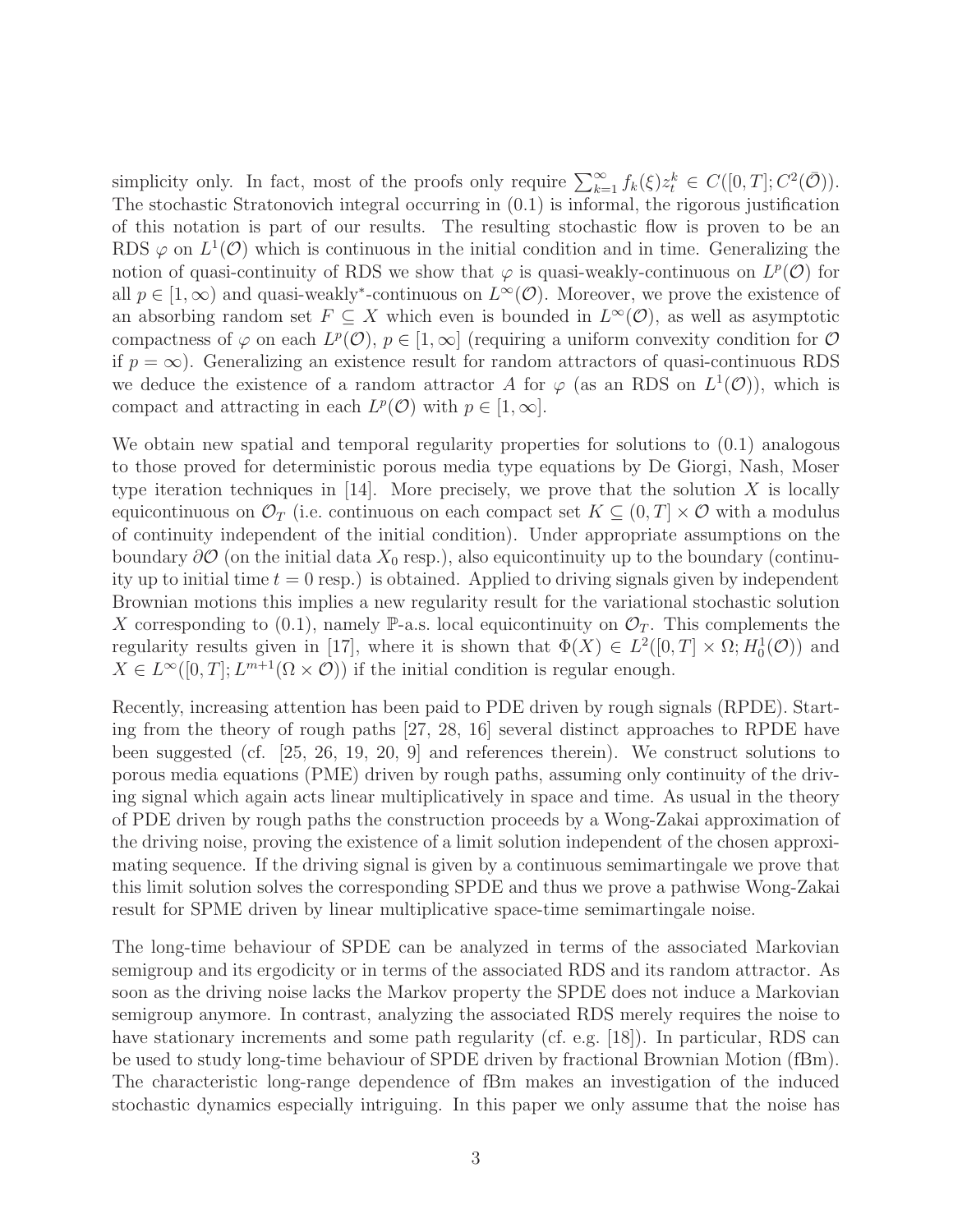stationary increments and continuous paths, thus including fBm for all Hurst parameters.

Our methods to prove the existence of solutions to (0.1) for initial conditions  $X_0 \in L^{m+1}(\mathcal{O})$ also apply in the case of fast diffusions (i.e. for  $0 < m < 1$ ) driven by continuous signals. In particular, this generalizes results given in [7] since no restrictions on the dimension d nor on the exponent  $0 \leq m \leq 1$  are assumed. In order not to overload the presentation, the case of fast diffusion equations is treated as a remark (Remark 1.5) only.

SPME and stochastic fast diffusion equations (SFDE) have been intensively investigated in recent years (cf. e.g.  $[12, 21, 13, 30, 31, 2, 3, 4]$  and references therein). The longtime behaviour of SPME with Brownian additive noise in terms of the existence of random attractors has first been treated in [8] which then has been partially extended to more generally distributed additive noise in [18]. The SFDE  $(0 < m < 1)$  with linear multiplicative space-time noise has been first solved in [30]. Subsequently, extinction in finite time with positive probability has been shown in [5] and in a more singular case which is used as model to study self-organized criticality in [6].

Survey of the construction of the RDS and of the proofs of its properties: Let  $1 < m < \infty$  and  $\Phi \in C(\mathbb{R})$  be given by

$$
\Phi(r):=|r|^m sgn(r).
$$

First part: In the first part we construct "pathwise" solutions to the rough partial differential equation (0.1). Step by step we will allow rougher signals  $z^{(k)}$  and initial conditions  $X_0$  at the expense of weaker notions of solutions. The construction of solutions to (0.1) for signals of bounded variation proceeds by first transforming the equation into a PDE and then constructing solutions to this transformed equation. Let

(0.2) 
$$
\mu_t(\xi) := -\sum_{k=1}^N f_k(\xi) z_t^{(k)}.
$$

Defining  $Y = e^{\mu} X$  we obtain the transformed equation (which was first studied in [6, 7])

(0.3) 
$$
\partial_t Y_t = e^{\mu t} \Delta \Phi(e^{-\mu t} Y_t), \text{ on } \mathcal{O}_T
$$

$$
Y(0) = Y_0, \text{ on } \mathcal{O},
$$

with Dirichlet boundary conditions. This transformation is rigorous for driving signals of bounded variation (Theorem 1.2) as well as for signals given by paths of a continuous semimartingale (Theorem 1.18). Next, we prove uniqueness of essentially bounded solutions to (0.3) (Theorem 1.3).

For continuous driving signals we construct weak solutions to (0.3) as limits of solutions to a non-degenerate, smooth approximation, i.e. we approximate  $\Phi$  by  $\Phi^{(\delta)}$  with  $0 < C(\delta) < \dot{\Phi}^{(\delta)}$ and the signal z by  $z^{(\delta)} \in C^{\infty}([0,T];\mathbb{R}^N)$ . Solutions to these non-degenerate approximations are obtained via classical existence results for quasilinear equations. Passing to the limit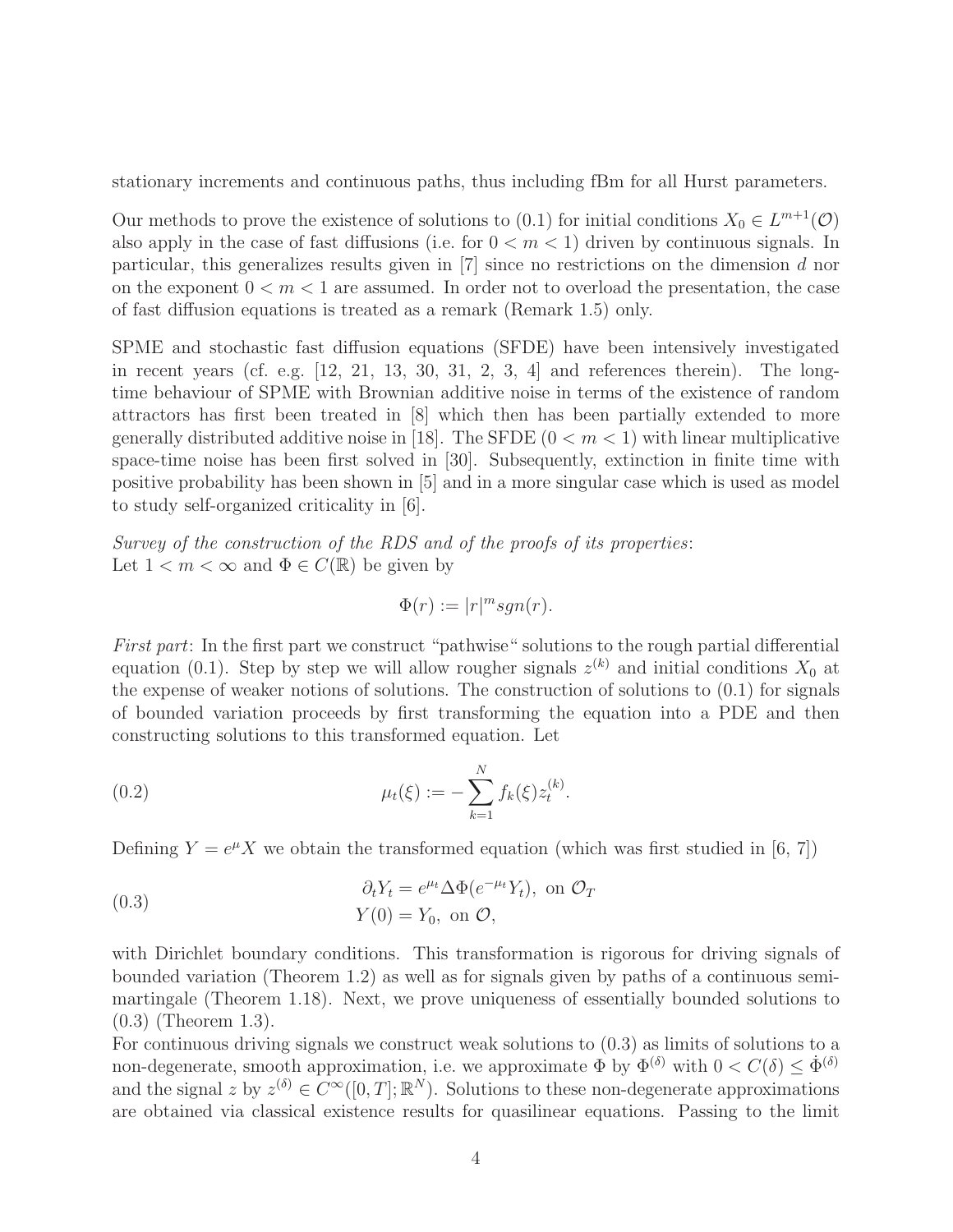$\delta \to 0$  in order to obtain weak solutions to (0.3) requires a-priori  $L^{\infty}(\mathcal{O})$  bounds for the approximating solutions  $Y^{(\delta)}$ . Such bounds are obtained by construction of bounded supersolutions to  $(0.3)$ . Thereby, unique existence of *weak solutions* to  $(0.3)$  satisfying analogous  $L^{\infty}(\mathcal{O})$  bounds is obtained for essentially bounded initial conditions (Theorem 1.4). In case of signals of bounded variation this yields weak solutions to  $(0.1)$  by transformation.

Next, we approximate general continuous driving signals z by continuous signals of bounded variation  $z^{(\varepsilon)}$  and prove that the corresponding weak solutions  $X^{(\varepsilon)}$  converge to a limit X independent of the chosen approximating sequence  $z^{(\varepsilon)}$ . We call the limit X a rough weak solution to (0.1) and observe  $X = e^{-\mu}Y$ , where Y denotes the weak solution to (0.3) for the continuous driving signal  $z$  (Theorem 1.7).

In order to construct solutions for general initial data  $X_0 \in L^1(\mathcal{O})$  we prove Lipschitz continuity of X in the initial condition with respect to the  $L^1(\mathcal{O})$  norm. For  $X_0 \in L^1(\mathcal{O})$  solutions are then obtained as *limit solutions* by approximation of  $X_0$  by essentially bounded initial conditions (Theorem 1.9). Using an  $L^1 - L^\infty$  regularizing property of the flow, these limit solutions are characterized as unique *generalized weak solutions* to  $(0.3)$  (Theorem 1.17). This regularization property also builds the foundation of the proof of bounded absorption. The key idea is to combine an interval splitting technique as in [7, proof of Lemma 3.3] with the known deterministic case, where it is known that there is a function of the form

$$
U(t) := At^{-\frac{1}{m-1}} (R^2 - |\xi|^2)^{\frac{1}{m}}
$$

that is a uniform (i.e. independent of the initial condition) supersolution to the PME. Combining these ideas we construct a new uniform supersolution for (0.3). The resulting construction is quite different from the one given in [7].

Based on continuity results presented in [14] we then prove that the limit solutions are uniformly continuous on each compact set  $K \subseteq (0, T] \times \mathcal{O}$  (Theorem 1.12). This finishes the treatment of the pathwise case.

Second part: In the second part we consider SPME driven by signals given by stochastic processes:

(0.4) 
$$
dX_t = \Delta \Phi(X_t)dt + \sum_{k=1}^N f_k X_t \circ dz_t^{(k)}, \text{ on } \mathcal{O}_T
$$

$$
X(0) = X_0, \text{ on } \mathcal{O}.
$$

with Dirichlet boundary conditions, where z is an  $\mathbb{R}^N$  valued stochastic process with stationary increments and continuous paths. Defining

$$
\varphi(t,\omega)x = X(t,0;\omega)x
$$

yields an RDS on  $L^1(\mathcal{O})$  satisfying a comparison principle (Theorem 1.31), where  $X(t, 0; \omega)x$ is the solution obtained in the first part driven by the signal  $z = z(\omega)$ . The uniform  $L^{\infty}(\mathcal{O})$ bound and the regularity results obtained for the rough PDE (0.1) continue to hold for  $\varphi$ ,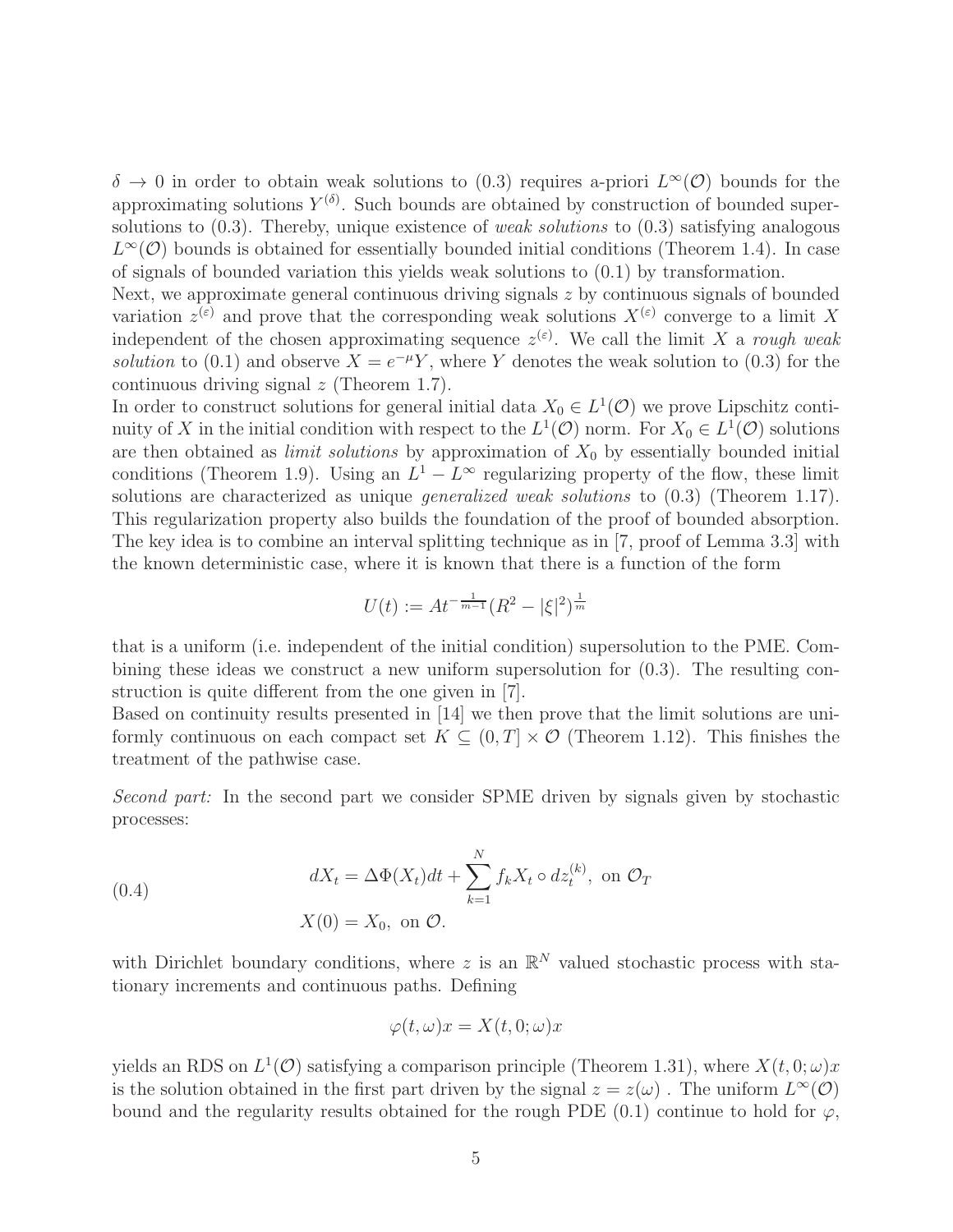which induces asymptotic compactness of  $\varphi$  in each  $L^p(\mathcal{O})$  and thereby the existence of a random attractor (Theorem 1.32).

In Section 1 we introduce the detailed setup and present the main results. Proofs of the pathwise results are given in Section 2 while the ones for the stochastic case and the RDS  $\varphi$ are given in Section 3.

As usual in probability theory we denote the time-dependency of functions by a subscript  $X_t$  rather than by  $X(t)$  in order to keep the equations at a bearable length. We would like to apologize to the readers with a more analytical background for this maybe unfamiliar notation.

# 1 Setup and Main Results

Let  $\mathcal{O} \subseteq \mathbb{R}^d$  be a smooth, bounded domain,  $T > 0$  and  $\mathcal{O}_T := [0, T] \times \mathcal{O}$ . By  $\mathcal{P} \mathcal{O}_T$  we denote the parabolic boundary  $[0, T] \times \partial O \cup \{0\} \times O$ . Let  $C(O)$  be the set of continuous functions on  $\mathcal{O}, C^{m,n}(\bar{\mathcal{O}}_T) \subseteq C(\bar{\mathcal{O}}_T)$  be the set of all continuous functions on  $\mathcal{O}_T$  having m-th continuous derivatives in time and n-th continuous derivative in space. By  $C^{1-var}([0,T]; H)$ we denote the set of all continuous functions of bounded variation and by  $C^w([0,T];H)$  the weakly continuous functions taking values in H. As usual,  $W^{m,p}(\mathcal{O})$  denotes the Sobolev space of order m in  $L^p(\mathcal{O}), W_0^{m,p}$  $\mathcal{O}_0^{m,p}(\mathcal{O})$  the subspace of functions vanishing on  $\partial\mathcal{O}$ . We denote by  $H_0^1(\mathcal{O})$  the first order Sobolev space with zero boundary in  $L^2(\mathcal{O})$  and its dual by H. For a subset K of a Banach space X we define  $||K||_X := \sup_{k \in K} ||k||_X$ .

# 1.1 Porous Medium Equation driven by rough signals

Let us first define what we mean by a solution to (0.1) and (0.3). Setting  $B(x)(z) :=$  $\sum_{k=1}^{N} f_k x z^{(k)}$  for  $x \in L^1(\mathcal{O})$  and  $z \in \mathbb{R}^N$  we can rewrite

$$
B(X_t) \circ dz_t = \sum_{k=1}^N f_k X_t \circ dz_t^{(k)}.
$$

As outlined in the introduction, we will introduce several notions of solutions to (0.1) and (0.3), corresponding to the intermediate steps in the construction of the solution for initial values in  $L^1(\mathcal{O})$  and continuous driving signals. The final result will be the unique existence of a function  $X \in L^1(\mathcal{O}_T)$  such that the transformation  $Y = e^{\mu}X$  is a generalized weak solution of (0.3) (cf. Definition 1.15 below) as well as its continuity properties (cf. Theorem 1.12 below). Defining X to be a solution to  $(0.1)$  is further justified by the construction since X is obtained as the unique limit of solutions to approximating equations, independent of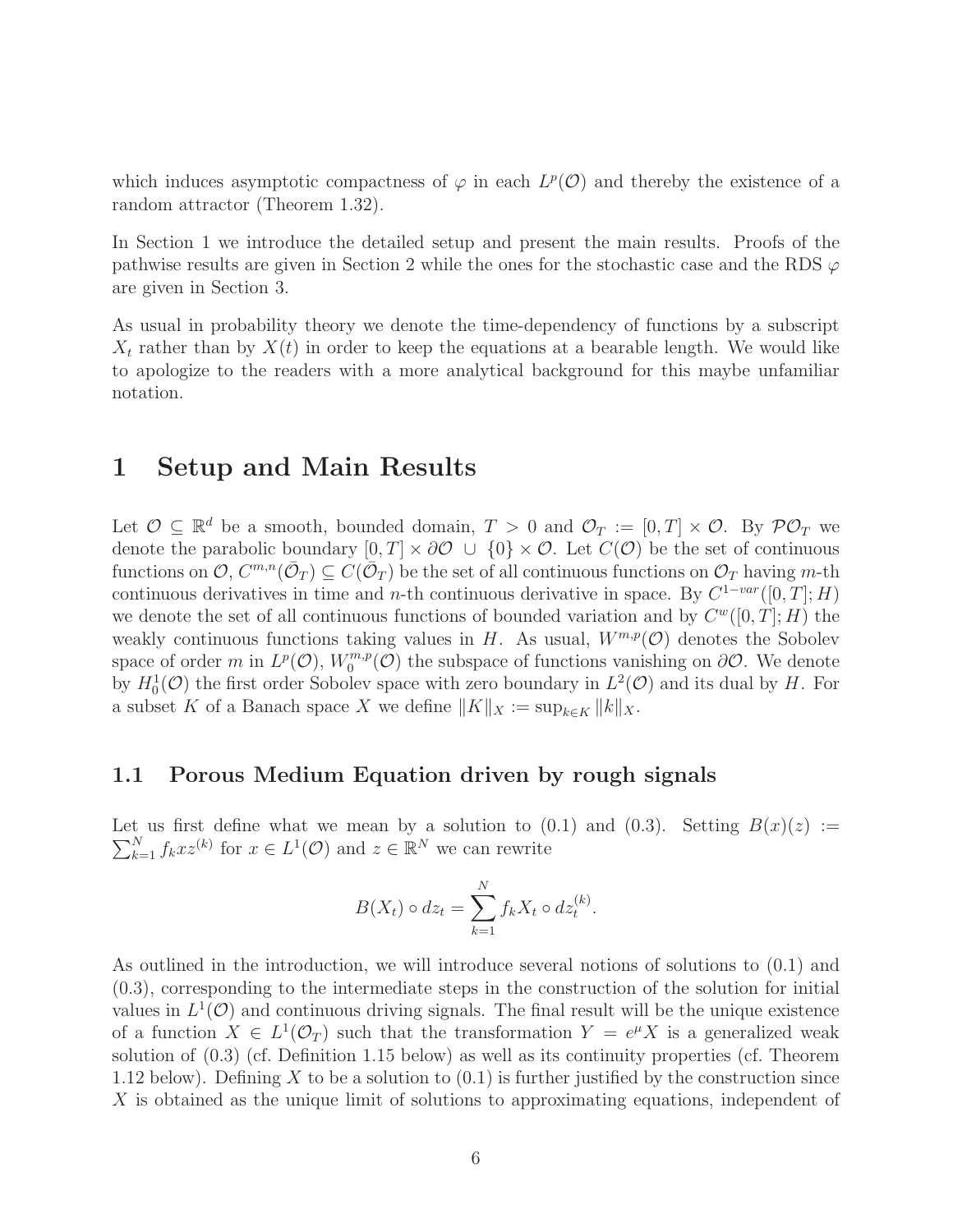the chosen approximating sequence. In order to underline this fact, to explain the structure of the construction and to point out the higher regularity of solutions for more regular initial data and driving signals, we explicitly formulate the intermediate existence and uniqueness results. We will use the usual notation for (very) weak solutions as in [14].

Definition 1.1 (weak  $\&$  very weak solutions). <sup>1</sup>( $\mathcal{O}$ ). A function  $Y \in L^1(\mathcal{O}_T)$ with  $\Phi(e^{-\mu}Y) \in L^1(\mathcal{O}_T)$  is called a very weak solution to (0.3) if

(1.5) 
$$
- \int_{\mathcal{O}_T} Y_r \partial_r \eta \ d\xi dr - \int_{\mathcal{O}} Y_0 \eta_0 \ d\xi = \int_{\mathcal{O}_T} \Phi(e^{-\mu_r} Y_r) \Delta(e^{\mu_r} \eta_r) \ d\xi dr,
$$

for all  $\eta \in C^{1,2}(\bar{\mathcal{O}}_T)$  with  $\eta = 0$  on  $\{T\} \times \mathcal{O}$  and on  $[0,T] \times \partial \mathcal{O}$ . If in addition  $\Phi(e^{-\mu}Y) \in L^1([0,T];W_0^{1,1})$  $\mathcal{O}_0^{1,1}(\mathcal{O})$  then Y is said to be a weak solution to  $(0.3)$ .

ii. Let  $z \in C^{1-var}([0,T]; \mathbb{R}^N)$  and  $X_0 \in L^1(\mathcal{O})$ . A function  $X \in L^1(\mathcal{O}_T)$  such that  $t \mapsto (\int_{\mathcal{O}} B(X_t)\eta_t \, d\xi)$  is continuous and  $\Phi(X) \in L^1(\mathcal{O}_T)$  is called a very weak solution to  $(0.1)$  if

$$
-\int_{\mathcal{O}_T} X_r \partial_r \eta \, d\xi dr - \int_{\mathcal{O}} X_0 \eta_0 \, d\xi = \int_{\mathcal{O}_T} \Phi(X_r) \Delta \eta_r \, d\xi dr + \int_0^T \left( \int_{\mathcal{O}} B(X_r) \eta_r \, d\xi \right) dz_r,
$$

for all  $\eta \in C^{1,2}(\bar{\mathcal{O}}_T)$  with  $\eta = 0$  on  $\{T\} \times \mathcal{O}$  and on  $[0,T] \times \partial \mathcal{O}$ . If in addition  $\Phi(X) \in L^1([0,T];W_0^{1,1})$  $\mathcal{O}_0^{1,1}(\mathcal{O})$  then X is said to be a weak solution to  $(0.1)$ .

A function  $Y \in L^1(\mathcal{O}_T) \cap C([0,T];H)$  with  $\Phi(e^{-\mu}Y) \in L^1([0,T];H_0^1(\mathcal{O}))$  is a weak solution to  $(0.3)$  iff

$$
\frac{dY_t}{dt} = e^{\mu t} \Delta \Phi(e^{-\mu t} Y_t),
$$

for a.e.  $t \in [0, T]$  as an equation in H. Similarly,  $X \in L^1(\mathcal{O}_T) \cap C([0, T]; H)$  with  $\Phi(X) \in$  $L^1([0,T]; H_0^1(\mathcal{O}))$  is a weak solution to  $(0.1)$  iff

$$
X_t = X_0 + \int_0^t \Delta \Phi(X_r) dr + \int_0^t B(X_r) dz_r,
$$

for all  $t \in [0, T]$  as an equation in H. If we replace H by some weaker space  $H^{-k} \supseteq L^{1}(\mathcal{O})$ then similar equivalences hold for very weak solutions in  $C^w([0,T]; L^1(\mathcal{O}))$ .

For very weak solutions we will prove that the equations (0.1) and (0.3) are indeed in one to one correspondence under the transformation  $Y = e^{\mu} X$ .

**Theorem 1.2.** Let  $X_0 \in L^1(\mathcal{O})$ ,  $z \in C^{1-var}([0,T]; \mathbb{R}^N)$  and  $X \in L^1(\mathcal{O}_T)$  such that  $t \mapsto$  $\left(\int_{\mathcal{O}} B(X_t)\eta_t \,d\xi\right)$  is continuous for all  $\eta \in C^{0,2}(\overline{\mathcal{O}}_T)$  with  $\eta = 0$  on  $\{T\} \times \mathcal{O}$  and on  $[0,T] \times \partial\mathcal{O}$ . Then X is a very weak solution to (0.1) iff  $Y := e^{\mu} X$  is a very weak solution to (0.3).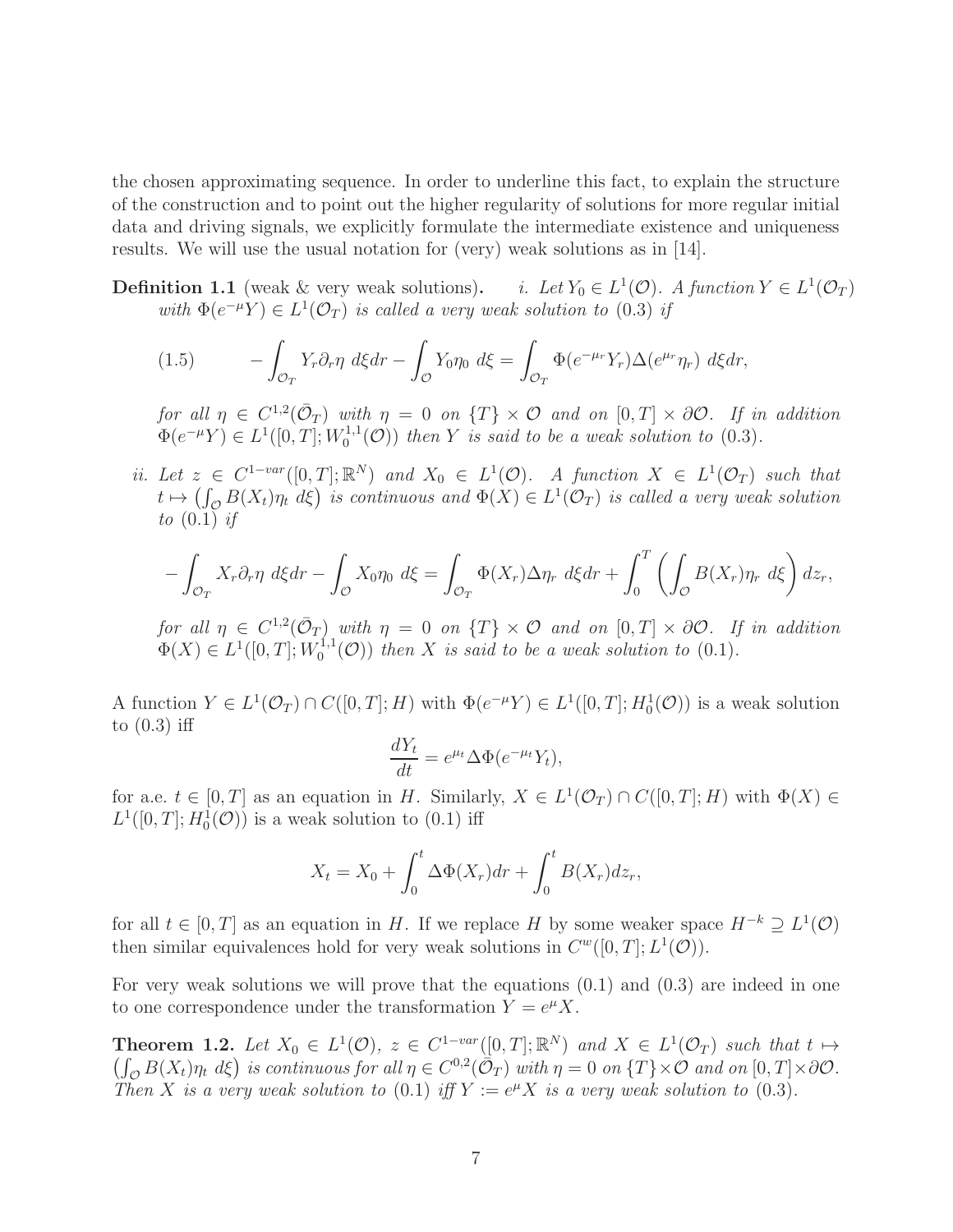As an immediate consequence we obtain that X is a weak solution to (0.1) iff  $Y := e^{\mu} X$  is a weak solution to (0.3). We will prove the following uniqueness of very weak solutions:

**Theorem 1.3.** Essentially bounded very weak solutions to  $(0.1)$  and  $(0.3)$  are unique.

Note that in the case of very weak solutions to  $(0.1)$  we implicitly assume  $z \in C^{1-var}([0,T]; \mathbb{R}^N)$ . As outlined in the introduction by a non-degenerate approximation of (0.3) we obtain:

Theorem 1.4.  $\infty(\mathcal{O})$  and  $z \in C([0,T];\mathbb{R}^N)$ . Then there exists a unique weak solution  $Y \in C([0,T];H) \cap L^{\infty}(\mathcal{O}_{T})$  to  $(0.3)$  satisfying  $\Phi(e^{-\mu}Y) \in L^{2}([0,T];H_{0}^{1}(\mathcal{O}))$ . There is a function  $U : [0, T] \times \mathcal{O} \to \mathbb{R}$  (taking the value  $\infty$  at  $t = 0$ ) that is piecewise smooth on  $(0, T]$  such that for all  $Y_0 \in L^{\infty}(\mathcal{O})$ 

$$
Y_t \le U_t, \ a.e. \ in \ \mathcal{O}, \ \forall t \in [0, T].
$$

(U is more explicitly defined in the proof below).

ii. Let  $z \in C^{1-var}([0,T]; \mathbb{R}^N)$  and  $X_0 \in L^{\infty}(\mathcal{O})$ . Then there exists a unique weak solution  $X \in C([0, T]; H) \cap L^{\infty}(\mathcal{O}_{T})$  to  $(0.1)$  satisfying  $\Phi(X) \in L^{2}([0, T]; H_{0}^{1}(\mathcal{O}))$  and  $X_{t} \leq U_{t}$ a.e. in  $\mathcal{O}, \forall t \in [0, T]$  with a function U as in (i).

The existence of such an upper bound  $U_t$  that is independent of the initial condition is due to the nonlinearity of the porous medium operator and is well known in the deterministic case (cf. [34] and references therein) with  $U_t$  being of the form  $U_t = At^{-\frac{1}{m-1}}(R^2 - |\xi|^2)^{\frac{1}{m}}$ .

**Remark 1.5.** For the case of fast diffusion equations, i.e. for  $0 < m < 1$  we obtain:

i. For  $Y_0 \in L^{m+1}(\mathcal{O})$  and  $z \in C([0,T];\mathbb{R}^N)$  there exists a weak solution  $Y \in C([0,T];H)$ to (0.3) satisfying  $\Phi(e^{-\mu}Y) \in L^2([0,T]; H_0^1(\mathcal{O}))$ . If  $Y_0 \in L^{\infty}(\mathcal{O})$  then

 $Y_t \leq K_t$ , a.e. in  $\mathcal{O}, \forall t \in [0, T],$ 

with  $K = K(||Y_0||_{L^{\infty}(\mathcal{O}))} : [0, T] \times \mathcal{O} \rightarrow \mathbb{R}_+$  being a piecewise smooth function on  $[0, T]$ . The map  $t \mapsto Y_t$  is weakly continuous in each  $L^p(\mathcal{O}), p \in [1, \infty)$ .

ii. Let  $z \in C^{1-var}([0,T]; \mathbb{R}^N)$  and  $X_0 \in L^{m+1}(\mathcal{O})$ . Then there exists a weak solution  $X \in C([0,T]; H)$  to  $(0.1)$  satisfying  $\Phi(X) \in L^2([0,T]; H_0^1(\mathcal{O}))$ . If  $X_0 \in L^{\infty}(\mathcal{O})$  then  $X_t \leq K_t$  a.e. in  $\mathcal{O}, \forall t \in [0,T]$  with a function K as in (i). The map  $t \mapsto X_t$  is weakly continuous in each  $L^p(\mathcal{O}), p \in [1, \infty)$ .

No uniqueness is obtained for the fast diffusion case.

So far we can solve (0.3) for driving signals being merely continuous while for (0.1) we require continuous signals of bounded variation. Since we aim to include rough paths (as they occur for example as sample paths of fractional Brownian motion) we need to allow rougher signals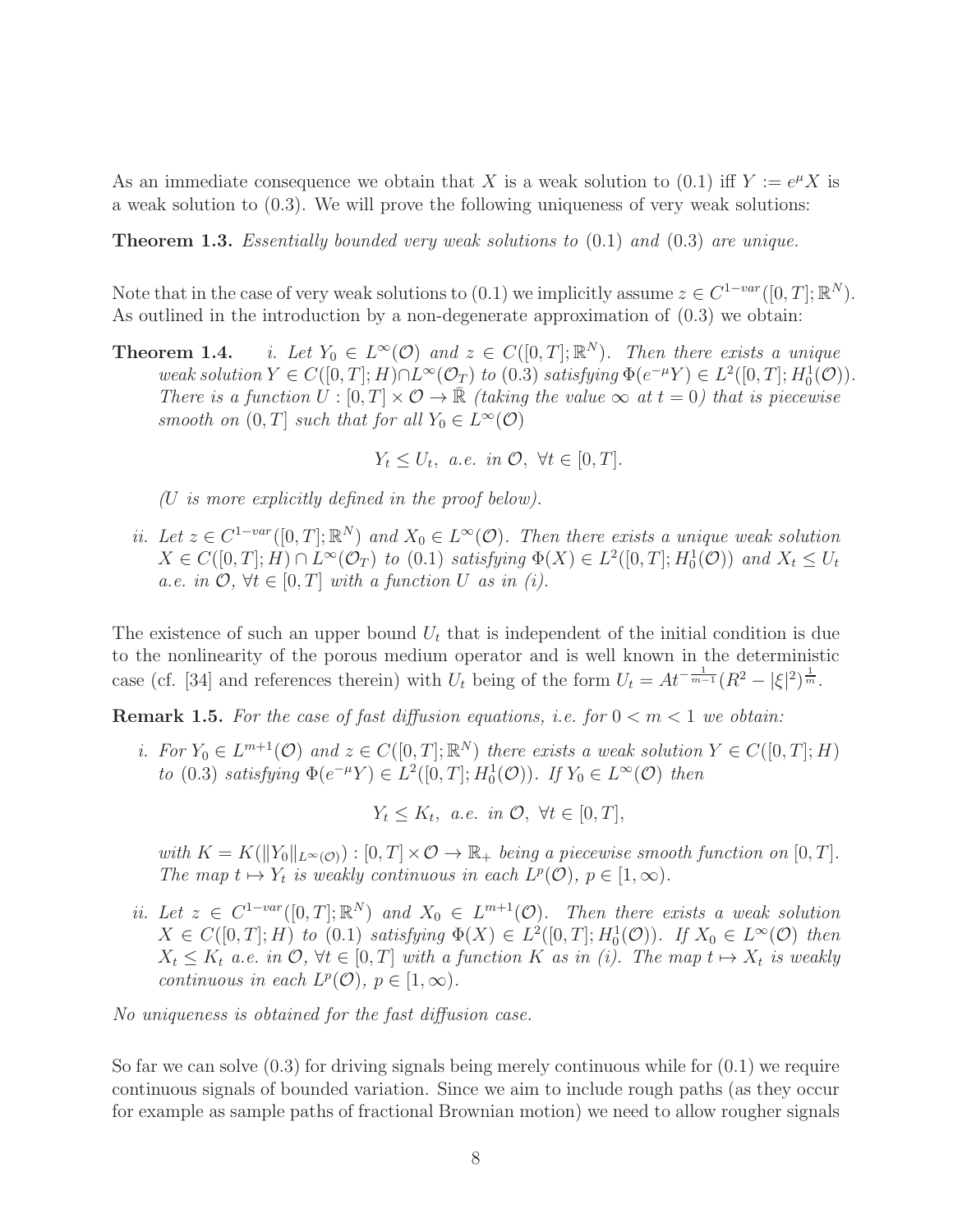$z \in C([0,T];\mathbb{R}^N)$  for  $(0.1)$  as well. Similar as in the theory of rough paths such solutions will be constructed as limits of solutions to smoothed signals  $z^{(\varepsilon)} \in C^{1-var}([0,T]; \mathbb{R}^N)$  with  $z^{\varepsilon} \to z$  in  $C([0,T];\mathbb{R}^N)$ . We prove that the solutions  $X^{(\varepsilon)}$  to  $(0.1)$  driven by these smoothed signals converge to  $X := e^{-\mu}Y$ , i.e. to a limit not depending on the chosen approximating sequence. In other words,  $X$  is the limit obtained by any Wong-Zakai approximation of  $(0.1).$ 

**Definition 1.6.** Let  $z \in C([0,T];\mathbb{R}^N)$ . We call  $X \in C([0,T];H)$  a rough weak solution to  $(0.1)$  if  $X(0) = X_0$  and for all approximations  $z^{(\varepsilon)} \in C^{1-var}([0,T]; \mathbb{R}^N)$  of the driving signal z with  $z^{(\varepsilon)} \to z$  in  $C([0,T];\mathbb{R}^N)$  and corresponding weak solutions  $X^{(\varepsilon)}$  to  $(0.1)$  driven by  $z^{(\varepsilon)}$  we have

(1.6) 
$$
X_t^{(\varepsilon)} \to X_t, \ \text{in } H, \ \forall t \in [0, T].
$$

**Theorem 1.7.** Let  $X_0 \in L^{\infty}(\mathcal{O})$  and  $z \in C([0,T];\mathbb{R}^N)$ . Then there exists a unique rough weak solution X to (0.1) with  $\Phi(X) \in L^2([0,T]; H_0^1(\mathcal{O}))$  given by  $X = e^{-\mu}Y$ , where Y is the corresponding weak solution to (0.3). X satisfies  $X_t \leq U_t$  a.e. in  $\mathcal O$  for all  $t \in [0, T]$ , with U as in Theorem 1.4.

Since the weak solutions to (0.1) obtained in Theorem 1.4 are also given by  $X = e^{-\mu}Y$ , the notions of rough weak solutions and weak solutions to (0.1) coincide for continuous driving signals of bounded variation and essentially bounded initial conditions.

**Definition 1.8.** Let  $X_0 \in L^1(\mathcal{O})$  and  $z \in C([0,T];\mathbb{R}^N)$ . A function  $X \in C^w([0,T];L^1(\mathcal{O}))$ is said to be a limit solution to (0.1) if  $X(0) = X_0$  and for all approximations  $X_0^{(\delta)} \in L^{\infty}(\mathcal{O})$ with  $X_0^{(\delta)} \to X_0$  in  $L^1(\mathcal{O})$  and corresponding rough weak solutions  $X^{(\delta)}$  to  $(0.1)$  we have  $X_t^{(\delta)} \to X_t$  in  $L^1(\mathcal{O})$  uniformly in time.

These limit solutions play an important role for allowing initial conditions in  $L^1(\mathcal{O})$ . In Lemma 2.6 below we will establish uniform  $L^1(\mathcal{O})$  continuity in the initial condition for rough weak solutions. This will allow to construct limit solutions for initial values in  $L^1(\mathcal{O})$ by approximation in the initial condition.

**Theorem 1.9.** Let  $z \in C([0,T];\mathbb{R}^N)$ . For each  $X_0 \in L^1(\mathcal{O})$  there is a unique limit solution X satisfying  $\Phi(X) \in L^1(\mathcal{O}_T)$ . For  $X_0^{(i)} \in L^1(\mathcal{O})$ ,  $i = 1, 2$  the corresponding limit solutions satisfy

$$
\sup_{t\in[0,T]}\|(X_t^{(1)}-X_t^{(2)})^+\|_{L^1(\mathcal{O})}+\|(\Phi(X^{(1)})-\Phi(X^{(2)}))^+\|_{L^1(\mathcal{O}_T)}\leq C\|(X_0^{(1)}-X_0^{(2)})^+\|_{L^1(\mathcal{O})},
$$

and

$$
\sup_{t\in[0,T]}\|X_t^{(1)} - X_t^{(2)}\|_{L^1(\mathcal{O})} + \|\Phi(X^{(1)}) - \Phi(X^{(2)})\|_{L^1(\mathcal{O}_T)} \le C\|X_0^{(1)} - X_0^{(2)}\|_{L^1(\mathcal{O})}.
$$

We further have  $X_t \leq U_t$  a.e. in  $\mathcal O$  for all  $t \in [0,T]$ , where U is as in Theorem 1.4.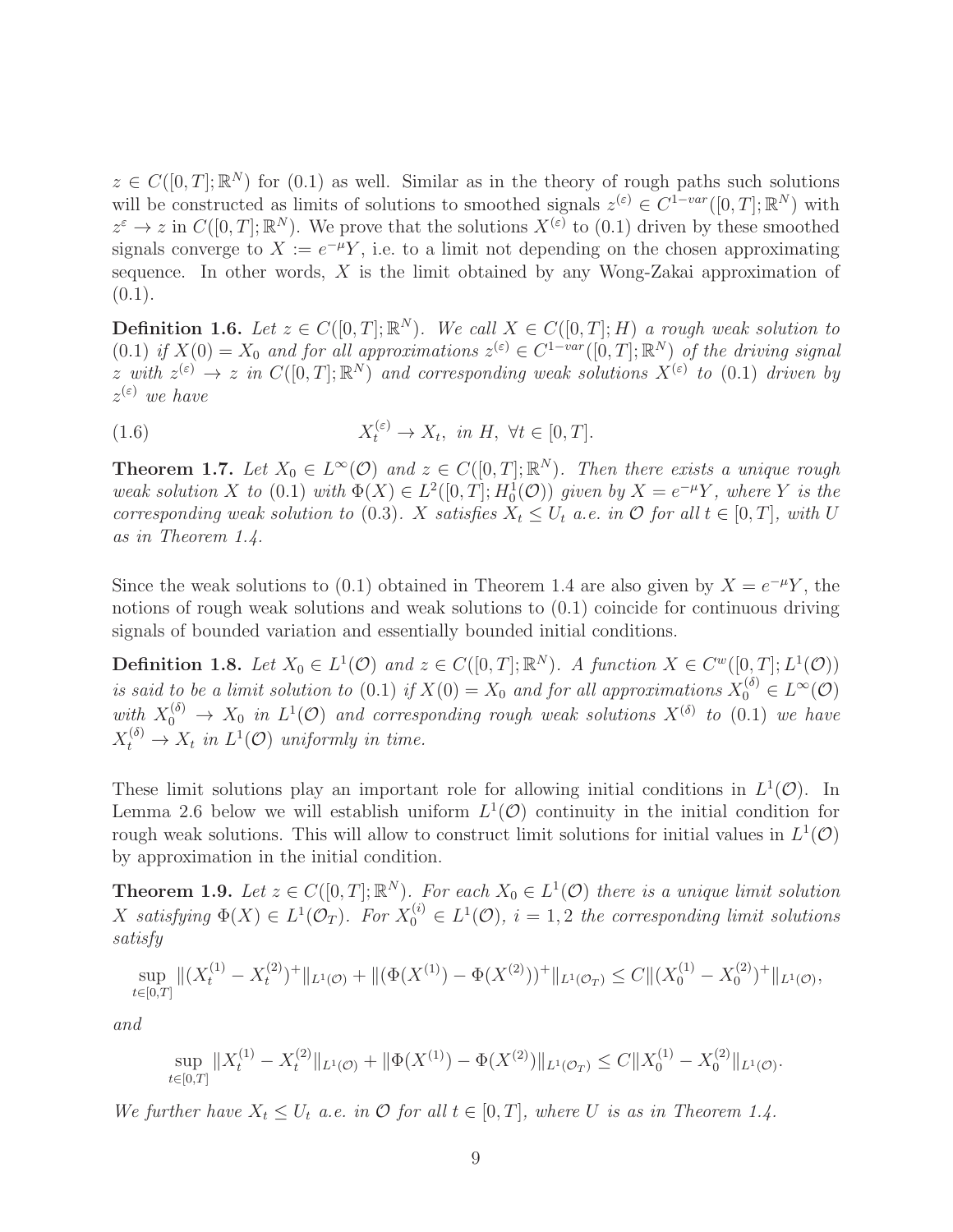As a special case we obtain the following comparison principle

Corollary 1.10. Let  $X_0^{(1)}$  $X_0^{(1)}, X_0^{(2)} \in L^1(\mathcal{O})$  with  $X_0^{(1)} \leq X_0^{(2)}$  a.e. in  $\mathcal{O}$ . Then  $X_t^{(1)} \leq X_t^{(2)}$  $\frac{1}{t}$ ,

for all  $t \in [0, T]$ , a.e. in  $\mathcal{O}$ . In particular, if  $0 \leq X_0$  then  $0 \leq X$ .

Let X be a limit solution. By Theorem 1.9 there are rough weak solutions with  $X^{(\delta)} \to X$ in  $L^{\infty}([0,T];L^{1}(\mathcal{O}))$  and  $\Phi(X^{(\delta)}) \to \Phi(X)$  in  $L^{1}(\mathcal{O}_{T})$ . Hence, there are weak solutions  $Y^{(\delta)} = e^{\mu} X^{(\delta)}$  converging in  $L^{\infty}([0,T]; L^{1}(\mathcal{O}))$  to  $Y := e^{\mu} X$  and  $\Phi(e^{-\mu} Y^{(\delta)}) \to \Phi(e^{-\mu} Y)$  in  $L^1(\mathcal{O}_T)$ . Passing to the limit  $\delta \to 0$  in (1.5) yields

**Remark 1.11.** Let  $X_0 \in L^1(\mathcal{O})$  and X be the corresponding limit solution. Then  $Y := e^{\mu} X$ is a very weak solution of (0.3).

The limit solution  $X$  turns out to be in fact more regular. The proof proceeds by choosing the approximations used in the construction of weak solutions in a way that allows to apply the regularity results presented in [14]. We say that a quantity depends only on the data if it is a function of  $d, m, T$ .

**Theorem 1.12.** Let  $z \in C([0,T];\mathbb{R}^N)$ ,  $X_0 \in L^1(\mathcal{O})$  and X be the corresponding limit solution. Then

- i. X is uniformly continuous on every compact set  $K \subseteq (0,T] \times \mathcal{O}$ , with modulus of continuity depending only on the data and dist( $K, \partial \mathcal{O}_T$ ).
- ii. If  $X_0 \in L^{\infty}(\mathcal{O})$  is continuous on a compact set  $K \subseteq \mathcal{O}$ , then X is uniformly continuous on  $[0, T] \times K'$  for every compact set  $K' \subseteq \mathring{K}$ , with modulus of continuity depending only on the data,  $||X_0||_{L^{\infty}(\mathcal{O})}$ ,  $dist(K, \partial \mathcal{O})$ ,  $dist(K', \partial K)$  and the modulus of continuity of  $X_0$  over  $K$ .
- iii. Assume:

(O1) There exist  $\theta^* > 0$ ,  $R_0 > 0$  such that  $\forall x_0 \in \partial \mathcal{O}$  and every  $R \leq R_0$ 

$$
|\mathcal{O} \cap B_R(x_0)| < (1 - \theta^*)|B_R(x_0)|.
$$

Then for every  $\tau > 0$ , X is uniformly continuous on  $[\tau, T] \times \overline{\mathcal{O}}$  with modulus of continuity depending only on the data,  $\theta^*$  and  $\tau$ .

By dominated convergence we obtain:

Corollary 1.13. Let  $z \in C([0, T]; \mathbb{R}^N)$ .

i. If  $X_0 \in L^1(\mathcal{O})$  then  $X \in C([0,T]; L^1(\mathcal{O})) \cap C((0,T]; L^p(\mathcal{O}))$  for every  $p \in [1,\infty)$ .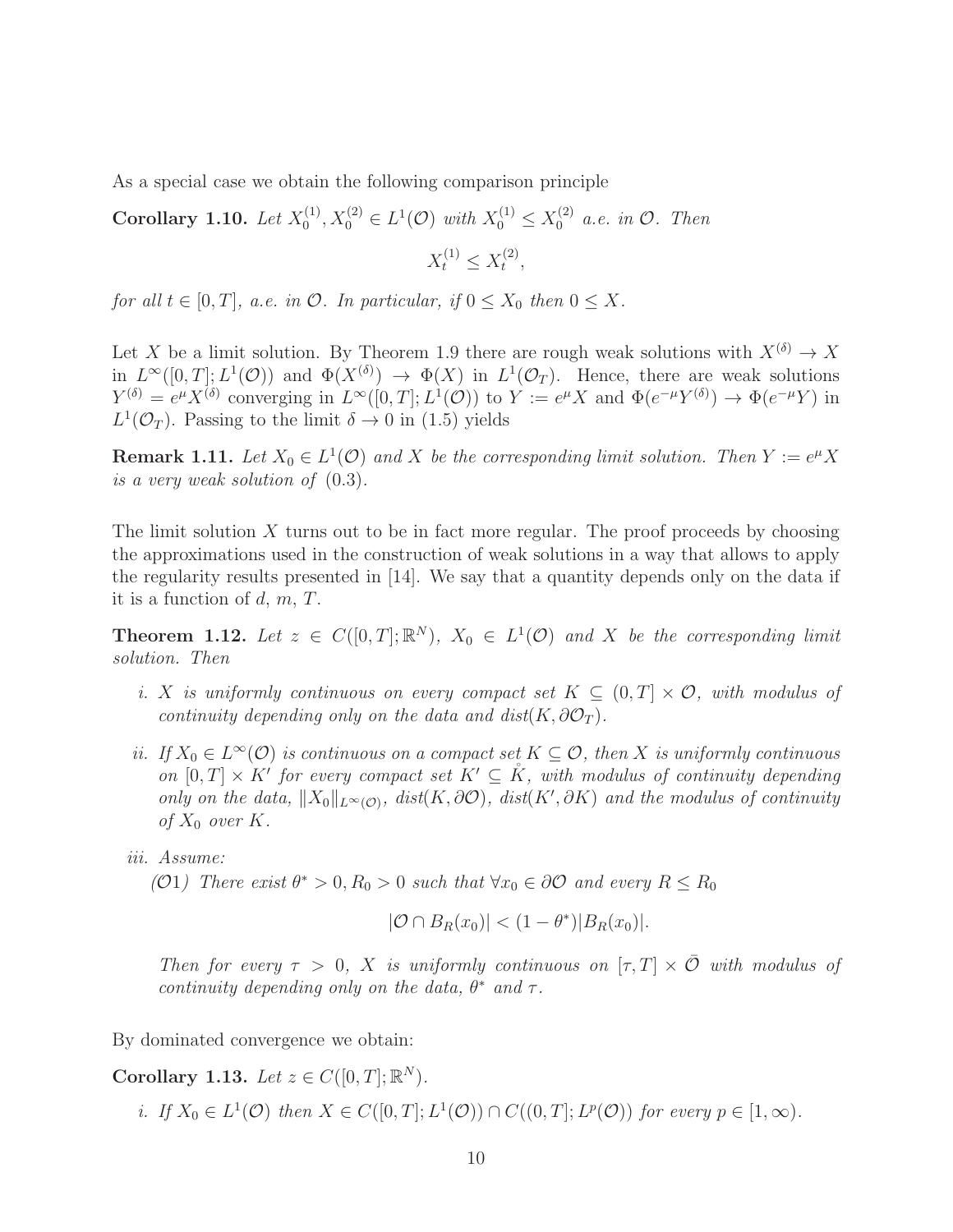*ii.* If  $X_0 \in L^{\infty}(\mathcal{O})$  then  $X \in C([0, T]; L^p(\mathcal{O}))$  for every  $p \in [1, \infty)$ .

The continuity obtained in Theorem 1.12 together with the  $L^{\infty}$ -bounds from Theorem 1.4 imply that the convergence of the various approximating solutions used to construct limit solutions driven by rough signals in fact holds locally uniformly. For example we obtain

**Corollary 1.14.** Let  $z \in C([0,T];\mathbb{R}^N)$ ,  $X_0 \in L^1(\mathcal{O})$ . Then the convergence in (1.6) holds uniformly on compact sets  $K \subseteq (0, T] \times \mathcal{O}$ .

In Remark 1.11 we have shown that the limit solutions  $X$  are solutions to  $(0.1)$  in the sense that their transformations  $Y := e^{\mu} X$  are very weak solutions to (0.3). However, since uniqueness of very weak solutions has only been obtained in the essentially bounded case, this does not yield a characterization of limit solutions. To overcome this problem we recall that the limit solutions constructed in Theorem 1.9 enjoy an  $L^1 - L^\infty$  regularizing property. This regularization can be used in order to characterize the transformation  $Y := e^{\mu} X$  of limit solutions  $X$  as generalized weak solutions.

**Definition 1.15.** Let  $z \in C([0,T];\mathbb{R}^N)$ . A map  $Y \in C([0,T];L^1(\mathcal{O}))$  is said to be a generalized weak solution to  $(0.3)$  if Y is an essentially bounded weak solution to  $(0.3)$  on each interval  $[\tau, T]$  with  $\tau > 0$ . I.e.  $Y \in L^{\infty}([\tau, T] \times \mathcal{O}), \Phi(e^{-\mu}Y) \in L^{1}([\tau, T]; W_0^{1,1})$  $\binom{1,1}{0}$  and

$$
-\int_{[\tau,T]\times\mathcal{O}} Y_r \, \partial_r \eta \, d\xi dr - \int_{\mathcal{O}} Y_\tau \eta_\tau \, d\xi = -\int_{[\tau,T]\times\mathcal{O}} \nabla \Phi(e^{-\mu_r} Y_r) \cdot \nabla(e^{\mu_r} \eta_r) \, d\xi dr,
$$

for all  $\eta \in C^1([\tau, T] \times \overline{\mathcal{O}})$  with  $\eta = 0$  on  $[\tau, T] \times \partial \mathcal{O}$  and on  $\{T\} \times \mathcal{O}$ .  $X \in C([0,T]; L<sup>1</sup>(\mathcal{O}))$  is said to be a generalized weak solution to  $(0.1)$  if  $Y = e^{\mu}X$  is a generalized weak solution to (0.3).

Using the continuity  $X \in C([0,T]; L^1(\mathcal{O}))$  of generalized weak solutions and Lipschitz continuity of weak solutions in the initial condition (Theorem 1.9) we obtain

**Proposition 1.16** (Uniqueness of generalized weak solutions). Let  $X^{(i)}$  be generalized weak solutions with initial conditions  $X_0^{(i)}$  $i^{(i)}$ ,  $i = 1, 2$ . Then

$$
\sup_{t \in [0,T]} \|X_t^{(1)} - X_t^{(2)}\|_{L^1(\mathcal{O})} \le C \|X_0^{(1)} - X_0^{(2)}\|_{L^1(\mathcal{O})}.
$$

In Theorem 1.9 we have obtained that every limit solution  $X$  is essentially bounded on  $[\tau, T] \times \mathcal{O}$  for all  $\tau > 0$ . By uniqueness of limit solutions this implies that X is a rough weak solution on  $[\tau, T]$ . Thus  $Y = e^{\mu} X$  is a generalized weak solution.

**Theorem 1.17.** Let  $X_0 \in L^1(\mathcal{O})$  and let X be the corresponding limit solution to (0.1). Then X is the unique generalized weak solution to  $(0.3)$ .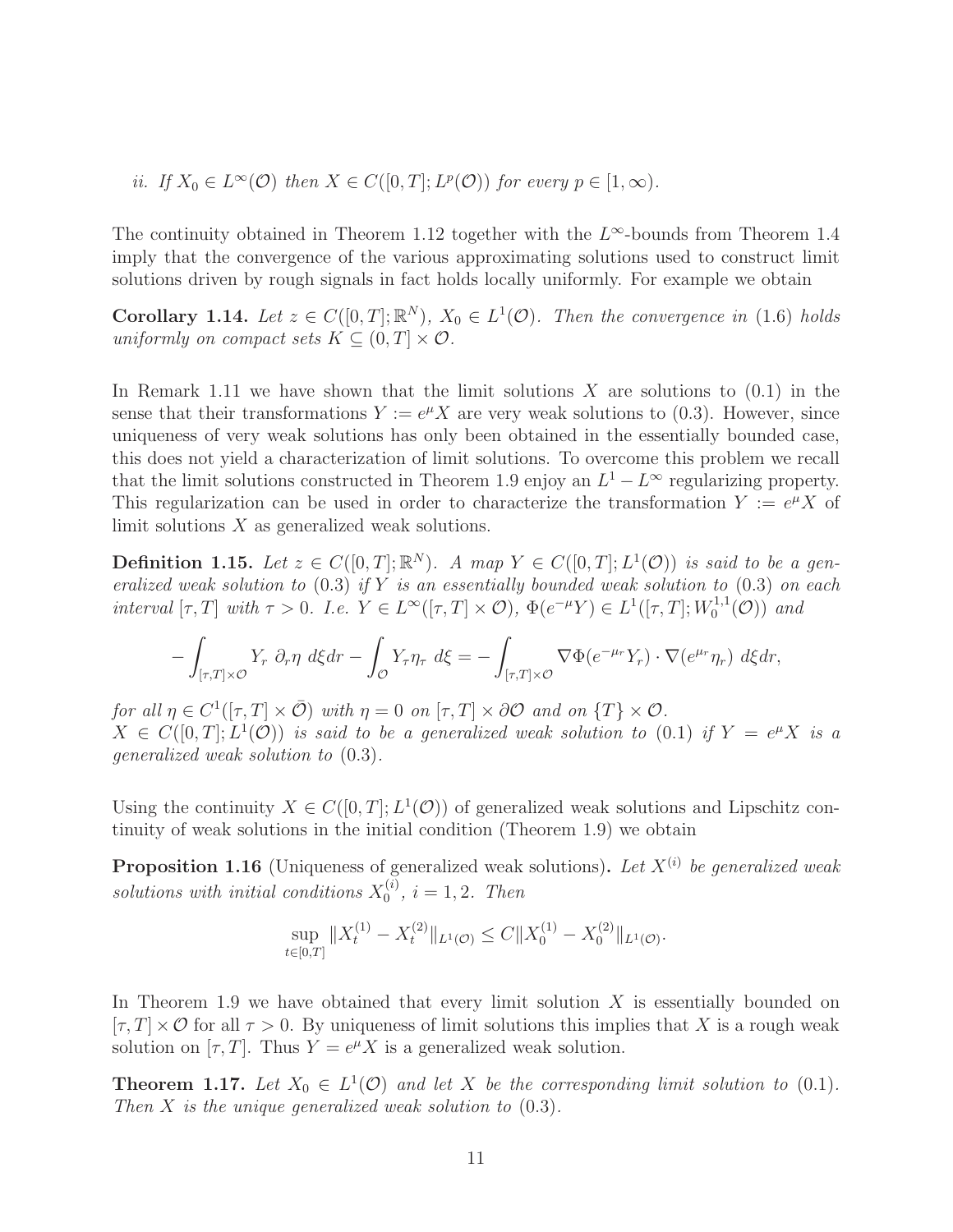# 1.2 Stochastic Porous Medium Equation and RDS

So far we did not require the driving signal to be given by a stochastic process. We aim to study the qualitative behaviour, in particular the long-time behaviour of solutions to PME driven by rough noise. If the rough signal is given by a stationary random process this additional structure can be used to significantly simplify this task. This approach is nicely captured by the theory of RDS.

For signals given by the paths of a continuous semimartingale stochastic calculus may be used to give a meaning to the integral over the rough signal occurring in  $(0.1)$ . This allows to further justify the notion of a rough weak solution which was based on a Wong-Zakai approximation of the noise (Definition 1.6).

**Theorem 1.18.** Let  $z : [0, T] \times \Omega \to \mathbb{R}^N$  be a continuous semimartingale on a normal filtered probability space  $(\Omega, \mathcal{F}, \mathcal{F}_t, \mathbb{P}), X_0 \in L^0(\Omega, \mathcal{F}_0; L^1(\mathcal{O}))$  and  $X(\omega)$  be the corresponding (*pathwise*) limit solution to  $(0.1)$ . Then

$$
(1.7) \qquad \int_{\mathcal{O}} X_t \varphi \, d\xi = \int_{\mathcal{O}} X_s \varphi \, d\xi + \int_s^t \int_{\mathcal{O}} \Phi(X_r) \Delta \varphi \, d\xi dr + \int_s^t \left( \int_{\mathcal{O}} B(X_r) \varphi \, d\xi \right) \circ dz_r,
$$

for all  $\varphi \in C_0^2(\overline{\mathcal{O}})$  and all  $0 \leq s \leq t \leq T$ ,  $\mathbb{P}\text{-almost surely.}$ 

The process  $X: \Omega \to C([0, T]; L^1(\mathcal{O}))$  is adapted to the filtration generated by z by continuity in the driving process (Theorem 1.7). Hence, the stochastic integral in (1.7) is well defined for every  $\varphi \in L^{\infty}(\mathcal{O})$ .

**Remark 1.19.** By Theorem 1.7 we know that for any approximation  $z^{(\varepsilon)} \in C^{1-var}([0,T]; \mathbb{R}^N)$ with  $z^{(\varepsilon)} \to z$  in  $C([0,T];\mathbb{R}^N)$  (pathwise) we have  $X_t^{(\varepsilon)}$  $t^{(\varepsilon)}(u) \to X_t(\omega)$  in H for all  $t \in [0,T]$ and all  $\omega \in \Omega$ . Since X is a solution to (1.7), this yields a pathwise Wong-Zakai result.

#### 1.2.1 Quasi-continuity of random dynamical systems

We will now first recall basic notions from the theory of RDS and then develop an existence result for random attractors based on weakened continuity assumptions for RDS and asymptotic compactness. This generalized result is needed since the RDS corresponding to  $(0.1)$ , while being continuous on  $L^1(\mathcal{O})$ , is only continuous in some weaker sense on  $L^p(\mathcal{O})$ ,  $p \in (1,\infty]$ . For more details on the theory of RDS and random attractors we refer to [32, 11, 10, 1].

**Definition 1.20.** Let  $(X, d)$  be a complete and separable metric space. A random dynamical system (RDS) over  $(\theta_t)_{t \in \mathbb{R}}$  is a measurable map  $\varphi : \mathbb{R}_+ \times X \times \Omega \to X$ , such that  $\varphi(0, \omega) =$ id and

$$
\varphi(t+s,\omega)=\varphi(t,\theta_s\omega)\circ\varphi(s,\omega),\quad (cocycle\ property)
$$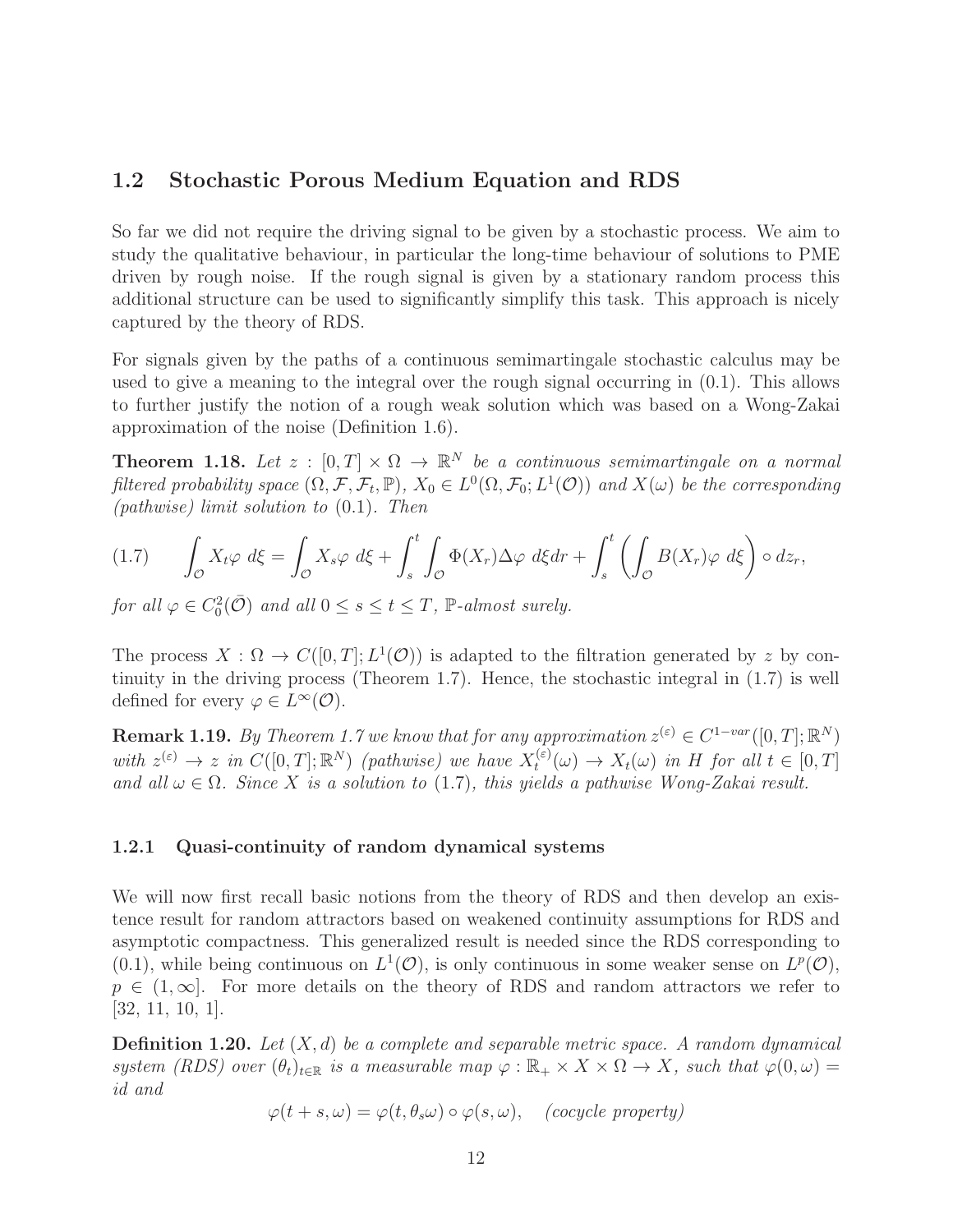for all  $t, s \in \mathbb{R}_+$  and  $\omega \in \Omega$ .  $\varphi$  is said to be a continuous RDS if  $x \mapsto \varphi(t, \omega)x$  is continuous for all  $t \in \mathbb{R}_+$  and  $\omega \in \Omega$ .

We now recall the stochastic generalization of notions of absorption, attraction and  $\Omega$ -limit sets.

**Definition 1.21.** i. A set-valued map  $D: \Omega \to 2^X$  is called measurable if  $\omega \mapsto D(\omega)$ takes values in the closed subsets of X and for all  $x \in X$  the map  $\omega \mapsto d(x, D(\omega))$  is measurable, where for nonempty sets  $A, B \in 2^X$  we set

$$
d(A, B) := \sup_{x \in A} \inf_{y \in B} d(x, y)
$$

and  $d(x, B) = d({x}, B)$ . A measurable set-valued map is also called a (closed) random set.

- ii. A set universe D is a collection of families of subsets  $(D(\omega))_{\omega \in \Omega}$  of X such that if  $D \in \mathcal{D}$  and  $D(\omega) \subseteq D(\omega)$  for all  $\omega \in \Omega$  then  $D \in \mathcal{D}$ . A universe of random sets is a set universe consisting of random closed sets.
- iii. Let  $A$ ,  $B$  be random sets.  $A$  is said to absorb  $B$  if there exists an absorption time  $t_B(\omega)$  such that for all  $t \geq t_B(\omega)$

$$
\varphi(t, \theta_{-t}\omega)B(\theta_{-t}\omega) \subseteq A(\omega).
$$

A is said to attract B if

$$
d(\varphi(t,\theta_{-t}\omega)B(\theta_{-t}\omega),A(\omega))\xrightarrow[t\to\infty]{}0,\ \forall\omega\in\Omega.
$$

iv. Let D be a universe of random sets and  $D \in \mathcal{D}$ . Then D is said to be a D-absorbing set for  $\varphi$  if D absorbs every set  $D \in \mathcal{D}$ . D-attracting sets are defined analogously.

We require absorption and attraction to hold for all  $\omega \in \Omega$  in order to state our results in their full strength. This is stronger than usual in the theory of RDS where an exceptional P-zero set is allowed.

**Definition 1.22.** Let D be a universe of random sets. Then  $\varphi$  is said to be D-asymptotically compact in X if the sequence  $\varphi(t_n, \theta_{-t_n}\omega)x_n$  has a convergent subsequence in X, for all  $\omega \in \Omega$ ,  $t_n \to \infty$ ,  $x_n \in D(\theta_{-t_n}\omega)$  and  $D \in \mathcal{D}$ .

Definition 1.23. Let  $D$  be a universe of random sets. A D-random attractor for an RDS  $\varphi$  is a compact random set  $A \in \mathcal{D}$  satisfying:

(i) A is invariant, i.e.  $\varphi(t,\omega)A(\omega) = A(\theta_t\omega)$  for all  $t > 0$ .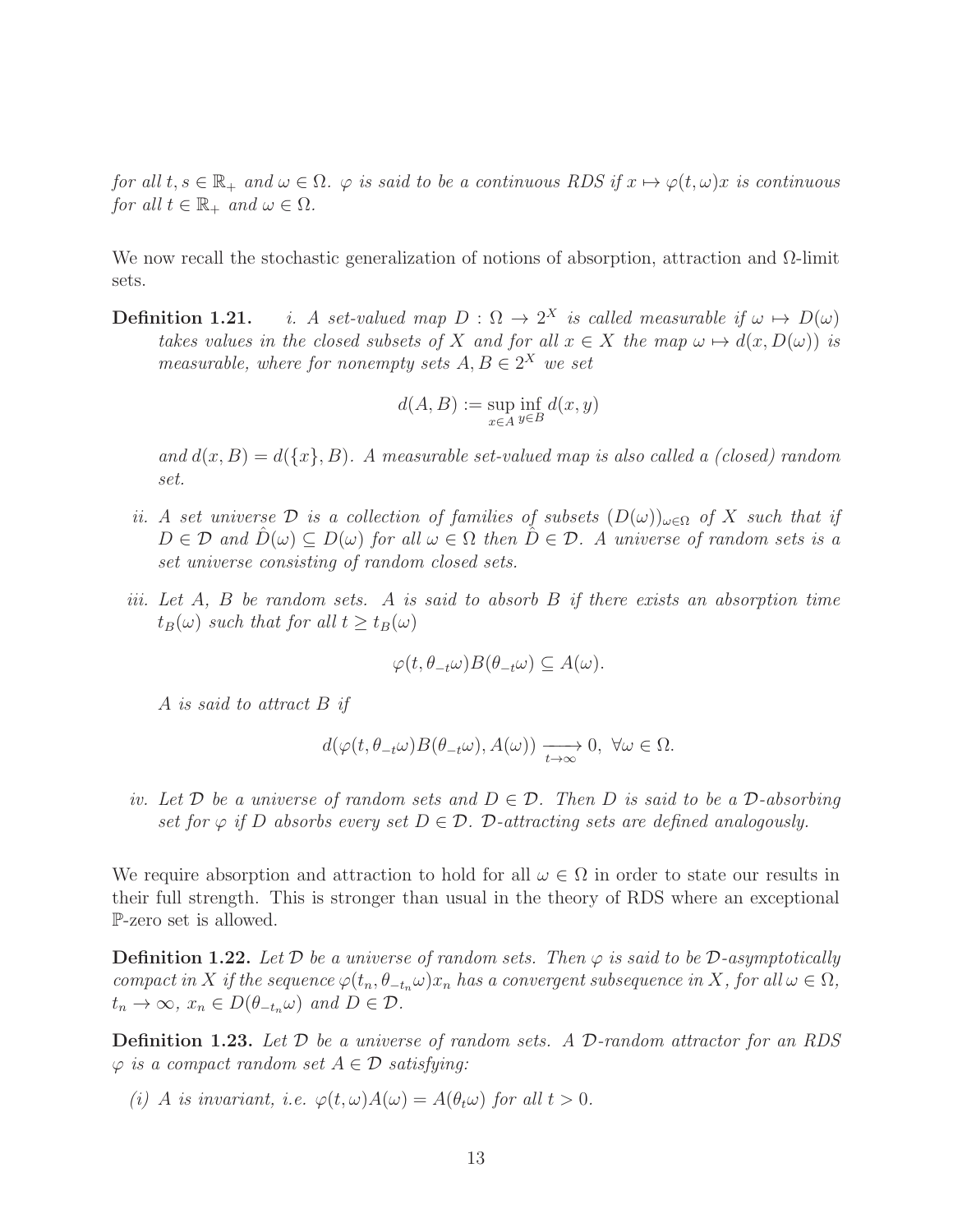$(ii)$  A is D-attracting.

Since we require  $A \in \mathcal{D}$  the random attractor for an RDS is uniquely determined.

In [23] the assumption of continuity of RDS has been weakened while preserving sufficient criteria for the existence of random attractors. This allowed to study RDS on subspaces of their "original" state spaces. We prove generalizations of these results and identify some underlying structures, which will allow to prove the existence of random attractors for  $\varphi$ seen as an RDS on  $L^p(\mathcal{O})$  for all  $p \in [1,\infty)$ . If condition  $(\mathcal{O}1)$  is satisfied we will also obtain the existence of random attractors with respect to the  $L^{\infty}$  norm.

**Definition 1.24.** An RDS  $\varphi$  on a Banach space X endowed with some topology  $\tau$  is said to be quasi- $\tau$ -continuous if  $\varphi(t_n,\omega)x_n \to^\tau \varphi(t,\omega)x$ , whenever  $(t_n,x_n) \in \mathbb{R}_+ \times X$  is a sequence such that  $\varphi(t_n,\omega)x_n$  is bounded and  $(t_n,x_n) \to (t,x)$  for  $n \to \infty$ . Here " $\to^{\tau}$ " denotes convergence with respect to  $\tau$ -topology.

In [23] a general result proving quasi-continuity for restrictions of continuous RDS to subspaces of the state space has been proven. More precisely:

**Proposition 1.25** (Proposition 3.3 [23]). Let Y, X be Banach spaces such that  $i: Y \hookrightarrow X$ and  $i^*: X^* \hookrightarrow Y^*$  are dense and continuous. If  $\varphi$  is an RDS on X, Y (resp.) and  $\varphi$  is (normweak) continuous on X, then  $\varphi$  is quasi-weakly-continuous on Y, i.e. quasi- $\tau$ -continuous for  $\tau$  being the weak topology on Y.

If Y is a reflexive space then continuity and density of  $i: Y \hookrightarrow X$  implies the same for  $i^*$ :  $X^*$  →  $Y^*$ . For non-reflexive spaces the situation may be more involved and in general one may only conclude the existence of the continuous map  $i^* : X^* \hookrightarrow Y^*$ . However, even in the non-reflexive case  $Y^* \langle, \rangle_Y : i^*(X^*) \times Y \to \mathbb{R}$  defines a duality mapping, i.e.

- i.  $Y^* \langle i^*(x^*), y \rangle_Y = 0$  for all  $y \in Y$  implies  $i^*(x^*) = 0$ ,
- ii.  $Y^* \langle i^*(x^*), y \rangle_Y = 0$  for all  $x^* \in X^*$  implies  $y = 0$ .

Since  $i^*(X^*) \subseteq Y^*$  is a linear subspace and  $Y^*_{X} \langle, \rangle_Y : i^*(X^*) \times Y \to \mathbb{R}$  is a duality mapping, the corresponding weak topology  $\sigma(Y, i^*(X^*))$  on Y is Hausdorff, where  $i^*(X^*)$  denotes the closure of  $i^*(X^*)$  with respect to  $\|\cdot\|_{Y^*}$ . Norm-weak continuity of  $\varphi$  in X just means continuity of  $(t, x) \mapsto X^* \langle x^*, \varphi(t, \omega)x \rangle_X$  for all  $x^* \in X^*, \omega \in \Omega$ . Hence, norm-weak continuity of  $\varphi$  in X implies norm- $\sigma(Y, i^*(X^*))$  continuity on Y. On bounded sets  $B \subseteq Y$  we have  $\sigma(Y, i^*(X^*)) \cap B = \sigma(Y, i^*(X^*)) \cap B$ . This is the precise idea of quasi-continuity. We obtain

**Proposition 1.26.** Let X, Y be Banach spaces such that  $i: Y \hookrightarrow X$  is dense and continuous. If  $\varphi$  is an RDS on X, Y and  $\varphi$  is (norm-weak) continuous on X, then  $\varphi$  is quasi- $\sigma(Y,i^*(X^*))$ continuous on Y .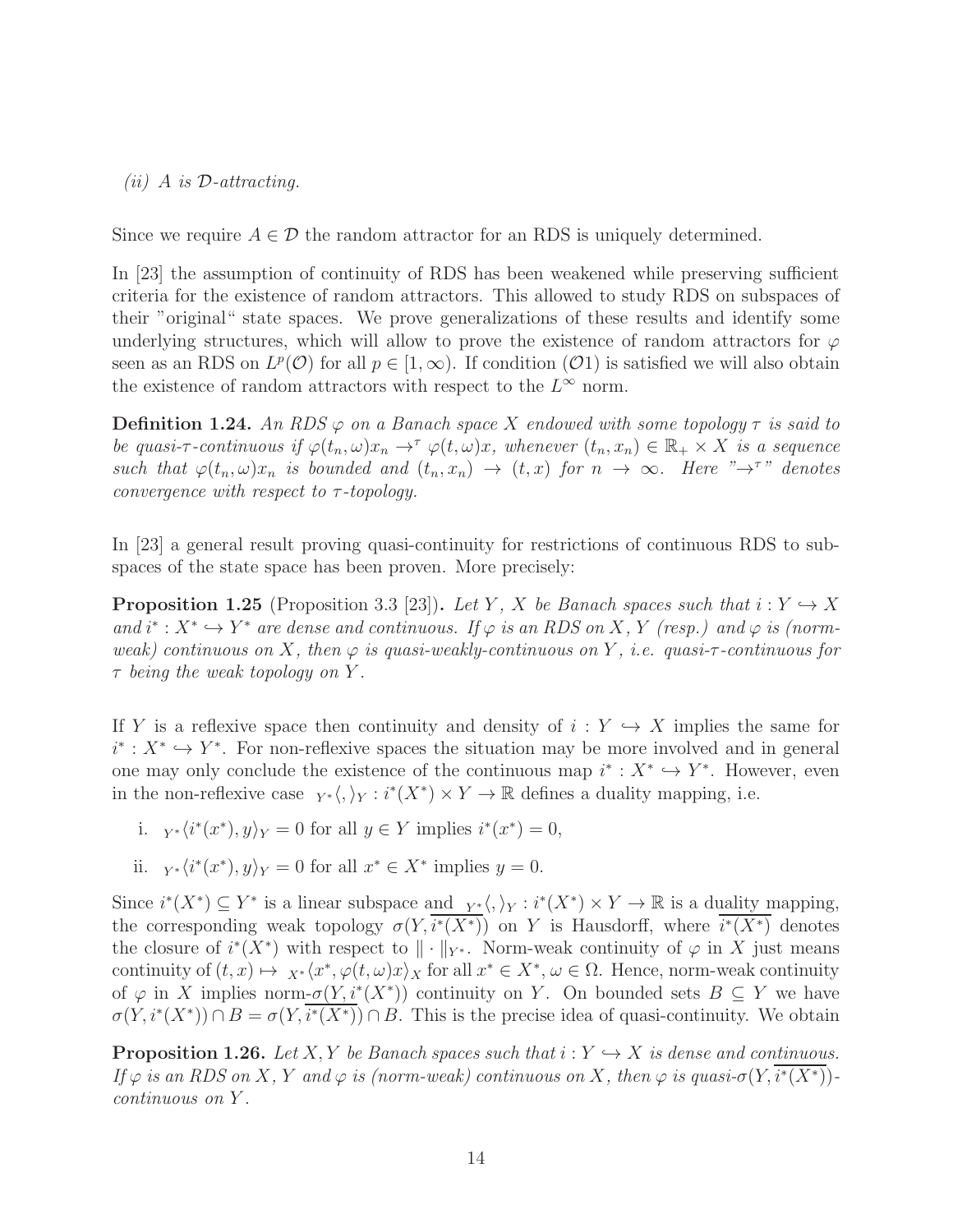In the following let  $\mathcal D$  be a universe of random sets and  $\kappa$  be the Kuratowski measure of non-compactness. We will prove that in the proof of existence of random attractors the assumption of omega-limit-compactness can be replaced by asymptotic compactness. This indeed weakens the assumptions since every  $\mathcal{D}$ -omega-limit compact RDS  $\varphi$ , i.e. satisfying

$$
\lim_{T \to \infty} \kappa \left( \bigcup_{t \geq T} \varphi(t, \theta_{-t} \omega) D(\theta_{-t} \omega) \right) = 0,
$$

for all  $\omega \in \Omega$  and  $D \in \mathcal{D}$  is  $\mathcal{D}$ -asymptotically compact.

For a topology  $\tau$  on a Banach space X and a random set B we define the  $\Omega$ -limit set

$$
\Omega^{\tau}(B,\omega) = \{ y \in X | \ \exists t_n \to \infty, \ x_n \in B(\theta_{-t_n}\omega), \ \varphi(t_n,\theta_{-t_n}\omega)x_n \to^{\tau} y \}.
$$

 $Ω$ -limit sets with respect to the norm topology are simply denoted by  $Ω(B, ω)$ . One of the ideas in [23] in order to allow quasi-weak-continuity of  $\varphi$  is to consider  $\Omega$ -limit sets with respect to the weak topology replacing the usual norm topology. For asymptotically compact RDS these notions actually coincide:

**Lemma 1.27.** Let  $\varphi$  be a D-asymptotically compact RDS on the Banach space X endowed with a Hausdorff topology  $\tau$  that is weaker than the norm topology. Then

$$
\Omega(B,\omega) = \Omega^{\tau}(B,\omega), \quad \forall B \in \mathcal{D}.
$$

In the proof of existence of random attractors we can replace D-omega-limit-compactness by D-asymptotic compactness due to the following observation

**Lemma 1.28.** Let  $\varphi$  be a D-asymptotically compact, quasi- $\tau$ -continuous RDS on the Banach space X endowed with a Hausdorff topology  $\tau$  that is weaker than the norm topology. Further assume that there is a bounded  $\mathcal D$ -absorbing set F. Then  $\Omega(B,\omega)$  is a nonempty, compact, invariant set for each  $B \in \mathcal{D}, B \neq \emptyset, \omega \in \Omega$ .

If we work with the weaker notion of absorption occuring only P-a.s. then invariance in Lemma 1.28 is satisfied only crudely. That is  $\varphi(t,\omega)\Omega(B,\omega) = \Omega(B,\theta_t\omega)$  on a P-zero that may depend on  $t$ . In the proof of the existence of random attractors this obstacle can be resolved by a "perfection" result proving that there is an indistinguishable, perfectly invariant modification of  $\Omega(B,\omega)$ .

With these preparations it is easy to see that the proof of [23, Theorem 4.1] can be modified so that only quasi-τ -continuity and asymptotic compactness with respect to the universe of all bounded deterministic sets has to be assumed.

In our case the universe of absorbed sets will be much larger than just deterministic bounded sets. This allows to drop the assumption of ergodicity of the underlying metric dynamical system. In conclusion we obtain the following: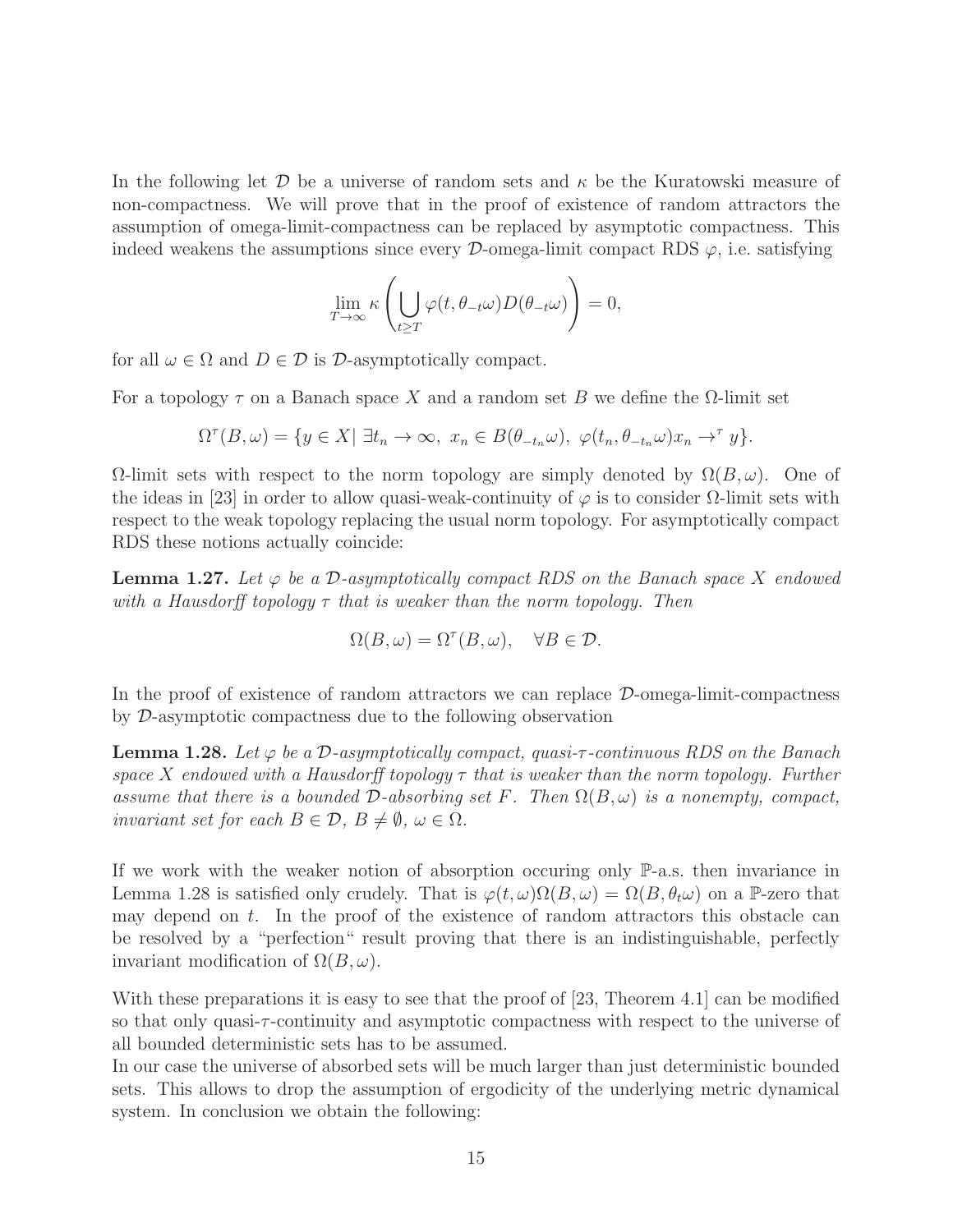**Theorem 1.29.** Let  $\varphi$  be a quasi- $\tau$ -continuous RDS on a Banach space X, where  $\tau$  is a Hausdorff topology that is weaker than the norm topology. Then  $\varphi$  has a D-random attractor iff

- i.  $\varphi$  has a bounded  $\mathcal{D}\text{-}absorbing$  random set  $F \in \mathcal{D}$ .
- ii.  $\varphi$  is D-asymptotically compact in X.

#### 1.3 RDS and random attractors for (0.1)

Let  $(\Omega, \mathcal{F}, \mathcal{F}_t, \mathbb{P})$  be a filtered probability space,  $(z_t)_{t \in \mathbb{R}}$  be an  $\mathbb{R}^N$ -valued adapted stochastic process and  $((\Omega, \mathcal{F}, \mathbb{P}), (\theta_t)_{t \in \mathbb{R}})$  be a metric dynamical system, i.e.  $(t, \omega) \mapsto \theta_t(\omega)$  is  $\mathcal{B}(\mathbb{R}) \otimes$  $\mathcal{F}/\mathcal{F}$  measurable,  $\theta_0 = id$ ,  $\theta_{t+s} = \theta_t \circ \theta_s$  and  $\theta_t$  is  $\mathbb{P}$ -preserving, for all  $s, t \in \mathbb{R}$ . We assume

(S1) (Strictly stationary increments) For all  $t, s \in \mathbb{R}, \omega \in \Omega$ :

$$
z_t(\omega)-z_s(\omega)=z_{t-s}(\theta_s\omega).
$$

We assume  $z_0 = 0$  for notational convenience only.

 $(S2)$  (Regularity)  $z_t$  has continuous paths.

Adaptedness and (S2) imply joint measurability of z, i.e.  $z : \mathbb{R} \times \Omega \to \mathbb{R}^N$  is  $\mathcal{B}(\mathbb{R}) \otimes \mathcal{F}/\mathcal{B}(\mathbb{R}^N)$ measurable. Note:

(1.8) 
$$
\mu_t(\omega) - \mu_s(\omega) = \sum_{k=1}^N f_k(z_t^k(\omega) - z_s^k(\omega)) = \mu_{t-s}(\theta_s \omega)
$$

and recall that  $f_k$  are functions depending on the space variable.

By [18, Lemma 3.1] for each  $\mathbb{R}^N$  valued process  $\tilde{z}_t$  with  $\tilde{z}_0 = 0$  a.s., stationary increments and a.s. continuous paths there exists a metric dynamical system  $((\Omega, \mathcal{F}, \mathbb{P}), (\theta_t)_{t \in \mathbb{R}})$  and a version  $z_t$  of  $\tilde{z}_t$  on  $((\Omega, \mathcal{F}, \mathbb{P}), (\theta_t)_{t \in \mathbb{R}})$  such that  $z_t$  satisfies  $(S1)$ ,  $(S2)$ . In particular, applications include fractional Brownian motion with arbitrary Hurst parameter.

Using the pathwise results obtained in Section 1.1 we define the RDS  $\varphi$  on  $X := L^1(\mathcal{O})$ associated to (0.4). For  $t \geq s$ ,  $\omega \in \Omega$  and  $x \in L^1(\mathcal{O})$  let  $X(t, s; \omega)x$  denote the unique limit solution to (0.1) on [s,  $\infty$ ) with  $X_s = x$  and driving signal  $z = z(\omega)$ .

**Definition 1.30.** For  $t \geq s$ ,  $\omega \in \Omega$  and  $x \in L^1(\mathcal{O})$  define

$$
\varphi(t-s,\theta_s\omega)x:=X(t,s;\omega)x.
$$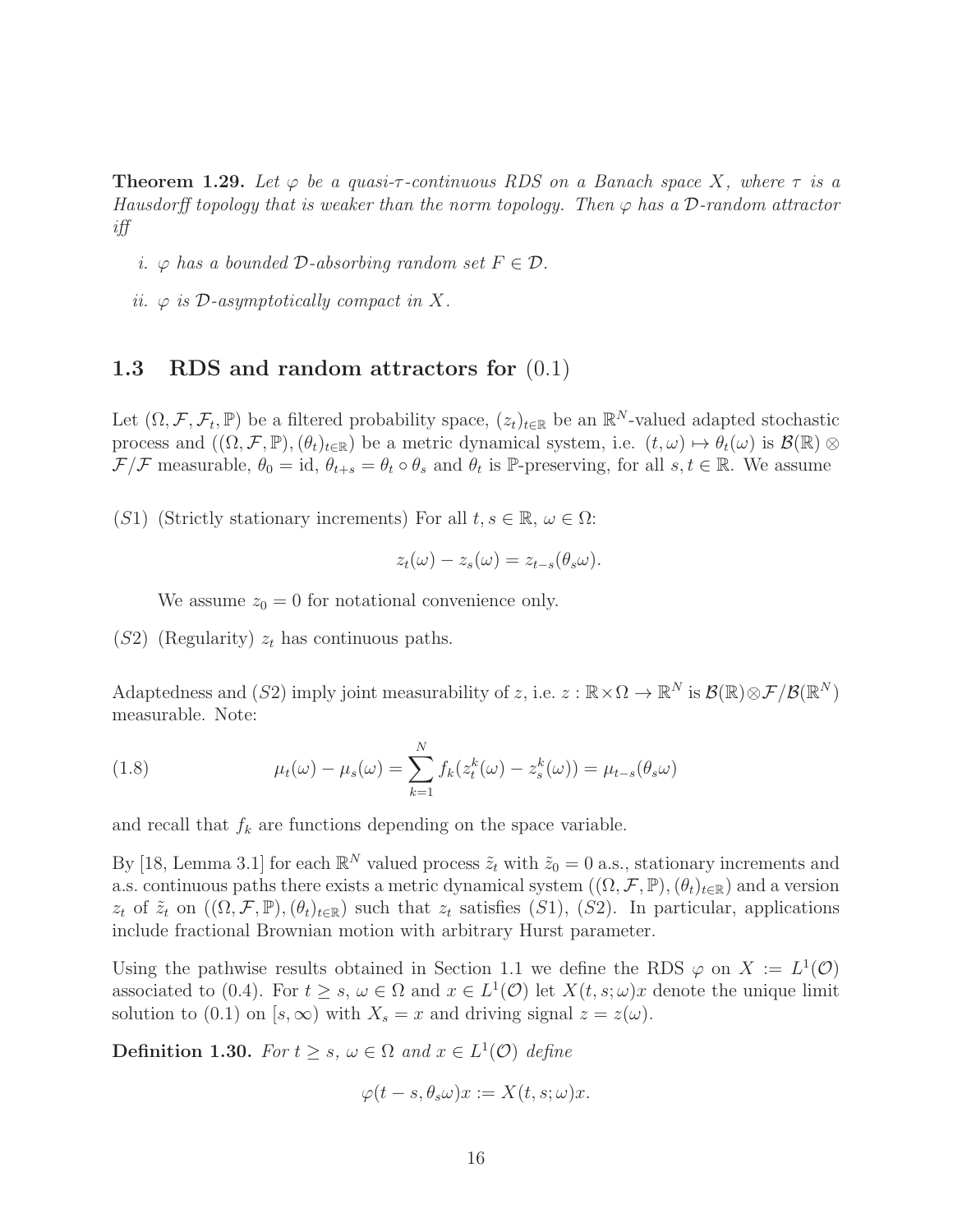**Theorem 1.31.** The map  $\varphi$  from Definition 1.30 is a continuous RDS on  $X = L^1(\mathcal{O})$  and thus a quasi-weakly-continuous RDS on each  $L^p(\mathcal{O})$ ,  $p \in [1,\infty)$ . In addition,  $\varphi$  is a quasiweakly<sup>\*</sup>-continuous RDS on  $L^{\infty}(\mathcal{O})$ .  $\varphi$  satisfies comparison, i.e. for  $x_1, x_2 \in X$  with  $x_1 \leq x_2$ a.e. in O

$$
\varphi(t,\omega)x_1 \leq \varphi(t,\omega)x_2, \quad a.e. \in \mathcal{D}.
$$

Moreover,  $\varphi$  satisfies  $\varphi(t,\omega)0=0$  and

- i.  $x \mapsto \varphi(t, \omega)x$  is Lipschitz continuous on X, locally uniformly in t.
- ii.  $t \mapsto \varphi(t, \omega)x$  is continuous in X.
- iii.  $\varphi(t,\omega)x \leq U_t(\omega)$  a.e. in  $\mathcal O$  for all  $t \geq 0$ ,  $\omega \in \Omega$ , with U as in Theorem 1.4.
- iv.  $\varphi$  satisfies the same regularity properties as for the pathwise solutions obtained in Theorem 1.12.

Let  $\mathcal D$  be the universe of all random closed sets in X. Using the uniform  $L^{\infty}$  bound obtained in Theorem 1.31 we obtain the existence of a  $\mathcal{D}\text{-absorbing set }F$  which is bounded even in  $L^{\infty}(\mathcal{O})$ . In fact, the absorption time  $t_D(\omega)$  can be chosen independent of  $\omega$  and  $D$  (cf. Proposition 3.1 below).

If the domain  $\mathcal O$  satisfies condition  $(\mathcal O1)$ , by combining the uniform  $L^{\infty}(\mathcal O)$  estimate and Theorem 1.31 (iii) we will conclude that the set  $\varphi(\delta,\omega) F(\omega)$  with  $\delta > 0$  is compact in  $C^0(\overline{\mathcal{O}})$ and D-absorbing in D. By Theorem 1.29 this implies the existence of a D-random attractor. If the domain  $\mathcal O$  does not necessarily satisfy condition  $(\mathcal O1)$  we only get inner continuity, i.e. equicontinuity of  $\varphi(\delta,\omega)K(\omega)$  on each compact set  $K\subseteq\mathcal{O}$ . In this case we cannot conclude the existence of a compact  $\mathcal{D}\text{-absorbing set}$ , but we can still prove  $\mathcal{D}\text{-asymptotic}$ compactness for  $\varphi$ . By Theorem 1.29 we arrive at the following:

**Theorem 1.32.** Let D be the universe of all random closed sets. The RDS  $\varphi$  has a Drandom attractor A (as an RDS on  $L^1(\mathcal{O})$ ). A is compact in each  $L^p(\mathcal{O})$  and attracts all sets in  $D$  in  $L^p$ -norm,  $p \in [1, \infty)$ .

Moreover,  $A(\omega)$  is a bounded set in  $L^{\infty}(\mathcal{O})$  and the functions in  $A(\omega)$  are equicontinuous on every compact set  $K \subseteq \mathcal{O}$ .

If (O1) is satisfied then  $A(\omega)$  is a compact set in  $C^0(\bar{\mathcal{O}})$  and attracts all sets in  $\mathcal D$  in  $L^\infty$ norm.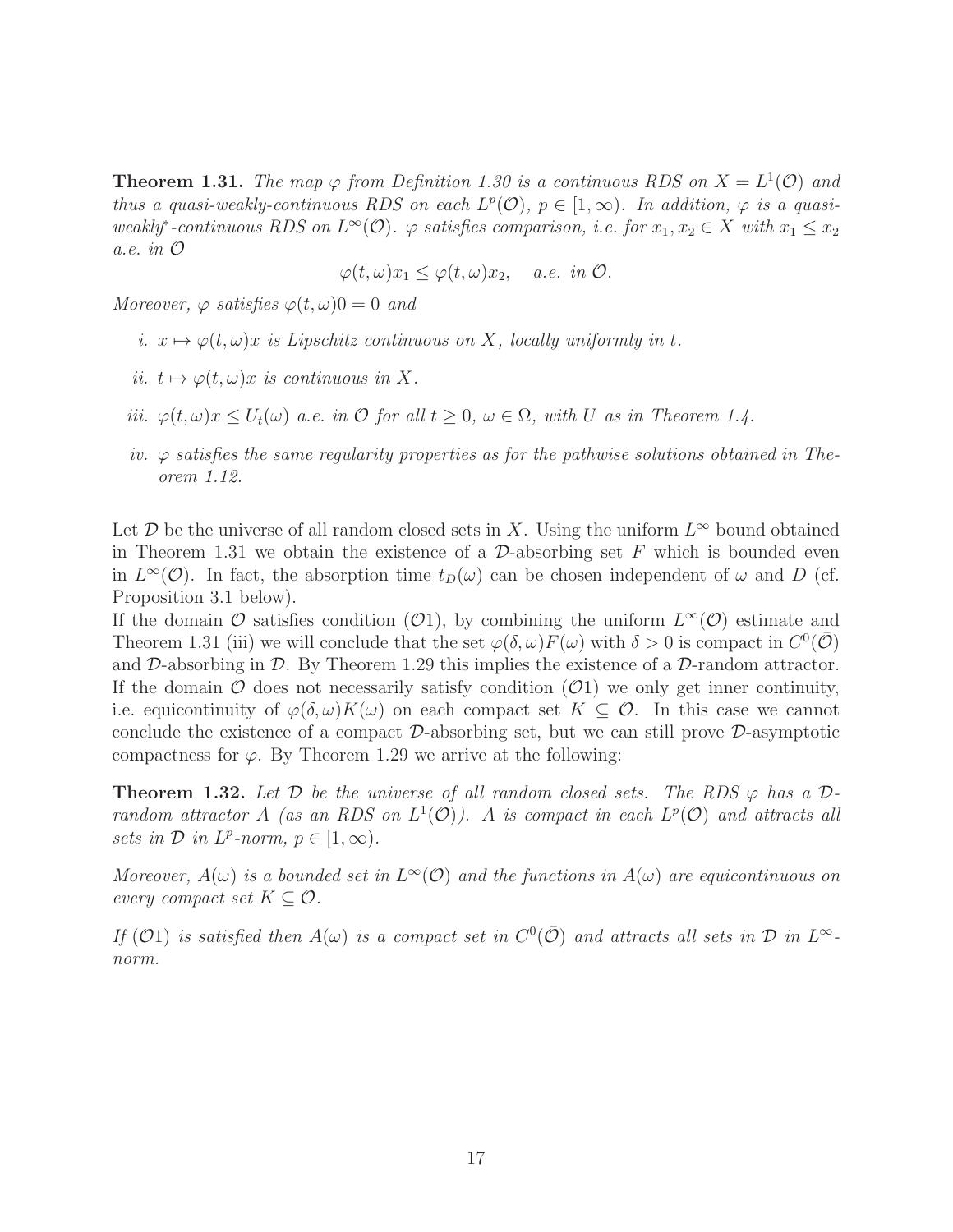# 2 Porous Medium Equation driven by rough signals

# 2.1 Transformation for signals of bounded variations

In this section we prove Theorem 1.2. Let  $z \in C^{1-var}([0,T]; \mathbb{R}^N)$ ,  $\eta \in C^{1,2}(\bar{\mathcal{O}}_T)$  with  $\eta = 0$ on  $\{T\} \times \mathcal{O}$  and on  $[0, T] \times \partial \mathcal{O}$  and let X be a very weak solution to (0.1). We prove that  $Y := e^{\mu} X$  is a very weak solution to (0.3). Let  $z^{\varepsilon} \in C^1([0,T];\mathbb{R}^N)$  such that  $z^{(\varepsilon)} \to z$  in  $C([0,T];\mathbb{R}^N)$  with uniformly bounded variation, i.e. sup  $\sup_{\varepsilon>0} \|z^{(\varepsilon)}\|_{C^{1-var}} < \infty$ . Define  $\mu^{\varepsilon}$  as in (0.2). Then

$$
-\int_{\mathcal{O}_T} Y_r \partial_r \eta_r d\xi dr = -\int_{\mathcal{O}_T} X_r e^{\mu_r} \partial_r \eta_r d\eta_r d\xi = -\lim_{\varepsilon \to 0} \int_{\mathcal{O}_T} X_r e^{\mu_r^{(\varepsilon)}} \partial_r \eta_r d\xi dr
$$

and

$$
-\int_{\mathcal{O}_{T}} X_{r} e^{\mu_{r}^{(\varepsilon)}} \partial_{r} \eta_{r} d\xi dr = -\int_{\mathcal{O}_{T}} X_{r} \partial_{r} \left( e^{\mu_{r}^{(\varepsilon)}} \eta_{r} \right) d\xi dr + \int_{\mathcal{O}_{T}} X_{r} \eta_{r} \partial_{r} e^{\mu_{r}^{(\varepsilon)}} d\xi dr \n= \int_{\mathcal{O}} X_{0} e^{\mu_{0}^{(\varepsilon)}} \eta_{0} d\xi + \int_{\mathcal{O}_{T}} \Phi(X_{r}) \Delta \left( e^{\mu_{r}^{(\varepsilon)}} \eta_{r} \right) d\xi dr + \int_{0}^{T} \left( \int_{\mathcal{O}} B(X_{r}) \left( e^{\mu_{r}^{(\varepsilon)}} \eta_{r} \right) d\xi \right) dz_{r} \n- \int_{\mathcal{O}_{T}} X_{r} \eta_{r} e^{\mu_{r}^{(\varepsilon)}} \partial_{r} \mu^{(\varepsilon)} d\xi dr \n= \int_{\mathcal{O}} X_{0} e^{\mu_{0}^{(\varepsilon)}} \eta_{0} d\xi + \int_{\mathcal{O}_{T}} \Phi(X_{r}) \Delta \left( e^{\mu_{r}^{(\varepsilon)}} \eta_{r} \right) d\xi dr + \int_{0}^{T} \left( \int_{\mathcal{O}} B(X_{r}) \left( e^{\mu_{r}^{(\varepsilon)}} \eta_{r} \right) d\xi \right) dz_{r} \n- \int_{0}^{T} \left( \int_{\mathcal{O}} B(X_{r}) \left( \eta_{r} e^{\mu_{r}^{(\varepsilon)}} \right) d\xi \right) dz_{r}^{(\varepsilon)}.
$$

By continuity of the Riemann-Stieltjes integral with respect to the convergence  $z^{(\varepsilon)} \to z$ specified above and uniform convergence of the integrands (cf. [16, Proposition 2.7]) we can take the limit  $\varepsilon \to 0$  to obtain the assertion. The other implication follows by similar arguments.

# 2.2 Uniqueness of essentially bounded very weak solutions

We prove Theorem 1.3. Let  $Y^{(1)}$ ,  $Y^{(2)}$  be two essentially bounded very weak solutions to (0.3) with the same initial condition  $Y_0 \in L^1(\mathcal{O})$  and let  $Y = Y^{(1)} - Y^{(2)}$ . Then

$$
\int_{\mathcal{O}_T} Y_r \partial_r \eta \, d\xi dr = -\int_{\mathcal{O}_T} \left( \Phi(e^{-\mu_r} Y_r^{(1)}) - \Phi(e^{-\mu_r} Y_r^{(2)}) \right) \Delta(e^{\mu_r} \eta_r) \, d\xi dr
$$
\n
$$
= -\int_{\mathcal{O}_T} a_r Y_r \Delta(e^{\mu_r} \eta_r) \, d\xi dr,
$$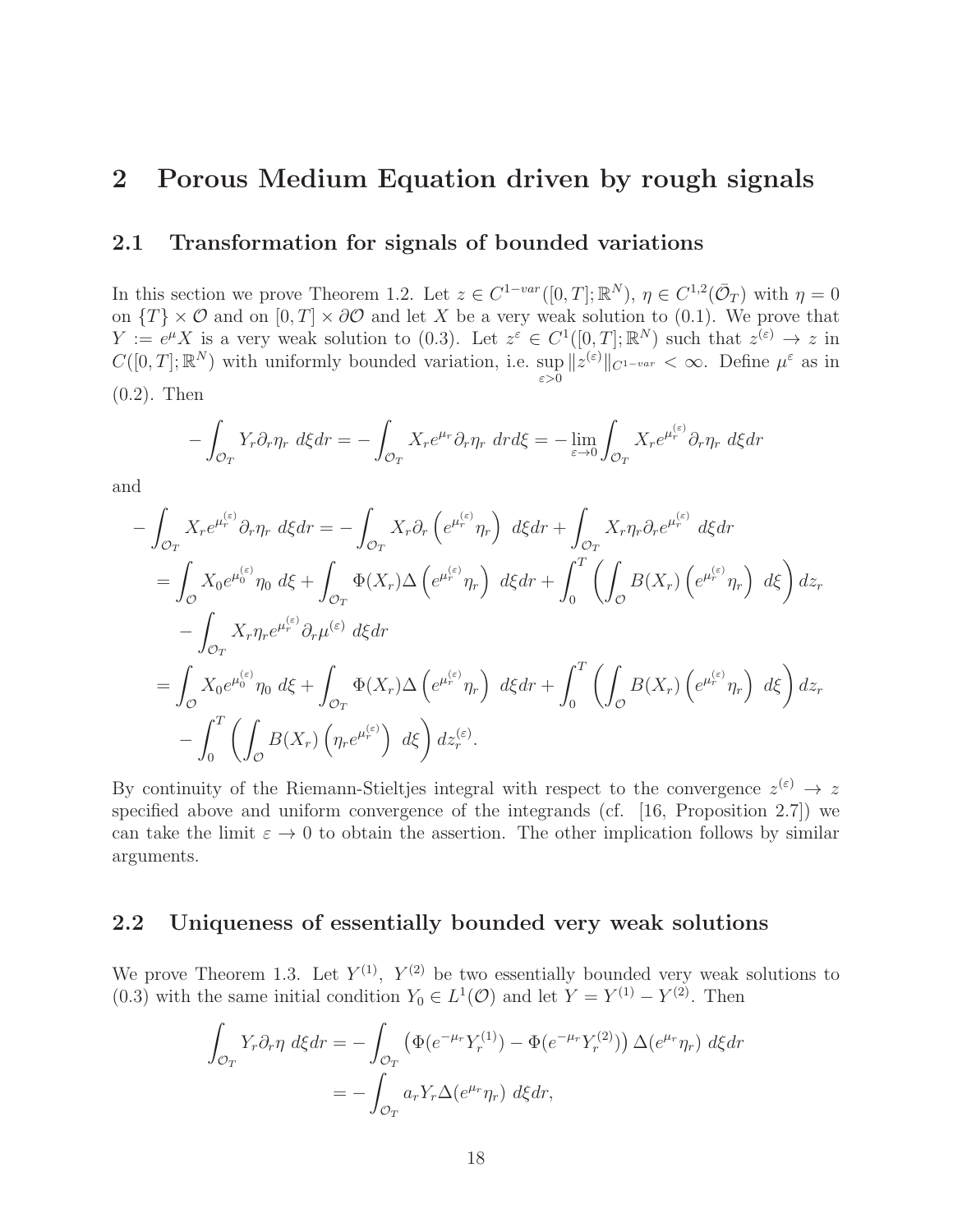for all  $\eta \in C^{1,2}(\bar{\mathcal{O}}_T)$  with  $\eta = 0$  on  $\{T\} \times \mathcal{O}$  and on  $[0, T] \times \partial \mathcal{O}$ , where

$$
a_t := \begin{cases} \frac{\Phi(e^{-\mu_t} Y_t^{(1)}) - \Phi(e^{-\mu_t} Y_t^{(2)})}{Y_t^{(1)} - Y_t^{(2)}} & , \text{ for } Y_t^{(1)} \neq Y_t^{(2)} \\ 0 & , \text{ otherwise.} \end{cases}
$$

Let  $z^{\varepsilon} \in C^{\infty}([0,T];\mathbb{R}^{N})$  with  $z^{(\varepsilon)} \to z$  in  $C([0,T];\mathbb{R}^{N})$  such that for  $\mu^{(\varepsilon)}$  as in  $(0.2)$  we have  $\sup_{t\in[0,T]}\|e^{\mu_t^{(\varepsilon)}}-e^{\mu_t}\|_{C^2(\mathcal{O})}\leq \varepsilon^2$ . By equicontinuity of  $z^{(\varepsilon)}$  we can choose a partition  $0 = \tau_0 < \ldots < \tau_N = T$  such that

(2.9) 
$$
\delta := ||e^{\mu} (2|\nabla(\mu^{(\varepsilon)} - \mu_{\tau_i})|^4 + 2|\Delta(\mu^{(\varepsilon)} - \mu_{\tau_i})|^2 + |\nabla(\mu^{(\varepsilon)} - \mu_{\tau_i})|^2) ||_{L^{\infty}([\tau_i, \tau_{i+1}] \times \mathcal{O})}
$$

$$
< \frac{1}{16C},
$$

for all  $i = 0, ..., N - 1, \varepsilon > 0$ , where C is a constant that will be specified below. Let  $\gamma = \max_i\{|\tau_{i+1} - \tau_i|\}\.$  We prove  $Y = 0$  a.e. via induction over  $i = 0, ..., N - 1$ . Thus, assume i  $Y = 0$  on  $[0, \tau_i] \times \mathcal{O}$  almost everywhere. We can modify  $\tau_i$  so that  $(2.9)$  is preserved and  $Y(\tau_i) = 0$  a.e. in  $\mathcal{O}$ . Define  $\mathcal{O}_i := [\tau_i, \tau_{i+1}] \times \mathcal{O}$ . Then

$$
\int_{\mathcal{O}_i} Y_r \big( \partial_r \eta_r + a_r \Delta(e^{\mu_r} \eta_r) \big) d\xi dr = 0,
$$

for all  $\eta \in C^{1,2}([\tau_i, \tau_{i+1}] \times \overline{\mathcal{O}})$  with  $\eta = 0$  on  $\{\tau_{i+1}\} \times \mathcal{O}$  and on  $[\tau_i, \tau_{i+1}] \times \partial \mathcal{O}$ .

For  $Y_t^{(1)} \neq Y_t^{(2)}$  we have  $a_t = e^{-\mu_t} \dot{\Phi}(\zeta_t)$  with  $\zeta_t \in [e^{-\mu_t} Y_t^{(1)}]$  $t^{(1)}, e^{-\mu_t} Y_t^{(2)}$  $\mathcal{L}^{(2)}_t$  and thus  $||a||_{L^{\infty}(\mathcal{O}_T)} < \infty$ by essential boundedness of  $Y^{(i)}$ . We consider a non-degenerate, smooth approximation of a. Set  $\hat{a}_{\varepsilon} := a \vee \varepsilon$  and let  $a_{\varepsilon,\delta}$  be a smooth approximation of  $\hat{a}_{\varepsilon}$  such that  $a_{\varepsilon,\delta} \geq \varepsilon$  and  $\int_{\mathcal{O}_T} |Y|^2 (\hat{a}_{\varepsilon} - a_{\varepsilon,\delta})^2 dx dr \leq \delta$ . Then choose  $a_{\varepsilon} = a_{\varepsilon,\varepsilon^2}$ .

Let  $\eta = e^{-\mu_{\tau_i}} \varphi$  with  $\varphi$  being the classical solution to

(2.10)  
\n
$$
\partial_t \varphi + a_{\varepsilon} e^{\mu_{\tau_i}} \Delta(e^{\mu^{(\varepsilon)} - \mu_{\tau_i}} \varphi) - \theta = 0, \text{ on } \mathcal{O}_T
$$
\n
$$
\varphi = 0, \text{ on } [\tau_i, \tau_{i+1}] \times \partial \mathcal{O}
$$
\n
$$
\varphi(\tau_{i+1}) = 0, \text{ on } \mathcal{O},
$$

where  $\theta$  is an arbitrary smooth testfunction. Time inversion transforms (2.10) into a uniformly parabolic linear equation with smooth coefficients. Thus, unique existence of classical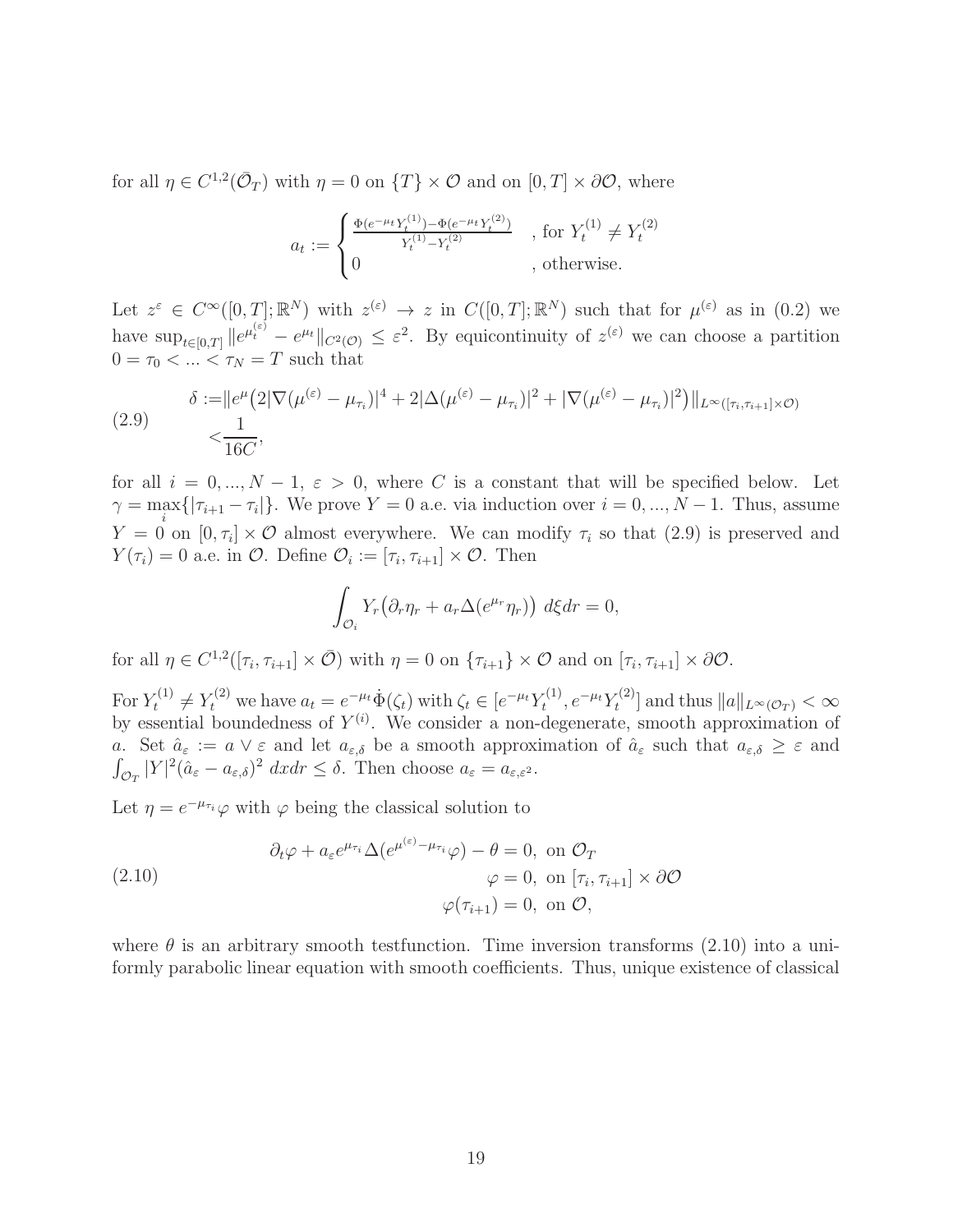solutions follows from [22, Theorem 6.2, p. 457]. Then

$$
0 = \int_{\mathcal{O}_i} Y_r (\partial_r \eta + a_r \Delta(e^{\mu_r} \eta_r)) d\xi dr
$$
  
\n
$$
= \int_{\mathcal{O}_i} Y_r (\partial_r \eta + a_{\varepsilon,r} \Delta(e^{\mu_r^{(\varepsilon)}} \eta)) d\xi dr + \int_{\mathcal{O}_i} Y_r (a_r - a_{\varepsilon,r}) \Delta(e^{\mu_r^{(\varepsilon)}} \eta_r) d\xi dr
$$
  
\n(2.11)  
\n
$$
+ \int_{\mathcal{O}_i} Y_r a_r \Delta((e^{\mu_r} - e^{\mu_r^{(\varepsilon)}}) \eta_r) d\xi dr
$$
  
\n
$$
= \int_{\mathcal{O}_i} e^{-\mu_{\tau_i}} Y_r \theta_r d\xi dr + \int_{\mathcal{O}_i} Y_r (a_r - a_{\varepsilon,r}) \Delta(e^{\mu_r^{(\varepsilon)}} - \mu_{\tau_i} \varphi_r) d\xi dr
$$
  
\n
$$
+ \int_{\mathcal{O}_i} Y_r a_r \Delta((e^{\mu_r} - e^{\mu_r^{(\varepsilon)}}) e^{-\mu_{\tau_i}} \varphi_r) d\xi dr.
$$

We need to prove that the last two terms vanish for  $\varepsilon \to 0$ . For this we first derive a bound for  $\int_{\mathcal{O}_i} a_{\varepsilon,r} |\Delta(e^{\mu_r^{(\varepsilon)}-\mu_{\tau_i}}\varphi_r)|^2 d\xi dr$ . Let  $\zeta \in C^{\infty}(\mathbb{R})$  with  $\zeta(\tau_i)=0, \zeta \leq 1$  on  $[0,T]$  and  $\dot{\zeta} \ge c > 0$ , for some  $c \le \frac{1}{4c}$  $\frac{1}{4\gamma}$ . Multiplying (2.10) by  $\zeta \Delta \varphi$  and integrating yields

$$
\int_{\mathcal{O}_i} (\partial_r \varphi_r) \zeta_r \Delta \varphi_r d\xi dr = \int_{\mathcal{O}_i} \left( -a_{\varepsilon,r} e^{\mu \tau_i} \Delta (e^{\mu_r^{(\varepsilon)} - \mu_{\tau_i}} \varphi) \zeta_r \Delta \varphi_r + \theta_r \zeta_r \Delta \varphi_r \right) d\xi dr.
$$

Note that

$$
\Delta \varphi = \Delta \left( e^{-(\mu^{(\varepsilon)} - \mu_{\tau_i})} e^{\mu^{(\varepsilon)} - \mu_{\tau_i}} \varphi \right)
$$
  
=  $\varphi (-|\nabla(\mu^{(\varepsilon)} - \mu_{\tau_i})|^2 - \Delta(\mu^{(\varepsilon)} - \mu_{\tau_i})) - 2\nabla(\mu^{(\varepsilon)} - \mu_{\tau_i}) \nabla \varphi + e^{-(\mu^{(\varepsilon)} - \mu_{\tau_i})} \Delta e^{\mu^{(\varepsilon)} - \mu_{\tau_i}} \varphi.$ 

Hence

$$
\frac{1}{2} \int_{\mathcal{O}_i} |\nabla \varphi_r|^2 \dot{\zeta}_r d\xi dr + \int_{\mathcal{O}_i} a_{\varepsilon,r} e^{2\mu_{\tau_i} - \mu_r^{(\varepsilon)}} |\Delta(e^{\mu_r^{(\varepsilon)} - \mu_{\tau_i}} \varphi_r)|^2 \zeta_r d\xi dr \n= \int_{\mathcal{O}_i} a_{\varepsilon,r} \zeta_r e^{\mu_{\tau_i}} |\varphi_r \Delta(e^{\mu_r^{(\varepsilon)} - \mu_{\tau_i}} \varphi_r)| (|\nabla (\mu_r^{(\varepsilon)} - \mu_{\tau_i})|^2 + |\Delta(\mu_r^{(\varepsilon)} - \mu_{\tau_i})|) d\xi dr \n+ \int_{\mathcal{O}_i} 2 \left( a_{\varepsilon,r} \zeta_r e^{\mu_{\tau_i}} |\Delta(e^{\mu_r^{(\varepsilon)} - \mu_{\tau_i}} \varphi_r)| |\nabla(\mu_r^{(\varepsilon)} - \mu_{\tau_i})| |\nabla \varphi_r| + \theta_r \zeta_r \Delta \varphi_r \right) d\xi dr.
$$

The first term on the right hand side is bounded by

$$
\int_{\mathcal{O}_i} a_{\varepsilon,r} \zeta_r e^{\mu_{\tau_i}} |\varphi_r \Delta(e^{\mu_r^{(\varepsilon)} - \mu_{\tau_i}} \varphi_r)| \left( |\nabla(\mu_r^{(\varepsilon)} - \mu_{\tau_i})|^2 + |\Delta(\mu_r^{(\varepsilon)} - \mu_{\tau_i})| \right) d\xi dr
$$
\n
$$
\leq \int_{\mathcal{O}_T} \frac{1}{4} a_{\varepsilon,r} \zeta_r e^{2\mu_{\tau_i} - \mu_r^{(\varepsilon)}} |\Delta(e^{\mu_r^{(\varepsilon)} - \mu_{\tau_i}} \varphi_r)|^2 d\xi dr + C\delta \int_{\mathcal{O}_T} \dot{\zeta}_r |\nabla \varphi_r|^2 d\xi dr
$$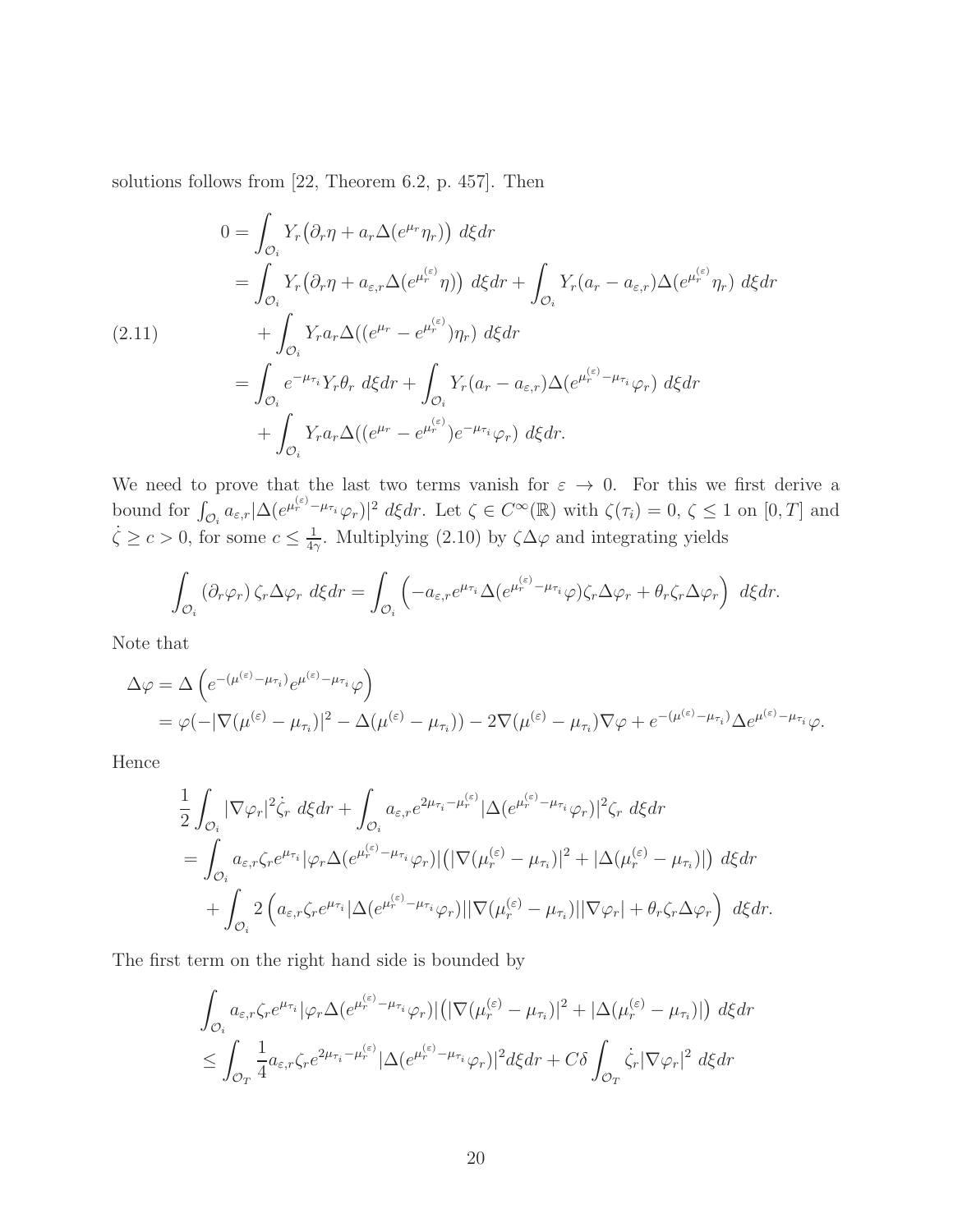and the second by

$$
\int_{\mathcal{O}_i} (2a_{\varepsilon,r}\zeta_r e^{\mu\tau_i} |\Delta(e^{\mu_r^{(\varepsilon)}-\mu\tau_i}\varphi_r)||\nabla(\mu_r^{(\varepsilon)}-\mu_{\tau_i})||\nabla\varphi_r| + \theta_r\zeta_r\Delta\varphi_r) d\xi dr \n\leq \int_{\mathcal{O}_i} \frac{1}{4} a_{\varepsilon,r}\zeta_r e^{2\mu\tau_i-\mu_r^{(\varepsilon)}} |\Delta(e^{\mu_r^{(\varepsilon)}-\mu\tau_i}\varphi_r)|^2 d\xi dr + (C\delta + \frac{1}{8}) \int_{\mathcal{O}_i} \dot{\zeta}_r |\nabla\varphi_r|^2 d\xi dr + C \int_{\mathcal{O}_i} |\nabla\theta_r|^2 d\xi dr.
$$

Using this we obtain

$$
\frac{1}{2} \int_{\mathcal{O}_i} |\nabla \varphi_r|^2 \dot{\zeta}_r d\xi dr + \int_{\mathcal{O}_i} a_{\varepsilon,r} e^{2\mu_{\tau_i} - \mu_r^{(\varepsilon)}} |\Delta(e^{\mu_r^{(\varepsilon)} - \mu_{\tau_i}} \varphi_r)|^2 \zeta_r d\xi dr
$$
\n
$$
\leq \int_{\mathcal{O}_i} \frac{1}{2} a_{\varepsilon,r} \zeta_r e^{2\mu_{\tau_i} - \mu_r^{(\varepsilon)}} |\Delta(e^{\mu_r^{(\varepsilon)} - \mu_{\tau_i}} \varphi_r)|^2 d\xi dr + (2C\delta + \frac{1}{8}) \int_{\mathcal{O}_i} \dot{\zeta}_r |\nabla \varphi_r|^2 d\xi dr + C \int_{\mathcal{O}_i} |\nabla \theta_r|^2 d\xi dr,
$$

where  $C = C(\|Y^{(i)}\|_{L^{\infty}([0,T]\times\mathcal{O})}, T, \|e^{\mu}\|_{L^{\infty}(\mathcal{O}_T)})$  is a generic constant. Since C is independent of the choice of  $\zeta$ , using Fatou's Lemma and  $(2.9)$  we obtain

(2.12) 
$$
\int_{\mathcal{O}_i} a_{\varepsilon,r} e^{2\mu_{\tau_i} - \mu_r^{(\varepsilon)}} |\Delta(e^{\mu_r^{(\varepsilon)} - \mu_{\tau_i}} \varphi_r)|^2 d\xi dr \leq C \int_{\mathcal{O}_i} |\nabla \theta_r|^2 d\xi dr.
$$

By the choice  $a_\varepsilon$  we have

$$
\int_{\mathcal{O}_i} |Y_r|^2 \frac{(a_r - a_{\varepsilon,r})^2}{a_{\varepsilon,r}} d\xi dr \le \frac{1}{\varepsilon} \left( \int_{\mathcal{O}_i} 2|Y_r|^2 (a_r - \hat{a}_{\varepsilon,r})^2 d\xi dr + \int_{\mathcal{O}_i} 2|Y_r|^2 (\hat{a}_{\varepsilon,r} - a_{\varepsilon,r})^2 d\xi dr \right)
$$
  

$$
\le 4\varepsilon \int_{\mathcal{O}_i} |Y_r|^2 d\xi dr.
$$

For the second term in (2.11) we obtain

$$
\int_{\mathcal{O}_i} Y_r(a_r - a_{\varepsilon,r}) \Delta(e^{\mu_r^{(\varepsilon)} - \mu_{\tau_i}} \varphi_r) d\xi dr
$$
\n
$$
\leq \left( \int_{\mathcal{O}_i} |a_{\varepsilon,r}| |\Delta(e^{\mu_r^{(\varepsilon)} - \mu_{\tau_i}} \varphi_r)|^2 d\xi dr \right)^{\frac{1}{2}} \left( \int_{\mathcal{O}_i} |Y_r|^2 \frac{(a_r - a_{\varepsilon,r})^2}{a_{\varepsilon,r}} d\xi dr \right)^{\frac{1}{2}}
$$
\n
$$
\leq C \sqrt{\varepsilon} \|\nabla \theta\|_{L^2(\mathcal{O}_i)} \|Y\|_{L^2(\mathcal{O}_i)} \to 0,
$$

for  $\varepsilon \to 0$ . For the third term in (2.11) we use (2.12) and  $a_{\varepsilon} \geq \varepsilon$  to get

$$
\|\varphi\|_{H^2(\mathcal{O})}\leq \frac{C\|\nabla\theta\|_{L^2(\mathcal{O}_i)}}{\varepsilon}.
$$

Hence

$$
\int_{\mathcal{O}_i} Y_r a_r \Delta((e^{\mu_r} - e^{\mu_r^{(\varepsilon)}}) e^{-\mu_{\tau_i}} \varphi_r) d\xi dr \leq C \|\nabla \theta\|_{L^2(\mathcal{O}_i)} \frac{\|e^{\mu_r} - e^{\mu_r^{(\varepsilon)}}\|_{C^2(\mathcal{O})}}{\varepsilon} \leq \varepsilon C \|\nabla \theta\|_{L^2(\mathcal{O}_i)} \to 0,
$$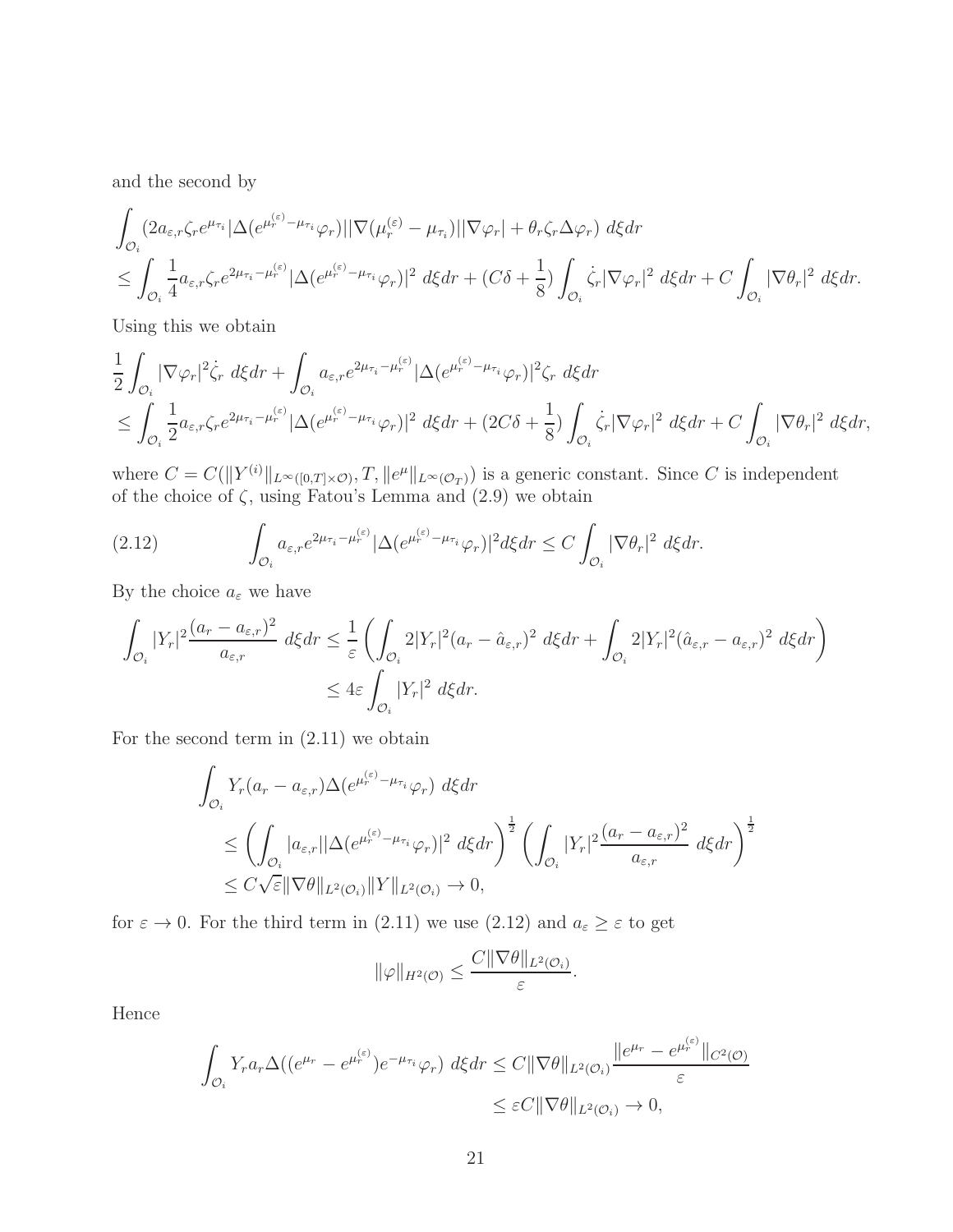for  $\varepsilon \to 0$ . Taking  $\varepsilon \to 0$  in in (2.11) yields

$$
0 = \int_{\mathcal{O}_i} e^{-\mu_{\tau_i}} Y_r \theta_r \ d\xi dr,
$$

for any smooth test function  $\theta$ . Thus  $Y = 0$  in  $\mathcal{O}_i = [\tau_i, \tau_{i+1}] \times \mathcal{O}$  almost everywhere. Induction now finishes the proof.

Remark 2.1. The method to prove uniqueness used above fails for fast diffusion equations, since the difference quotient

$$
a_t := \begin{cases} \frac{\Phi(e^{-\mu_t} Y_t^{(1)}) - \Phi(e^{-\mu_t} Y_t^{(2)})}{Y_t^{(1)} - Y_t^{(2)}} & , \text{ for } Y_t^{(1)} \neq Y_t^{(2)} \\ 0 & , \text{ otherwise.} \end{cases}
$$

it not known to remain bounded.

# 2.3 Weak solutions and uniform bounds

We will now prove Theorem 1.4. In order to construct weak solutions to  $(0.3)$  several steps are needed. First we will consider approximating equations, where the degenerate nonlinearity  $\Phi$  is replaced by non-degenerate functions  $\Phi^{(\delta)}$  and the driving signals z are approximated by smooth signals  $z^{(\delta)}$  (Section 2.3.1). Existence of classical solutions to these equations follows from well-known existence results (cf. e.g. [22]). Then we will prove uniform  $L^{\infty}$  bounds for these approximating solutions (Section 2.3.2) which will be used in Section 2.3.3 to finally construct weak solutions to (0.3) by monotonicity methods.

#### 2.3.1 Non-degenerate, smooth approximation and classical solutions

For  $\delta > 0$  we choose an approximating function  $\Phi^{(\delta)} \in C^{\infty}(\mathbb{R})$  such that

- i.  $\Phi^{(\delta)}(0) = 0$  and  $\Phi^{(\delta)}$  is anti-symmetric in 0,
- ii.  $\Phi^{(\delta)}(r) = \Phi(r)$ , for all  $\delta \leq |r| \leq \frac{1}{\delta}$ ,
- iii. For all  $r \in \mathbb{R}$ :

$$
0 < C_1(\delta) \le \dot{\Phi}^{(\delta)}(r) \le C_2(\delta) < \infty,
$$
\n
$$
\ddot{\Phi}^{(\delta)}(r) \le C_2(\delta) < \infty.
$$

In particular  $\Phi^{(\delta)}(r) = \int_0^r \dot{\Phi}^{(\delta)}(s)ds \leq C_2(\delta)r$ . We further choose smooth approximations  $z^{(\delta)} \in C^{\infty}([0,T];\mathbb{R}^N)$  of the driving signal z. Using the homogeneity of  $\Phi$  we can rewrite  $(0.3)$  as

(2.13) 
$$
\partial_t Y_t = e^{\mu t} \Delta \left( \Phi(e^{-\mu t}) \Phi(Y_t) \right), \text{ on } \mathcal{O}_T.
$$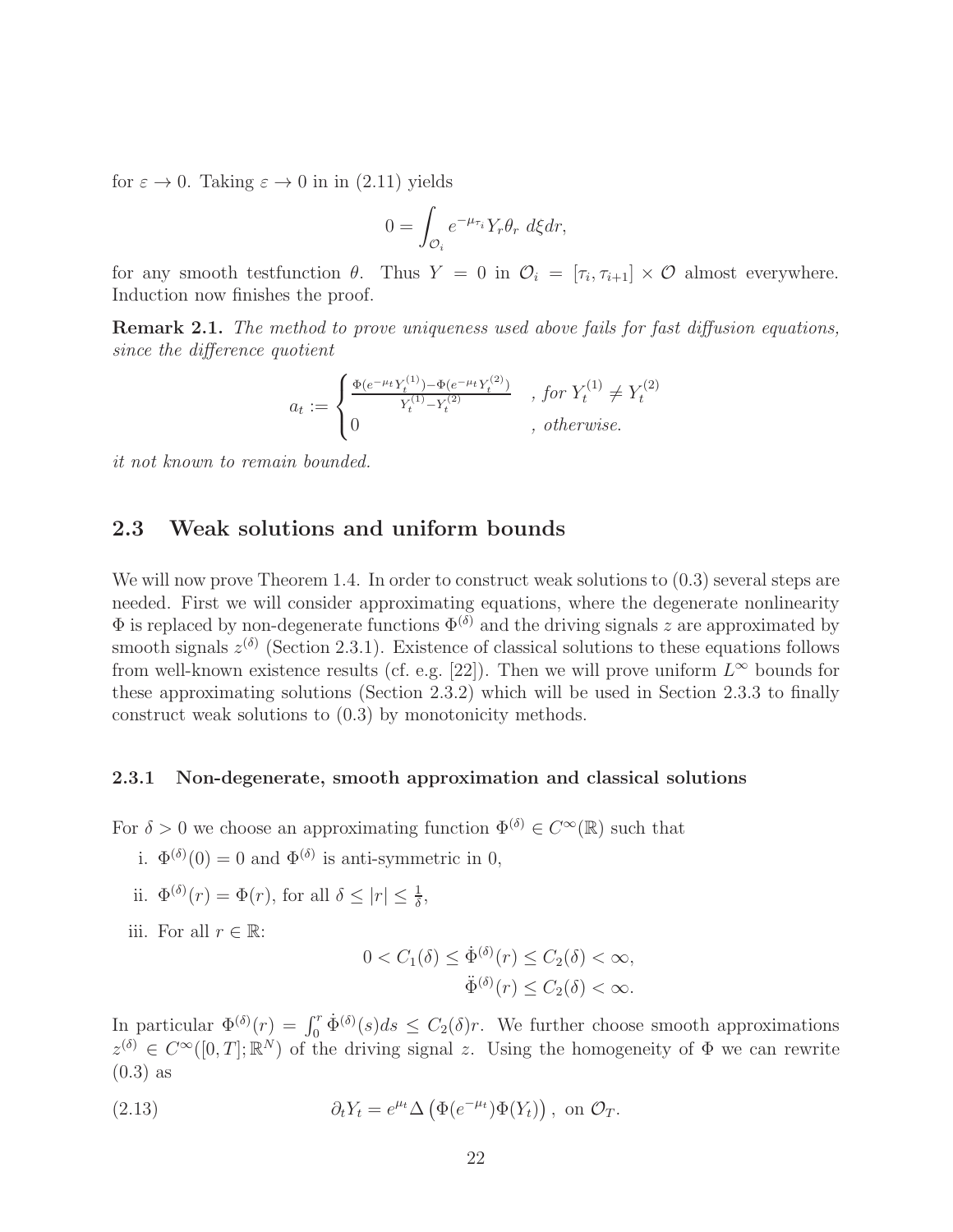One advantage of rewriting (0.3) in this form prior to approximating  $\Phi$  by  $\Phi^{(\delta)}$  is that the substitution  $Z^{(\delta)} := \Phi^{(\delta)}(Y^{(\delta)})$  can still be used in the approximating equation so that the continuity results obtained in [14] can be applied. We construct a solution to (2.13) by considering approximating equations

(2.14) 
$$
\partial_t Y_t^{(\delta)} = e^{\mu_t} \Delta \left( \Phi(e^{-\mu_t}) \Phi^{(\delta)} (Y_t^{(\delta)}) \right), \text{ on } \mathcal{O}_T
$$

$$
Y^{(\delta)}(0) = Y_0, \text{ on } \mathcal{O},
$$

with Dirichlet boundary conditions and smooth signals  $z \in C^{\infty}([0,T];\mathbb{R}^{N})$ . (2.14) is a quasilinear, uniformly parabolic equation with smooth coefficients. From standard results the unique existence of a classical solution follows (cf. e.g. [22, Theorem 6.2, p. 457]).

# 2.3.2 Uniform  $L^{\infty}(\mathcal{O}_T)$  bound for classical solutions to  $(2.14)$

**Lemma 2.2.** Let  $Y_0 \in L^{\infty}(\mathcal{O})$ ,  $\{z^{(\varepsilon)} \in C^{\infty}([0,T];\mathbb{R}^N) | \varepsilon > 0\}$  be a compact set in  $C([0,T];\mathbb{R}^N)$ and  $Y^{(\delta,\varepsilon)}$  be a classical solution to (2.14) driven by  $z^{(\varepsilon)}$ . There are constants  $\sigma_0 = \sigma_0(||Y_0||_{L^{\infty}(\mathcal{O})}) >$  $0, M > 0$  depending only on  $||Y_0||_{L^{\infty}(\mathcal{O})}$ , the uniform bound and uniform modulus of continuity of  $\{z^{(\varepsilon)}\}$ , piecewise smooth functions  $K^{(\sigma_0,\varepsilon)}$  and a  $\delta_0 = \delta_0(\sup_{\varepsilon>0} ||z^{(\varepsilon)}||_{L^{\infty}(\mathcal{O}_T)}, ||Y_0||_{L^{\infty}(\mathcal{O})}) > 0$ such that

$$
Y^{(\delta,\varepsilon)} \leq K^{(\sigma_0,\varepsilon)} \leq M, \text{ on } [0,T] \times \mathcal{O},
$$

for all  $\delta < \delta_0$ .

Proof. We will construct a piecewise smooth (thus bounded) supersolution to

(2.15) 
$$
\partial_t Y_t^{(\delta,\varepsilon)} = e^{\mu_t^{(\varepsilon)}} \Delta \left( \Phi(e^{-\mu_t^{(\varepsilon)}}) \Phi^{(\delta)}(Y_t^{(\delta,\varepsilon)}) \right), \text{ on } \mathcal{O}_T,
$$

with initial condition Y<sub>0</sub> and Dirichlet boundary conditions. Let  $R > 0$  such that  $\overline{\mathcal{O}} \subseteq$  $B_R(0)$ . Since  $\{z^{(\varepsilon)}\}$  is a set of equicontinuous functions, there exists a  $\gamma > 0$  and a partition  $0 = \tau_0 < \tau_1 < \ldots < \tau_L = T$  with  $1 > \tau_i - \tau_{i-1} > \gamma$  (hence  $L \leq \frac{T}{\gamma}$  $(\frac{T}{\gamma})$  such that

$$
(2.16) \qquad \frac{1}{2} \leq \left(\inf_{\substack{\xi \in \bar{\mathcal{O}} \\ t \in [\tau_i, \tau_{i+1})}} e^{\mu_t^{(\varepsilon)} - \mu_{\tau_i}^{(\varepsilon)}} \Phi(e^{\mu_{\tau_i}^{(\varepsilon)} - \mu_t^{(\varepsilon)}}) \right) \left(1 - \frac{mR}{d} \sup_{t \in [\tau_i, \tau_{i+1})} \left(2 \|\nabla(\mu_{\tau_i}^{(\varepsilon)} - \mu_t^{(\varepsilon)})\|_{L^{\infty}(\mathcal{O})} + \frac{Rm}{2} \|\nabla(\mu_{\tau_i}^{(\varepsilon)} - \mu_t^{(\varepsilon)})\|_{L^{\infty}(\mathcal{O})} + \frac{R}{2} \|\Delta(\mu_{\tau_i}^{(\varepsilon)} - \mu_t^{(\varepsilon)})\|_{L^{\infty}(\mathcal{O})} \right),
$$

and

(2.17) 
$$
\frac{1}{2} \leq \inf_{\xi \in \bar{\mathcal{O}}, \ t \in [\tau_i, \tau_{i+1})} e^{(m-1)(\mu_t^{(\varepsilon)} - \mu_{\tau_i}^{(\varepsilon)})},
$$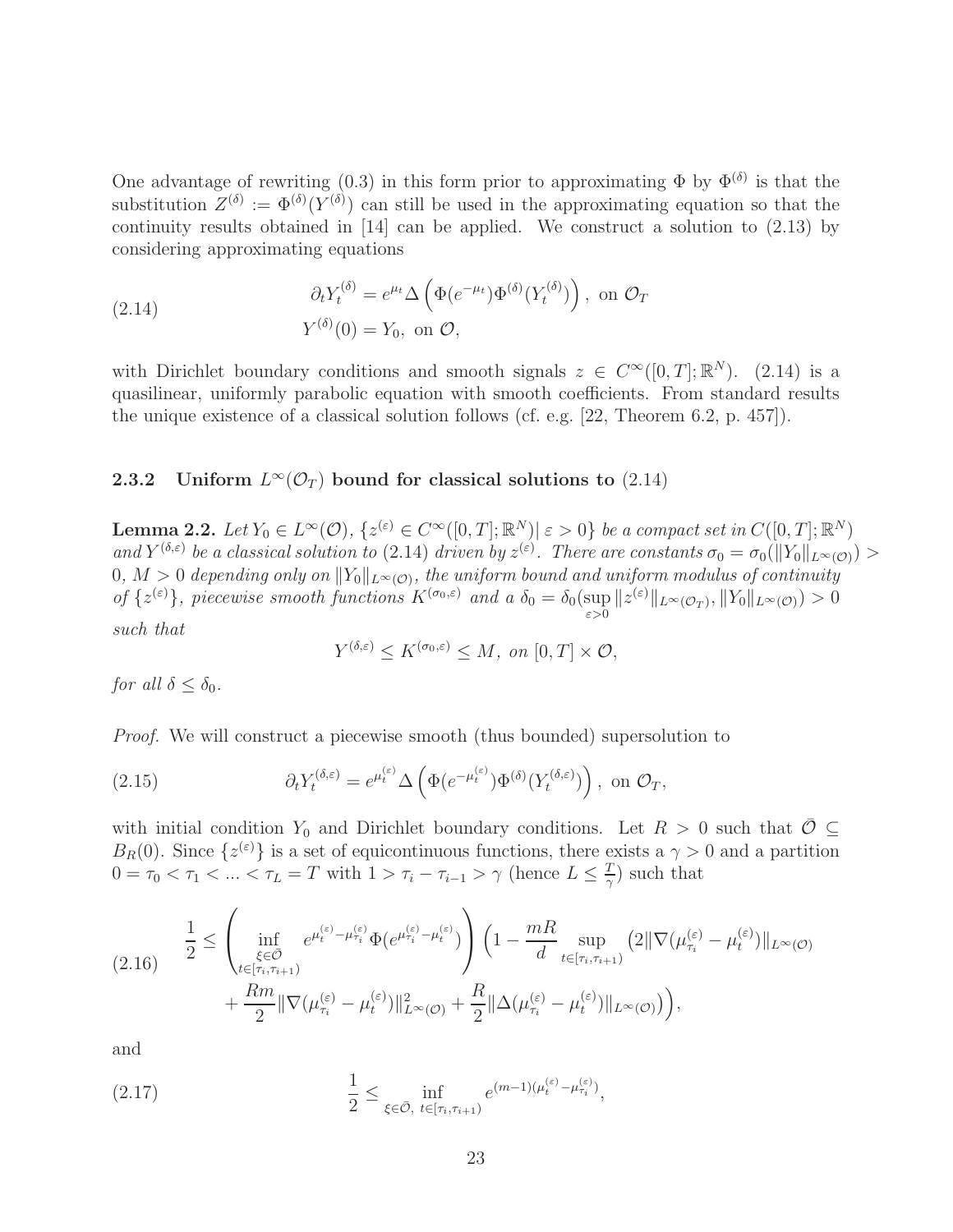for all  $i = 0, ..., L - 1, \varepsilon > 0$ . Let  $A^{\frac{m-1}{m}} := \frac{R^{\frac{2}{m}}}{(m-1)!}$  $\frac{R\overline{m}}{(m-1)d}$ ,  $C_4 := \inf_{\xi \in \mathcal{O}} (R^2 - |\xi|^2)$  and consider the inverse  $\beta := \Phi^{-1}$ . For  $\sigma > 0$  we define

$$
K_0^{(\sigma,\varepsilon)}(t,\xi) := \beta \left( A(t+\sigma)^{-\frac{m}{m-1}} (R^2 - |\xi|^2) \Phi(e^{\mu_{\tau_i}^{(\varepsilon)}}) \right)
$$

and choose  $\sigma_0 = \sigma_0(||Y_0||_{L^{\infty}(\mathcal{O})})$  so that  $||Y_0||_{L^{\infty}(\mathcal{O})} \leq K_0^{(\sigma_0,\varepsilon)}$  $0^{(\sigma_0,\varepsilon)}(0)$ . Then inductively define  $\sigma_{i+1}=\frac{1}{2}$  $\frac{1}{2}(\sigma_i + \gamma)$  for  $i = 0, \ldots, L-1$  (we can thus regard  $\sigma_i$  as a function of  $\sigma_0$ ) and let

$$
(2.18) \t K_i^{(\sigma_0, \varepsilon)}(t, \xi) := \beta \left( A(t - \tau_i + \sigma_i)^{-\frac{m}{m-1}} (R^2 - |\xi|^2) \Phi(e^{\mu_{\tau_i}^{(\varepsilon)}}) \right)
$$
  
=  $A^{\frac{1}{m}} (t - \tau_i + \sigma_i)^{-\frac{1}{m-1}} (R^2 - |\xi|^2)^{\frac{1}{m}} e^{\mu_{\tau_i}^{(\varepsilon)}}, \quad t \in [\tau_i, \tau_{i+1}], \xi \in \mathcal{O}.$ 

By the choice of  $\sigma_i$ ,  $i = 1, \ldots, L-1$  we have  $K_i^{(\sigma_0, \varepsilon)}$  $i^{(\sigma_0,\varepsilon)}(\tau_{i+1}) \leq K_{i+1}^{(\sigma_0,\varepsilon)}(\tau_{i+1}).$  We note

$$
(2.19) \qquad A^{\frac{1}{m}} \left( 1 + \max_{i=0,\dots,L-1} \sigma_i \right)^{-\frac{1}{m-1}} C_4^{\frac{1}{m}} e^{-\sup_{\varepsilon>0} \|\mu^{(\varepsilon)}\|_{L^{\infty}(\mathcal{O}_T)}}
$$
\n
$$
\leq K_i^{(\sigma_0,\varepsilon)}(t) \leq A^{\frac{1}{m}} \left( \min_{i=0,\dots,L-1} \sigma_i \right)^{-\frac{1}{m-1}} R^{\frac{2}{m}} e^{\sup_{\varepsilon>0} \|\mu^{(\varepsilon)}\|_{L^{\infty}(\mathcal{O}_T)}}
$$

for all  $t \in [\tau_i, \tau_{i+1}]$ . Hence, we can choose  $\delta_0 > 0$  (depending only on  $\sigma_0$ ,  $\sup_{\varepsilon > 0} ||z^{(\varepsilon)}||_{L^{\infty}(\mathcal{O}_T)}$ ) such that

,

(2.20) 
$$
K_i^{(\sigma_0,\varepsilon)}(t) \in [\delta, \frac{1}{\delta}],
$$

for all  $t \in [\tau_i, \tau_{i+1}]$  and  $\delta \leq \delta_0$ . Then  $\Phi^{(\delta)}(K_i(t)) = \Phi(K_i(t))$  and we compute (for simplicity we drop the  $\varepsilon$  dependencies and the  $\sigma_0$  dependency of  $K_i$ )

$$
\Delta \left( \Phi(e^{-\mu_t}) \Phi^{(\delta)}(K_i(t)) \right) = \Delta \left( A(t - \tau_i + \sigma_i)^{-\frac{m}{m-1}} (R^2 - |\xi|^2) \Phi(e^{\mu_{\tau_i} - \mu_t}) \right)
$$
  
=  $A(t - \tau_i + \sigma_i)^{-\frac{m}{m-1}} \Phi(e^{\mu_{\tau_i} - \mu_t}) \Big( -2d - 4m\xi \cdot \nabla(\mu_{\tau_i} - \mu_t) + (R^2 - |\xi|^2) (m^2 |\nabla(\mu_{\tau_i} - \mu_t)|^2 + m\Delta(\mu_{\tau_i} - \mu_t)) \Big)$ 

and

$$
\partial_t K_i(t) = -\frac{A^{\frac{1}{m}}}{m-1}(t-\tau_i+\sigma_i)^{-\frac{m}{m-1}}(R^2-|\xi|^2)^{\frac{1}{m}}e^{\mu_{\tau_i}}.
$$

In order to show that  $K_i(t)$  is a supersolution to (2.15) on  $[\tau_i, \tau_{i+1}]$  we thus have to show

$$
0 \leq \partial_t K_i(t) - e^{\mu_t} \Delta \left( \Phi(e^{-\mu_t}) \Phi^{(\delta)}(K_i(t)) \right)
$$
  
= 
$$
-\frac{A^{\frac{1}{m}}}{m-1} (t - \tau_i + \sigma_i)^{-\frac{m}{m-1}} (R^2 - |\xi|^2)^{\frac{1}{m}} e^{\mu \tau_i} - A(t - \tau_i + \sigma_i)^{-\frac{m}{m-1}} e^{\mu t} \Phi(e^{\mu \tau_i - \mu_t})
$$
  

$$
\left( -2d - 4m\xi \cdot \nabla(\mu_{\tau_i} - \mu_t) + (R^2 - |\xi|^2) (m^2 |\nabla(\mu_{\tau_i} - \mu_t)|^2 + m \Delta(\mu_{\tau_i} - \mu_t)) \right),
$$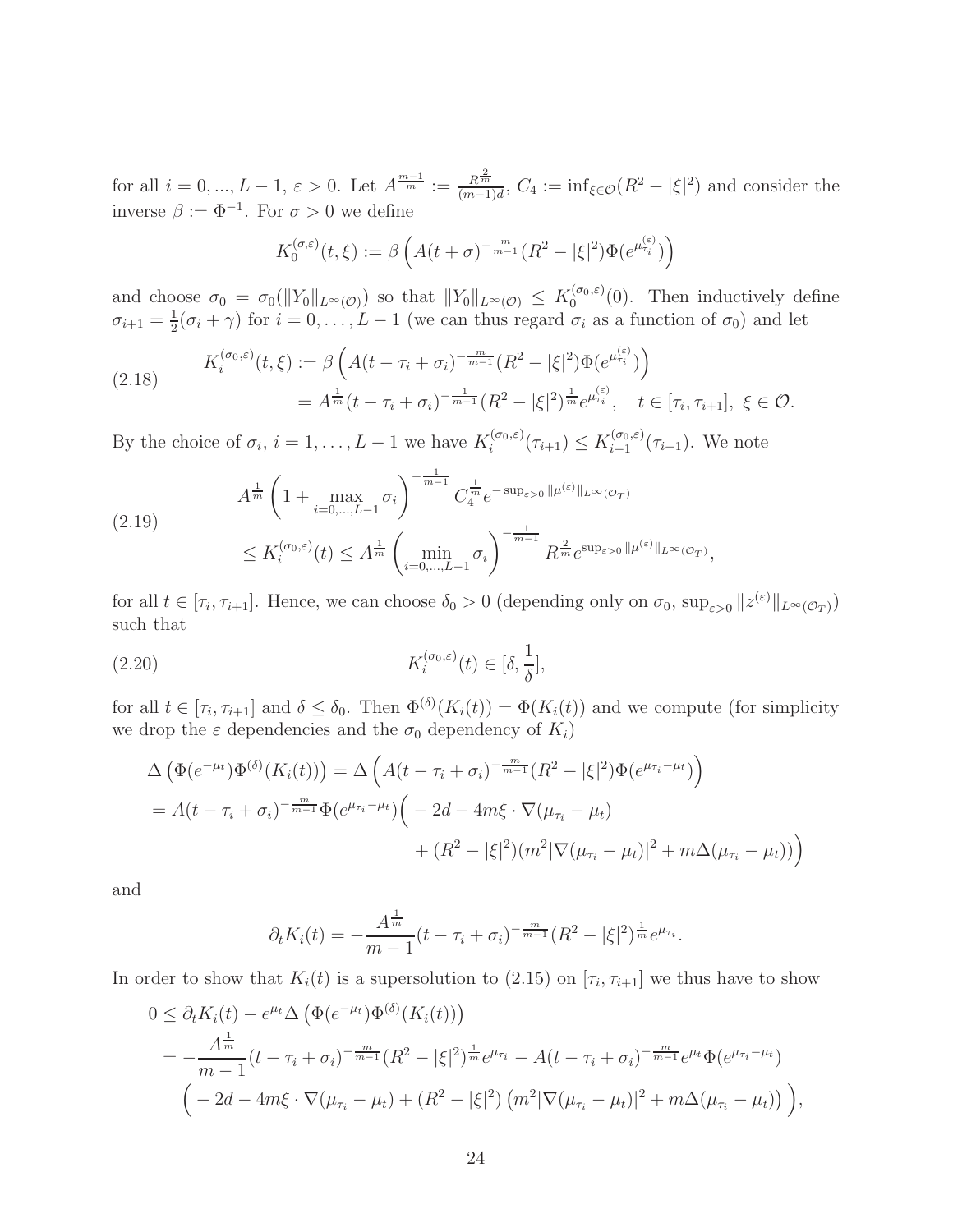for all  $t \in [\tau_i, \tau_{i+1}]$ . Equivalently

$$
\frac{(R^2 - |\xi|^2)^{\frac{1}{m}}}{m-1} \leq A^{\frac{m-1}{m}} e^{\mu_t - \mu_{\tau_i}} \Phi(e^{\mu_{\tau_i} - \mu_t}) \Big( 2d + 4m\xi \cdot \nabla(\mu_{\tau_i} - \mu_t) - (R^2 - |\xi|^2) \left( m^2 |\nabla(\mu_{\tau_i} - \mu_t)|^2 + m \Delta(\mu_{\tau_i} - \mu_t) \right) \Big).
$$

It is thus sufficient to show

$$
\frac{R^{\frac{2}{m}}}{m-1} \leq A^{\frac{m-1}{m}} \left( \inf_{\substack{\xi \in \bar{\mathcal{O}} \\ t \in [\tau_i, \tau_{i+1}]} } e^{\mu_t - \mu_{\tau_i}} \Phi(e^{\mu_{\tau_i} - \mu_t}) \right) \left( 2d - 4mR \|\nabla(\mu_{\tau_i} - \mu_t)\|_{L^{\infty}(\mathcal{O})} \right) \n- R^2 \left( m^2 \|\nabla(\mu_{\tau_i} - \mu_t)\|_{L^{\infty}(\mathcal{O})}^2 + m \|\Delta(\mu_{\tau_i} - \mu_t)\|_{L^{\infty}(\mathcal{O})} \right),
$$

for all  $t \in [\tau_i, \tau_{i+1}]$ , which is satisfied by the choice of A and  $\tau_i$  in (2.16). In conclusion,  $K_i^{(\sigma_0,\varepsilon)}$  $\sum_{i=1}^{\lfloor \sigma_0, \varepsilon \rfloor}(t)$  is a supersolution to  $(2.15)$  on  $[\tau_i, \tau_{i+1}]$  for each  $\delta \leq \delta_0$ . We define

(2.21) 
$$
K^{(\sigma_0,\varepsilon)}(t) := \sum_{i=0}^{L-1} \mathbb{1}_{[\tau_i,\tau_{i+1})}(t) K_i^{(\sigma_0,\varepsilon)}(t).
$$

Since the comparison principle [24, Theorem 9.7] applies on each interval  $[\tau_i, \tau_{i+1}]$ , by induction we have

$$
Y^{(\delta,\varepsilon)}(t,\xi) \leq K^{(\sigma_0,\varepsilon)}(t,\xi), \quad \forall t \in [0,T], \ \xi \in \mathcal{O}, \ \delta \leq \delta_0.
$$

The upper bound in (2.19) yields a uniform bound M for  $K^{(\sigma_0,\varepsilon)}$ . M depends on  $\sigma_0$ ,  $\sup_{\varepsilon} ||z^{(\varepsilon)}||_{L^{\infty}(\mathcal{O})}$  and via the bound of the partition size  $\gamma$  and the definition of  $\sigma_i$ , on the uniform modulus of continuity of  $\{z^{(\varepsilon)}\}.$  $\Box$ 

#### 2.3.3 Existence of weak solutions

We will now take the limit  $\delta \to 0$  in (2.14) in order to obtain weak solutions to (0.3) in the sense of Definition 1.1.

**Lemma 2.3.** Let  $Y_0 \in L^{\infty}(\mathcal{O})$ ,  $\{z^{(\varepsilon)} \in C^{\infty}([0,T];\mathbb{R}^N) | \varepsilon > 0\} \subseteq C([0,T];\mathbb{R}^N)$  be compact and  $Y^{(\delta,\varepsilon)}$  be a classical solution to (2.14) driven by  $z^{(\varepsilon)}$ . Then

$$
(2.22) \qquad \sup_{t\in[0,T]} \left( \|Y_t^{(\delta,\varepsilon)}\|_{m+1}^{m+1} + \|Y_t^{(\delta,\varepsilon)}\|_H^2 \right) + C_1 \|\nabla \left(\Phi(e^{-\mu^{(\varepsilon)}})\Phi^\delta(Y^{(\delta,\varepsilon)})\right)\|_{L^2(\mathcal{O}_T)} \leq C_2,
$$

for all  $\varepsilon > 0$ ,  $\delta \leq \delta_0$  (with  $\delta_0$  from Lemma 2.2) and for some constants  $0 < C_1, C_2$  independent of  $\delta$  and  $\varepsilon$ .  $C_2$  may depend on  $||Y_0||_{L^{\infty}(\mathcal{O})}$ , the uniform bound and the uniform modulus of continuity of  $\{z^{(\varepsilon)}\}.$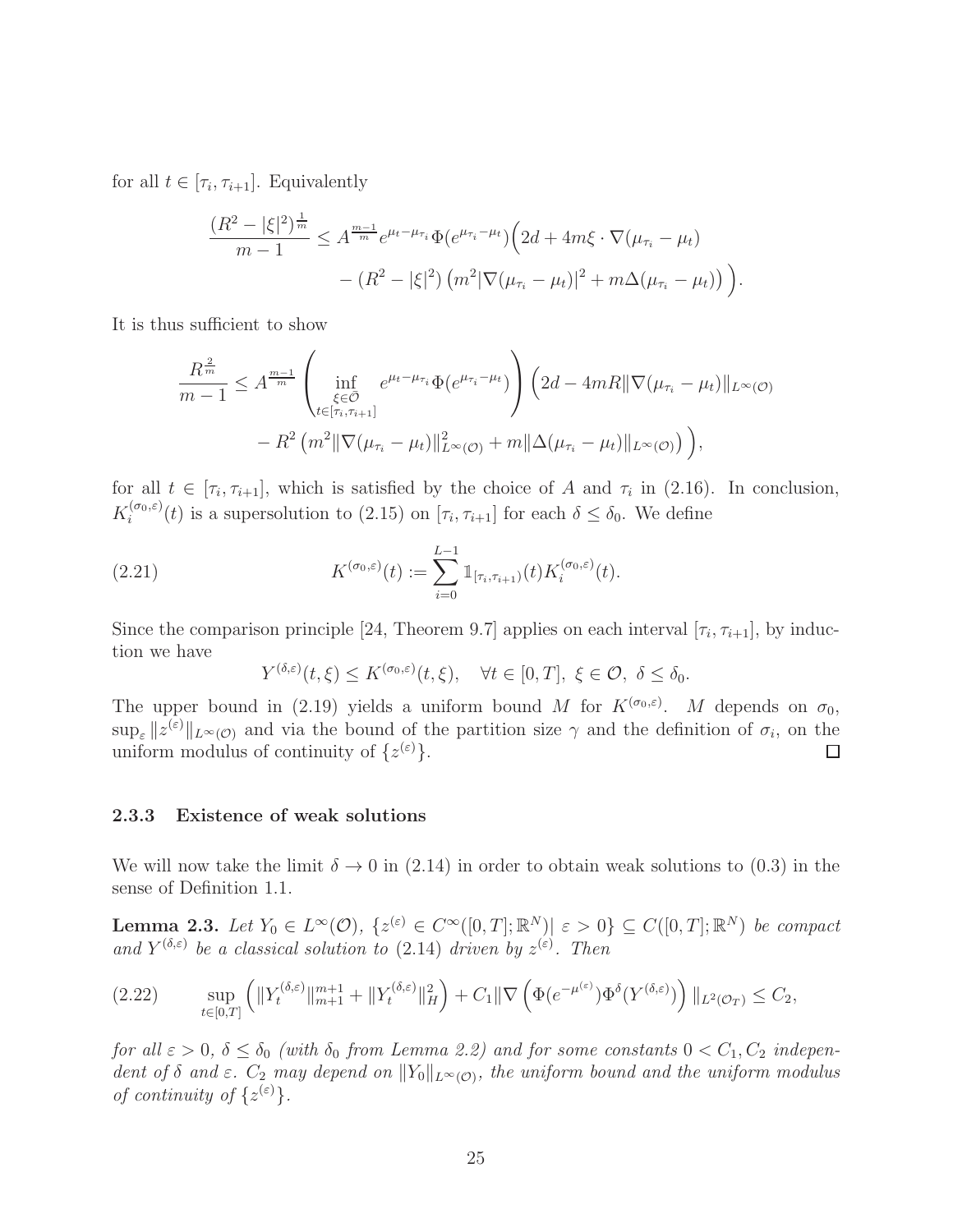*Proof.* Let  $\Psi^{(\delta)} \in C^1(\mathbb{R})$  so that  $\dot{\Psi}^{(\delta)} = \Phi^{(\delta)}$ . We compute

$$
\partial_t \int_{\mathcal{O}} \Psi^{(\delta)}(Y_t^{(\delta,\varepsilon)}) d\xi = \int_{\mathcal{O}} \frac{\Phi(e^{-\mu_t^{(\varepsilon)}})}{\Phi(e^{-\mu_t^{(\varepsilon)}})} \Phi^{(\delta)}(Y_t^{(\delta,\varepsilon)}) \partial_t Y^{(\delta,\varepsilon)} d\xi
$$
\n
$$
= -\int_{\mathcal{O}} \frac{e^{\mu_t^{(\varepsilon)}}}{\Phi(e^{-\mu_t^{(\varepsilon)}})} \nabla \left(\Phi(e^{-\mu_t^{(\varepsilon)}}) \Phi^{(\delta)}(Y_t^{(\delta,\varepsilon)})\right) \nabla \left(\Phi(e^{-\mu_t^{(\varepsilon)}}) \Phi^{(\delta)}(Y_t^{(\delta,\varepsilon)})\right) d\xi
$$
\n
$$
- \int_{\mathcal{O}} \Phi(e^{-\mu_t^{(\varepsilon)}}) \Phi^{(\delta)}(Y_t^{(\delta,\varepsilon)}) \nabla \left(\frac{e^{\mu_t^{(\varepsilon)}}}{\Phi(e^{-\mu_t^{(\varepsilon)}})}\right) \nabla \left(\Phi(e^{-\mu_t^{(\varepsilon)}}) \Phi^{(\delta)}(Y_t^{(\delta,\varepsilon)})\right) d\xi
$$
\n
$$
\leq \sup_{(t,\xi)\in\bar{\mathcal{O}}_T} \left(\varepsilon_1 \left|\nabla \frac{e^{\mu_t^{(\varepsilon)}}}{\Phi(e^{-\mu_t^{(\varepsilon)}})}\right|^2 - \frac{e^{\mu_t^{(\varepsilon)}}}{\Phi(e^{-\mu_t^{(\varepsilon)}})}\right) \int_{\mathcal{O}} |\nabla \Phi(e^{-\mu_t^{(\varepsilon)}}) \Phi^{(\delta)}(Y_t^{(\delta,\varepsilon)})|^2 d\xi
$$
\n
$$
+ C_{\varepsilon_1} \int_{\mathcal{O}} \left(\Phi(e^{-\mu_t^{(\varepsilon)}}) \Phi^{(\delta)}(Y_t^{(\delta,\varepsilon)})\right)^2 d\xi,
$$

for all  $\varepsilon_1 > 0$  and some  $C_{\varepsilon_1} > 0$ . Choosing  $\varepsilon_1$  small enough and using the uniform  $L^{\infty}$  bound derived in Lemma 2.2 we conclude

$$
\sup_{t\in[0,T]}\int_{\mathcal{O}}\Psi^{(\delta)}(Y_t^{(\delta,\varepsilon)})\,d\xi+C_1\int_{\mathcal{O}_T}|\nabla\Phi(e^{-\mu_r^{(\varepsilon)}})\Phi^{(\delta)}(Y_r^{(\delta,\varepsilon)})|^2\,d\xi dr\leq\int_{\mathcal{O}}\Psi^{(\delta)}(Y_0)\,d\xi+C_2,
$$

for all  $\delta \leq \delta_0$  and for some constants  $C_1, C_2 > 0$  independent of  $\delta$  and  $\varepsilon$ , where  $C_2$  may depend on  $||Y_0||_{L^{\infty}(\mathcal{O})}$ , the uniform bound and the uniform modulus of continuity of  $\{z^{(\varepsilon)}\}$ .

It remains to prove the bound of  $||Y^{(\delta)}||_H^2$ . By the chain rule we have

$$
\frac{d}{dt} ||Y_t^{(\delta,\varepsilon)}||_H^2 = 2 \int_{\mathcal{O}} (-\Delta)^{-1} \left( Y_t^{(\delta,\varepsilon)} \right) e^{\mu_t^{(\varepsilon)}} \Delta \left( \Phi(e^{-\mu_t^{(\varepsilon)}}) \Phi^{(\delta)}(Y_t^{(\delta,\varepsilon)}) \right) d\xi.
$$

Since for f, g, h sufficiently smooth and  $h_{|\partial\mathcal{O}} = 0$  we have

$$
\int_{\mathcal{O}} f g \Delta h \, d\xi = \int_{\mathcal{O}} \left( f \Delta(gh) + 2h \nabla f \cdot \nabla g + fh \Delta(g) \right) \, d\xi.
$$

We obtain

$$
\frac{d}{dt} ||Y_t^{(\delta,\varepsilon)}||_H^2 = -2 \int_{\mathcal{O}} Y_t^{(\delta,\varepsilon)} e^{\mu_t^{(\varepsilon)}} \Phi(e^{-\mu_t^{(\varepsilon)}}) \Phi^{(\delta)}(Y_t^{(\delta,\varepsilon)}) d\xi \n+ 2 \int_{\mathcal{O}} \Phi(e^{-\mu_t^{(\varepsilon)}}) \Phi^{(\delta)}(Y_t^{(\delta,\varepsilon)}) \left(2\nabla \left((-\Delta)^{-1}(Y_t^{(\delta,\varepsilon)})\right) \cdot \nabla \left(e^{\mu_t^{(\varepsilon)}}\right)\right) d\xi \n+ 2 \int_{\mathcal{O}} \Phi(e^{-\mu_t^{(\varepsilon)}}) \Phi^{(\delta)}(Y_t^{(\delta,\varepsilon)}) \left((-\Delta)^{-1}(Y_t^{(\delta,\varepsilon)}) \Delta \left(e^{\mu_t^{(\varepsilon)}}\right)\right) d\xi \n\leq C(1 + ||Y_t^{(\delta,\varepsilon)}||_H^2), \quad \forall \delta \leq \delta_0
$$

where  $0 < C$  is a constant independent of  $\delta$ ,  $\varepsilon$ , possibly depending on  $||Y_0||_{L^{\infty}(\mathcal{O})}$ , the uniform bound and the uniform modulus of continuity of  $\{z^{(\varepsilon)}\}$ . Gronwall's inequality then yields the bound.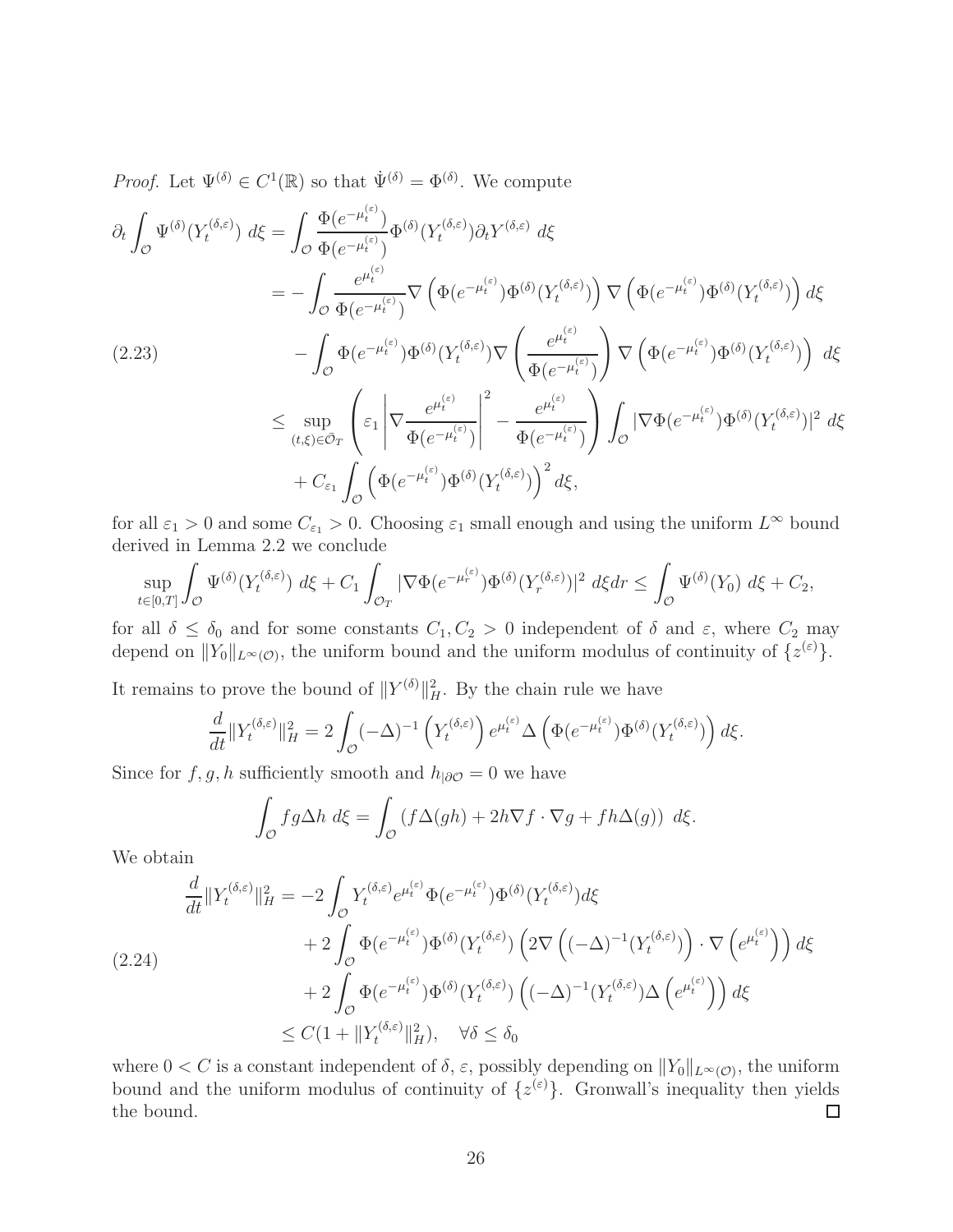Proof of Theorem 1.4. We approximate the initial condition  $Y_0$  by smooth functions  $Y_0^{(\delta)} \in$  $C^2(\bar{\mathcal{O}})$  such that  $Y_0^{(\delta)} \to Y_0$  almost everywhere and  $||Y_0^{(\delta)}||$  $\mathcal{L}_{0}^{(0)}\|_{L^{\infty}(\mathcal{O})} \leq \|Y_{0}\|_{L^{\infty}(\mathcal{O})}$ . The continuous driving signal z is approximated by smooth signals  $z^{(\delta)} \in C^{\infty}([0,T];\mathbb{R}^N)$  such that  $z^{(\delta)} \to z$  in  $C([0,T];\mathbb{R}^N)$ . In particular  $\{z^{(\delta)} | \delta > 0\}$  is a compact set in  $C([0,T];\mathbb{R}^N)$ . Let  $Y^{(\delta)}$  be classical solutions to (2.14) with initial condition  $Y_0^{(\delta)}$  $z^{(\delta)}$  and driving signal  $z^{(\delta)}$ . In the following let  $\delta \leq \delta_0$  with  $\delta_0$  as in Lemma 2.3.

By Lemma 2.3 we know that  $Y^{(\delta)}$  is uniformly bounded in  $L^{\infty}([0,T]; L^{m+1}(\mathcal{O}))$  and in  $L^{\infty}([0,T];H)$ . By Sobolev embedding, for  $k \geq \frac{n}{2}$  $\frac{n}{2}(\frac{1-m}{1+m}$  $\frac{1-m}{1+m}$   $\vee$  1 we have  $H_0^k(\mathcal{O}) \hookrightarrow L^{\frac{m+1}{m}}(\mathcal{O})$ . Consequently,  $L^{m+1}(\mathcal{O}) \hookrightarrow H^{-k} := (H_0^k(\mathcal{O}))^*$  and  $H \hookrightarrow H^{-k}$ . Hence, weak\* limits obtained in  $L^{\infty}([0,T]; L^{m+1}(\mathcal{O}))$  and  $L^{\infty}([0,T]; H)$  coincide.

We further know that  $\Phi(e^{-\mu_t^{(\delta)}})\Phi^{(\delta)}(Y^{(\delta)})$  is uniformly bounded in  $L^2([0,T];H_0^1(\mathcal{O}))$  and boundedness of  $Y^{(\delta)}$  in  $L^{\infty}([0,T]; L^{m+1}(\mathcal{O}))$  implies boundedness of  $\Phi(e^{-\mu_t^{(\delta)}})\Phi^{(\delta)}(Y^{(\delta)})$  in  $L^{\infty}([0,T];L^{\frac{m+1}{m}}(\mathcal{O})).$ 

Hence, we can choose a subsequence (again denoted by  $\delta$ ) such that

$$
Y^{(\delta)} \rightharpoonup^* Y, \text{ in } L^{\infty}([0, T]; L^{m+1}(\mathcal{O})) \text{ and in } L^{\infty}([0, T]; H),
$$
  

$$
Z^{(\delta)} := \Phi(e^{-\mu_t^{(\delta)}}) \Phi^{(\delta)}(Y^{(\delta)}) \rightharpoonup Z, \text{ in } L^2([0, T]; H_0^1(\mathcal{O})),
$$
  

$$
Z^{(\delta)} \rightharpoonup^* Z, \text{ in } L^{\infty}([0, T]; L^{\frac{m+1}{m}}(\mathcal{O})).
$$

Since

$$
-\int_{\mathcal{O}_T} Y_r^{(\delta)} \partial_r \eta_r d\xi dr - \int_{\mathcal{O}} Y_0^{(\delta)} \eta_0 d\xi = -\int_{\mathcal{O}_T} \nabla \left( \Phi(e^{-\mu_r^{(\delta)}}) \Phi^{(\delta)}(Y_r^{(\delta)}) \right) \nabla \left( e^{\mu_r^{(\delta)}} \eta_r \right) d\xi dr,
$$

we obtain

$$
-\int_{\mathcal{O}_T} Y_r \partial_r \eta \, d\xi dr - \int_{\mathcal{O}} Y_0 \eta_0 \, d\xi = -\int_{\mathcal{O}_T} \nabla Z_r \nabla \left( e^{\mu_r} \eta_r \right) \, d\xi dr,
$$

for all  $\eta \in C^1(\bar{\mathcal{O}}_T)$  with  $\eta = 0$  on  $[0, T] \times \partial \mathcal{O}$  and on  $\{T\} \times \mathcal{O}$ .

First we will prove that  $Y_t^{(\delta)} \rightharpoonup Y_t$  in H, for all  $t \in [0,T]$ . We consider the set  $\mathcal{K} =$  $\{(Y^{(\delta)}, h)_H \vert h \in H, \Vert h \Vert_H \leq 1, \delta > 0\} \subseteq C([0, T]).$  By Lemma 2.3, K is bounded in  $C([0,T])$ . Moreover,

$$
(Y_{t+s}^{(\delta)} - Y_t^{(\delta)}, h)_H = \int_t^{t+s} \left(\frac{dY^{(\delta)}}{dr}, h\right)_H dr \le ||h||_H s^{\frac{1}{2}} \left\| \frac{dY^{(\delta)}}{dr} \right\|_{L^2([0,T];H)} \le C ||h||_H s^{\frac{1}{2}}.
$$

Hence,  $K$  is a set of equibounded, equicontinuous functions and thus is relatively compact in  $C([0,T])$ . For every  $h \in H$ ,  $||h||_H \leq 1$  there is a subsequence (again denoted by  $\delta$ ) such that  $(Y^{(\delta)}, h)_H \to g$  in  $C([0, T])$ . Since also  $Y^{(\delta)} \to Y$  in  $L^2([0, T]; H)$  (thus  $(Y^{(\delta)}, h)_H \to (Y, h)_H$ in  $L^2([0,T])$ ) we have  $g = (Y,h)$  which implies  $Y_t^{(\delta)} \rightharpoonup Y_t$  in H for all  $t \in [0,T]$ .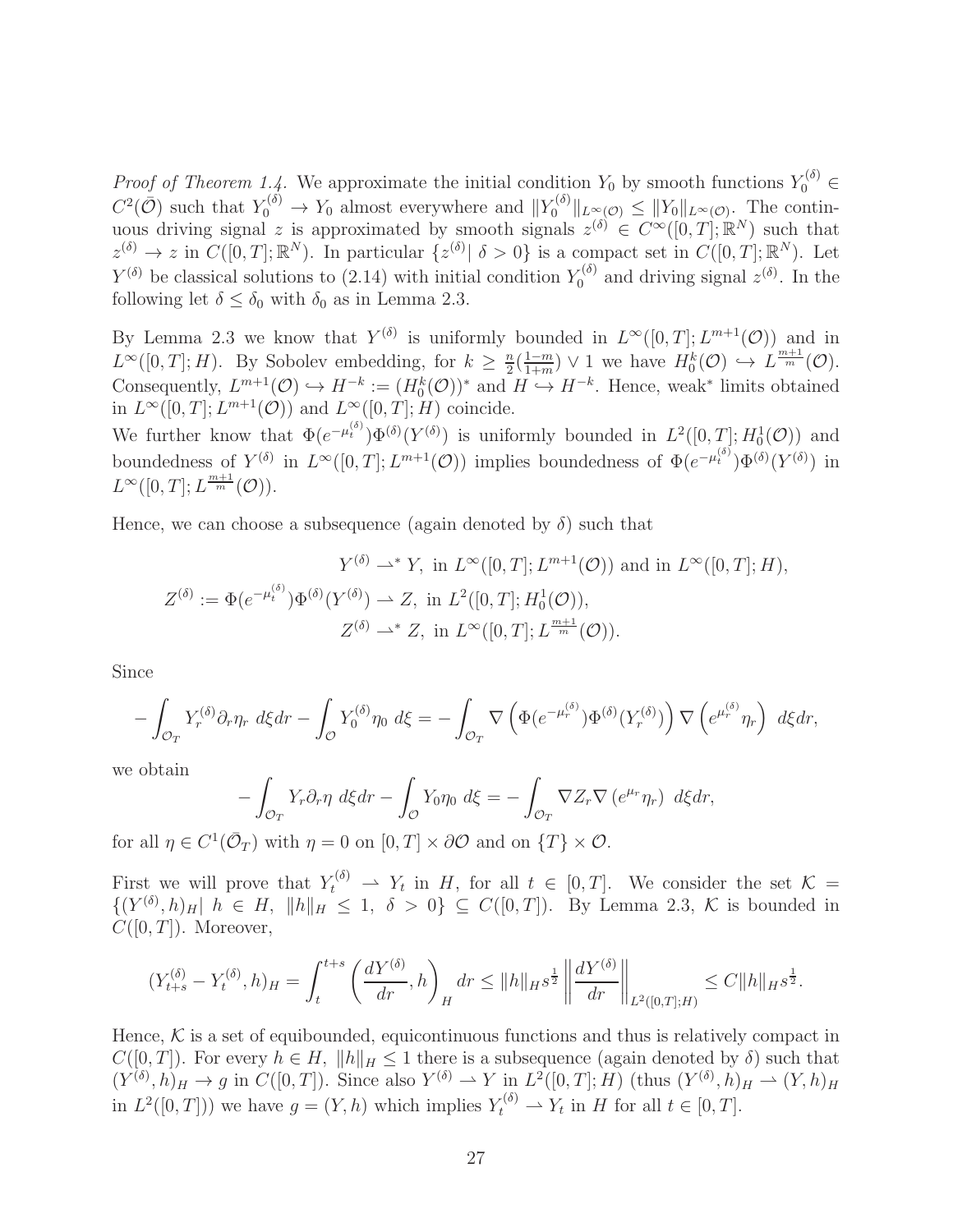We need to prove  $Z = \Phi(e^{-\mu t} Y)$  almost everywhere. This will be done by considering the equation on  $H = (H_0^1(\mathcal{O}))^*$ . Since  $Y^{(\delta)}$  solves (2.14) we conclude

$$
\frac{dY^{(\delta)}}{dt} \rightharpoonup \frac{dY}{dt}, \text{ in } L^2([0,T]; H),
$$

and

$$
\frac{dY}{dt} = e^{\mu t} \Delta Z, \text{ for a.e. } t \in [0, T]
$$
  
 
$$
Y(0) = Y_0.
$$

In particular, since also  $Y \in L^{\infty}([0,T];H)$  we have  $Y \in C([0,T];H)$ . By the chain rule we obtain

$$
||Y_t||_H^2 = ||Y_0||_H^2 - 2 \int_0^t \int_{\mathcal{O}} e^{\mu_r} Z_r Y_r d\xi \, dr
$$
  
+ 
$$
2 \int_0^t \int_{\mathcal{O}} Z_r \Big( 2 \nabla (e^{\mu_r}) \nabla ((-\Delta)^{-1}(Y_r)) + \Delta (e^{\mu_r}) (-\Delta)^{-1}(Y_r) \Big) d\xi \, dr.
$$

Applying the chain rule to (2.14) yields

$$
||Y_t^{(\delta)}||_H^2 = ||Y_0^{(\delta)}||_H^2 - 2 \int_0^t \int_{\mathcal{O}} e^{\mu_r^{(\delta)}} Z_r^{(\delta)} Y_r^{(\delta)} d\xi \, dr
$$
  
+ 
$$
2 \int_0^t \int_{\mathcal{O}} Z_r^{(\delta)} \Big( 2 \nabla (e^{\mu_r^{(\delta)}}) \nabla ((-\Delta)^{-1} (Y_r^{(\delta)})) + \Delta (e^{\mu_r^{(\delta)}}) (-\Delta)^{-1} (Y_r^{(\delta)}) \Big) d\xi \, dr.
$$

Since  $(-\Delta)^{-1}(Y^{(\delta)}) \in L^2([0,T]; H_0^1(\mathcal{O}))$  and  $\frac{d(-\Delta)^{-1}(Y^{(\delta)})}{dt} \in L^2([0,T]; H_0^1(\mathcal{O})) \subseteq L^2([0,T]; L^2(\mathcal{O}))$ are uniformly bounded and  $H_0^1(\mathcal{O}) \hookrightarrow L^2(\mathcal{O}) \hookrightarrow L^2(\mathcal{O})$ , by the Aubin-Lions compactness Theorem we have (for a subsequence again denoted by  $\delta$ )

$$
(-\Delta)^{-1}(Y^{(\delta)}) \to (-\Delta)^{-1}(Y), \text{ strongly in } L^2([0,T]; L^2(\mathcal{O})).
$$

Note that also  $Z^{(\delta)} \to Z$  in  $L^2([0,T]; H_0^1(\mathcal{O}))$ . Taking the limit  $\delta \to 0$  in (2.26) yields

$$
||Y_t||_H^2 \le ||Y_0||_H^2 - \limsup_{\delta \to 0} 2 \int_0^t \int_{\mathcal{O}} e^{\mu_r^{(\delta)}} Z_r^{(\delta)} Y_r^{(\delta)} d\xi dr
$$
  
+ 
$$
2 \int_0^t \int_{\mathcal{O}} Z_r \left( 2 \nabla (e^{\mu_r}) \nabla ((-\Delta)^{-1} (Y_r)) + \Delta (e^{\mu_r}) (-\Delta)^{-1} (Y_r) \right) d\xi dr.
$$

Substracting (2.25) we arrive at

(2.27) 
$$
\limsup_{\delta \to 0} \int_{\mathcal{O}_T} e^{\mu_r^{(\delta)}} Z_r^{(\delta)} Y_r^{(\delta)} d\xi \, dr \leq \int_{\mathcal{O}_T} e^{\mu_r} Z_r Y_r \, d\xi dr.
$$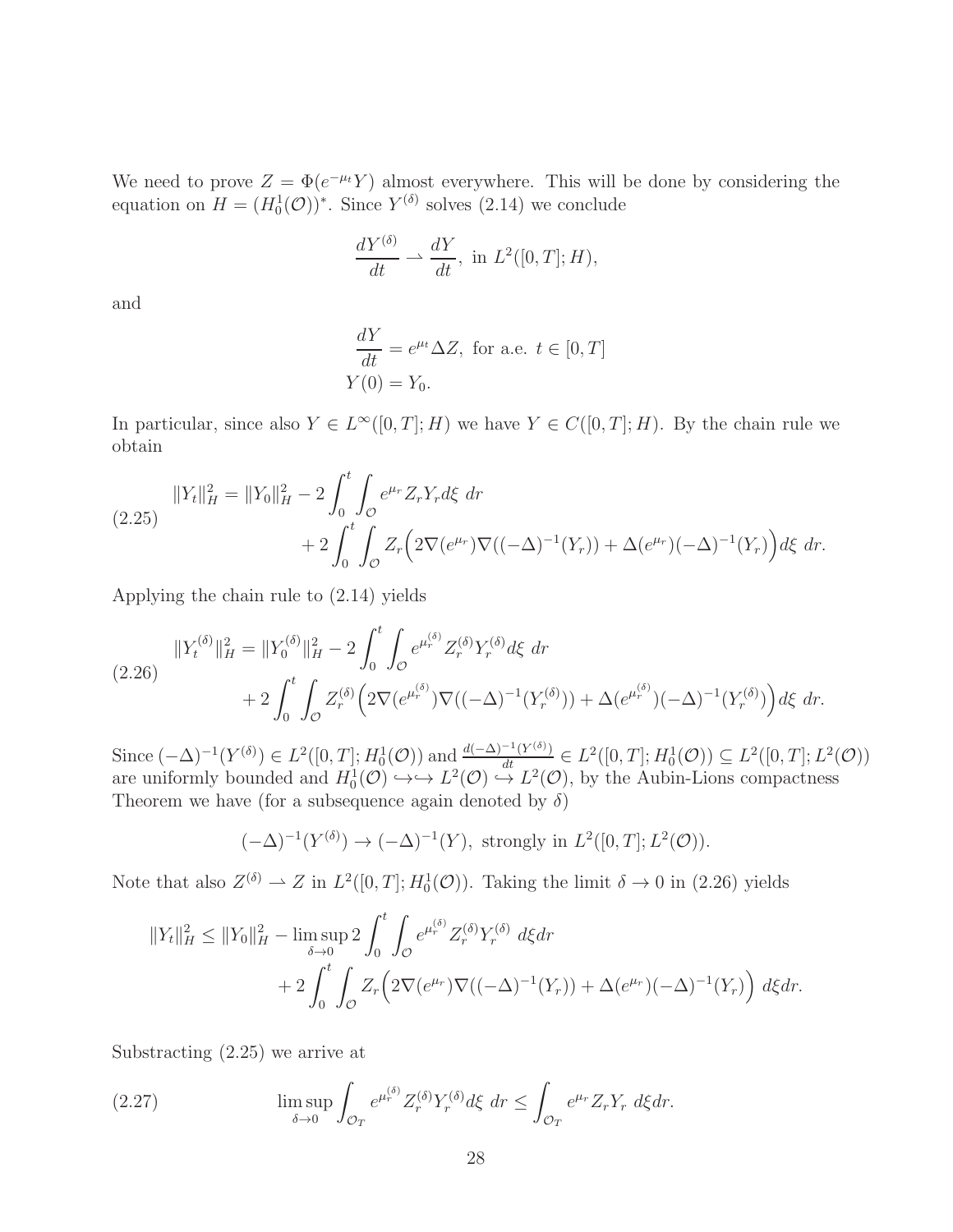By monotonicity of  $\Phi^{(\delta)}$  we have

$$
\int_{\mathcal{O}_T} e^{\mu_r^{(\delta)}} \Phi(e^{-\mu_r^{(\delta)}}) (\Phi^{(\delta)}(Y_r^{(\delta)}) - \Phi^{(\delta)}(z_r)) (Y_r^{(\delta)} - z_r) d\xi dr \ge 0,
$$

for all  $z \in C^1(\bar{\mathcal{O}}_T)$ . Using  $(2.27)$  we can take  $\delta \to 0$  to obtain

$$
\int_{\mathcal{O}_T} e^{\mu_r} (Z_r - \Phi(e^{-\mu_r}) \Phi(z_r)) (Y_r - z_r) d\xi dr \ge 0,
$$

for all  $z \in C^1(\bar{\mathcal{O}}_T)$ , hence by approximation for all  $z \in L^{m+1}(\mathcal{O}_T)$ . Taking  $z = Y - \varepsilon h$  with  $h \in C^0(\bar{\mathcal{O}}_T)$ , dividing by  $\varepsilon$  and letting  $\varepsilon \to 0$  yields

$$
\int_{\mathcal{O}_T} e^{\mu_r} (Z_r - \Phi(e^{-\mu_r}) \Phi(Y_r)) h \ d\xi dr \ge 0,
$$

for all  $h \in C^0(\mathcal{O}_T)$ . This implies  $Z = \Phi(e^{-\mu})\Phi(Y)$  almost everywhere.

It remains to prove that the uniform  $L^{\infty}$  bound obtained in Lemma 2.2 remains valid for weak solutions. We first note that by uniform continuity of  $\{z^{(\delta)} | \delta > 0\}$  the partition  $\tau_i$  in (2.16) can be chosen independent of  $\delta$ . Thus  $K_i^{(\sigma_0,\delta)}$  defined in (2.18) only depends on  $\delta$  via the factor  $e^{\mu_{\tau_i}^{(\delta)}}$  and converges uniformly to a piecewise smooth function  $K_i^{(\sigma_0)}$  $i^{(\sigma_0)}$  given by  $(2.18)$ with  $\mu^{(\varepsilon)} = \mu$ . We define  $K^{(\sigma_0)}$  as in (2.21). By Lemma 2.2 we know that  $Y_t^{(\delta)} \le K^{(\delta,\sigma_0)}(t)$ for all  $t \in [0, T]$  and all  $\delta < \delta_0$ . Since the cone of nonnegative distributions in H is convex, closed and  $Y_t^{(\delta)} \rightharpoonup Y_t$  in H we conclude  $Y_t \leq K^{(\sigma_0)}(t)$  a.e. in  $\mathcal{O}$  for all  $t \in [0, T]$ . Note that  $K^{(\sigma_0)}$  is increasing as  $\sigma_0$  decreases. Defining  $U := K^{(0)} : [0, T] \to \mathbb{R}$  as in (2.18) with  $\sigma_0 = 0$ (with the convention  $\frac{1}{0} = \infty$ ) yields a piecewise smooth function on  $(0, T]$  (taking the value  $\infty$  at  $t = 0$ ) with  $Y_t \leq K^{(\sigma_0)}(t) \leq U_t$  a.e. in  $\mathcal O$  and for all  $t \in [0, T]$ .

For later use we prove weak continuity of  $t \mapsto Y_t$  in  $L^p(\mathcal{O})$ . Let  $p \in (2,\infty)$  and  $t_n \to t \in [0,T]$ . Then  $Y_t$  is uniformly bounded in  $L^p(\mathcal{O})$  and thus there is a weakly convergence subsequence  $Y_{t_{n_k}}$ . Since  $Y \in C([0,T]; H)$ , the weak limit is  $Y_t$  and by arbitrarity of the sequence  $t_n$  we obtain  $Y_{t_n} \rightharpoonup Y_t$  in  $L^p(\mathcal{O})$ .

Assume that  $z \in C^{1-var}([0,T]; \mathbb{R}^N)$ , by Theorem 1.2  $X = e^{-\mu}Y$  is a weak solution to  $(0.1)$ and the bounds follow from the corresponding ones for Y .  $\Box$ 

Proof of Remark 1.5. The proof of existence of weak solutions to  $(0.1)$  and  $(0.3)$  proceeds with only minor modifications. The statements of Lemma 2.2 remain true, however, with a modified upper bound  $K^{(\sigma_0,\varepsilon)}$ .

Proof of Lemma 2.2 for fast diffusion equations: Again we construct a supersolution to  $(2.15)$ which is piecewise smooth (thus bounded) in  $\overline{\mathcal{O}}_T$ . Let  $R, \beta, C_4$  and  $\tau_i$ ,  $i = 0, ..., L - 1$  as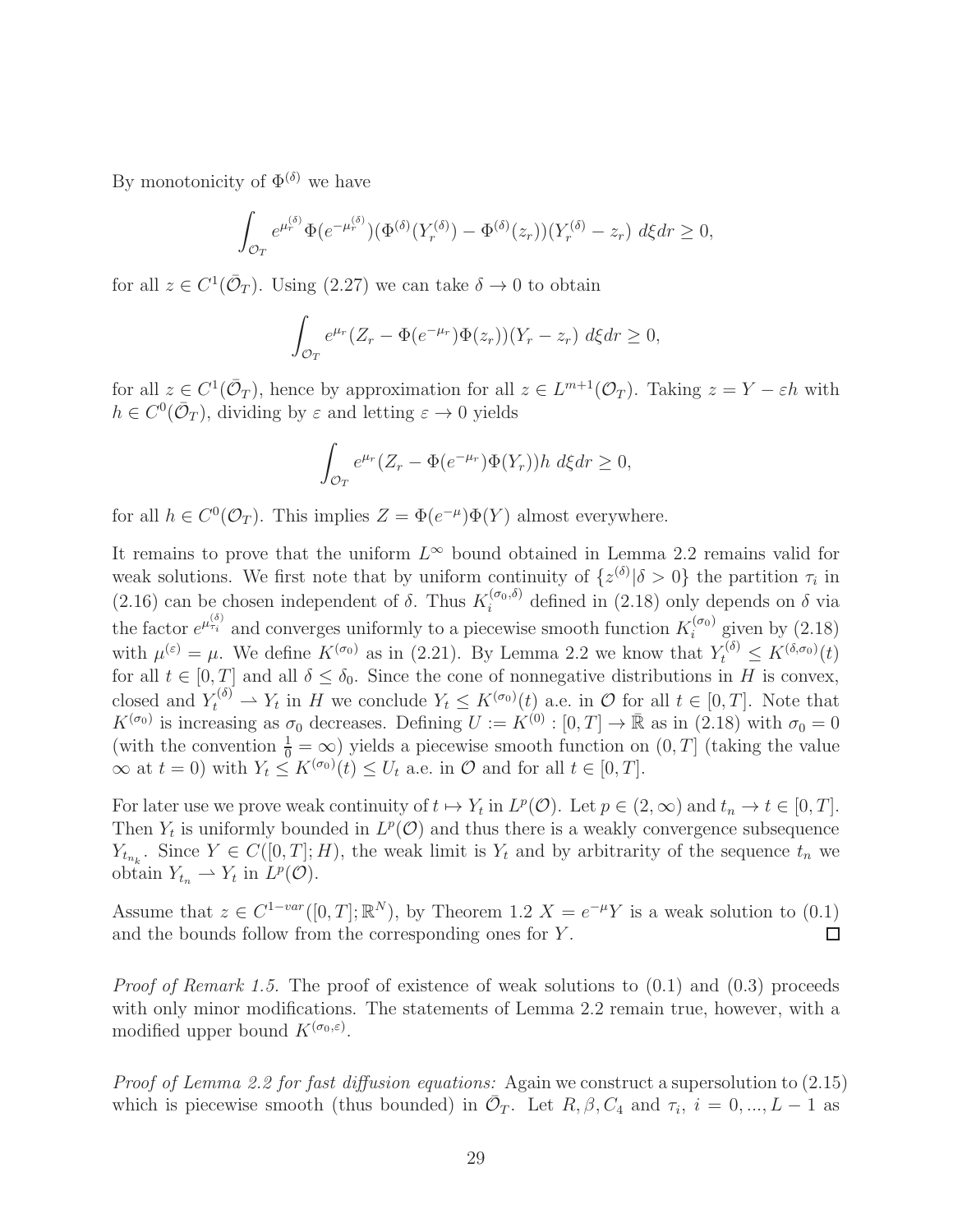before and  $A^{\frac{m-1}{m}} = \frac{R^{\frac{2}{m}}}{(1-m)!}$  $\frac{R^m}{(1-m)d}$ . We inductively define

$$
K_i^{(\sigma_0,\varepsilon)}(t,\xi) = A^{\frac{1}{m}}(\sigma_i-t)^{\frac{1}{1-m}}(R^2-|\xi|^2)^{\frac{1}{m}}e^{\mu_{\tau_i}^{(\varepsilon)}}, \quad t \in [\tau_i, \tau_{i+1}], \ \xi \in \mathcal{O},
$$

where  $\sigma_i > \tau_{i+1}, i = 1, ..., L-1$  are chosen (large enough) such that  $K_0^{(\sigma_0,\varepsilon)}$  $\binom{(0, \varepsilon)}{0}$  (0)  $\geq Y_0$  and  $K_i(\tau_{i+1}) \leq K_{i+1}(\tau_{i+1}),$  which is satisfied if  $\sigma_{i+1} \geq 2\sigma_i + \tau_{i+1}.$  The remaining calculations and arguments are similar to those of the degenerate case. Note, however, the changing signs due to the changing sign of  $1 - m$ .  $\Box$ 

Next we prove a-priori estimates for the approximating classical solutions analogous to those given in Lemma 2.3. Here we can allow  $Y_0 \in L^{m+1}(\mathcal{O})$  since in (2.23) and (2.24) the term  $\int_{\mathcal{O}} (\Phi(e^{-\mu_t}) \Phi^{(\delta)}(Y^{(\delta)}))^2 d\xi$  can be bounded by  $C \int_{\mathcal{O}} \Psi^{(\delta)}(Y^{(\delta)}) d\xi$ . Thus, the  $L^{\infty}$  bound is not needed to prove (2.22). The same proof as for Theorem 1.4 can then be used to construct weak solutions for all initial conditions  $Y_0 \in L^{m+1}(\mathcal{O})$  (but without  $L^{\infty}(\mathcal{O})$  bound). This finishes the proof of existence of weak solutions for the case of fast diffusions. If  $Y_0 \in L^{\infty}(\mathcal{O})$ then Lemma 2.2 yields  $L^{\infty}$  boundedness of Y.

In order to obtain a uniform upper bound independent of the initial condition as in the degenerate case  $(m > 1)$  we would have to let  $\sigma_0 \to \infty$  in  $K^{(\sigma_0)}$  implying  $U \equiv \infty$ . Moreover, we do not have a uniqueness result for essentially bounded weak solutions in the case of fast diffusion equations. Therefore, it is not known whether each such weak solution is a limit of solutions to the non-degenerate approximating equations which will be needed for the proof of uniform continuity in the initial condition with respect to the  $L^1$  norm.  $\Box$ 

# 2.4 Rough Weak Solutions

We prove Theorem 1.7. Let  $Y_0 \in L^{\infty}(\mathcal{O})$  and  $z^{(\varepsilon)} \in C^{1-var}([0,T]; \mathbb{R}^N)$  such that  $z^{(\varepsilon)} \to z$  in  $C([0,T];\mathbb{R}^N)$ . In particular  $\{z^{(\varepsilon)} | \varepsilon > 0\}$  is compact in  $C([0,T];\mathbb{R}^N)$ . We require uniform bounds for the corresponding weak solutions  $Y^{(\varepsilon)}$  to (0.3) driven by  $z^{(\varepsilon)}$ .

**Lemma 2.4.** Let  $\{z^{(\varepsilon)} | \varepsilon > 0\} \subseteq C([0,T];\mathbb{R}^N)$  compact and  $Y^{(\varepsilon)}$  the weak solutions to (0.3) driven by  $z^{(\varepsilon)}$ . Then there exists a constant  $M > 0$  (independent of  $\varepsilon$ ) such that

$$
\sup_{t\in[0,T]}\|Y_t^{(\varepsilon)}\|_{L^{\infty}(\mathcal{O})}+\|\Phi(e^{-\mu^{(\varepsilon)}}Y^{(\varepsilon)})\|_{L^2([0,T];H_0^1(\mathcal{O}))}^2\leq M.
$$

*Proof.* For  $\varepsilon > 0$  let  $\{z^{(\tau,\varepsilon)} \in C^{\infty}([0,T];\mathbb{R}^N) | \tau > 0\}$  be the sequence of smooth functions obtained by convolution of  $z^{(\varepsilon)}$  with a standard Dirac sequence. Since  $\{z^{(\varepsilon)} | \varepsilon > 0\}$  is a set of equicontinuous functions there is a uniform modulus of continuity  $\omega : \mathbb{R}_+ \to \mathbb{R}_+$ . Uniform boundedness and the modulus of continuity are preserved under convolution with a Dirac sequence. Thus, the set  $\{z^{(\tau,\varepsilon)} | \varepsilon > 0, \tau > 0\}$  is compact in  $C([0,T];\mathbb{R}^N)$ .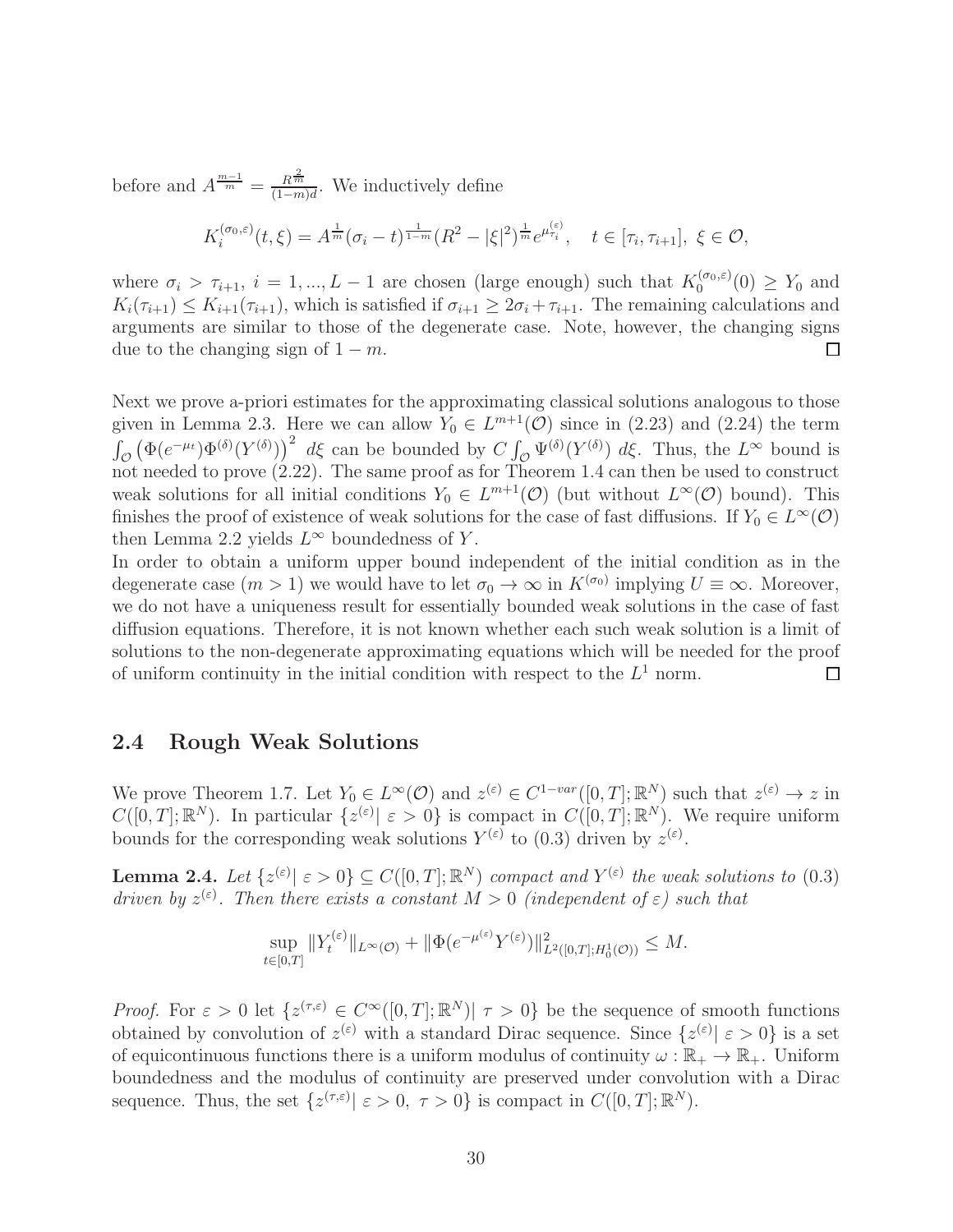Let now  $Y_0^{(\delta)}$  be a smooth approximation of  $Y_0$  as in the proof of Theorem 1.4 and let  $Y^{(\delta,\varepsilon)}$  be the corresponding smooth solution to (2.14) driven by  $z^{(\delta,\varepsilon)}$ . By Lemma 2.2 and Lemma 2.3 there is a uniform constant  $M > 0$  (depending only on  $||Y_0||_{L^{\infty}(\mathcal{O})}$ ) bounding  $||Y^{(\delta,\varepsilon)}||_{L^{\infty}(\mathcal{O})}$  and  $||\Phi(e^{-\mu^{(\delta,\varepsilon)}})\Phi^{(\delta)}(Y^{(\delta,\varepsilon)})||_{L^{2}([0,T];H_0^1(\mathcal{O}))}^2$ . By weak lower semicontinuity of the  $L^{\infty}$  norm on  $L^{m+1}$ , the convergence  $Y^{(\delta,\varepsilon)} \rightharpoonup^* Y$  in  $L^{\infty}([0,T]; L^{m+1}(\mathcal{O}))$  and the convergence  $\Phi(e^{-\mu^{(\delta,\varepsilon)}})\Phi^{(\delta)}(Y^{(\delta,\varepsilon)}) \rightharpoonup \Phi(e^{-\mu^{(\varepsilon)}}Y^{(\varepsilon)})$  in  $L^2([0,T];H_0^1(\mathcal{O}))$  obtained in the proof of Theorem 1.4 these bounds continue to hold for  $Y^{(\varepsilon)}$ .

By Theorem 1.4 there is a weak solutions Y to (0.3) driven by z. Let  $X := e^{-\mu}Y$  and  $X^{(\varepsilon)} := e^{-\mu^{(\varepsilon)}} Y^{(\varepsilon)}$ . Then  $X^{(\varepsilon)}$  solves  $(0.1)$  and we need to prove  $X_t^{(\varepsilon)} \to X_t$  in H for all  $t \in [0, T]$ . For this it is enough to prove  $Y_t^{(\varepsilon)} \to Y_t$  in H for all  $t \in [0, T]$ .

Lemma 2.4 implies that  $Y^{(\varepsilon)}$  is uniformly bounded in  $L^{\infty}(\mathcal{O}_T)$ , hence also in  $L^{\infty}([0,T];H)$ . Moreover,  $Z^{(\varepsilon)} = \Phi(e^{-\mu^{(\varepsilon)}} Y^{(\varepsilon)})$  is uniformly bounded in  $L^{\infty}(\mathcal{O}_T)$  and in  $L^2([0,T]; H_0^1(\mathcal{O}))$ . By the same argument as in Theorem 1.4 we obtain the weak convergence  $Y_t^{(\varepsilon)} \rightharpoonup Y_t$  in H for all  $t \in [0, T]$  and  $Z^{(\varepsilon)} \rightharpoonup Z = \Phi(e^{-\mu}Y)$  in  $L^2([0, T]; H_0^1(\mathcal{O}))$ . Hence  $X_t^{(\varepsilon)} \rightharpoonup X_t := e^{-\mu_t}Y_t$ in H for all  $t \in [0, T]$ . Since Y is the unique weak solution to (0.3) the uniform bounds for X follow from Theorem 1.4.

It remains to prove that the convergence  $X_t^{(\varepsilon)} \rightharpoonup X_t$  is strong in H. As in (2.25) and (2.26) we have

$$
||Y_t||_H^2 = ||Y_s||_H^2 - 2\int_s^t \int_{\mathcal{O}} e^{\mu_r} Z_r Y_r d\xi \, dr
$$
  
+ 
$$
2 \int_s^t \int_{\mathcal{O}} Z_r \Big( 2\nabla (e^{\mu_r}) \nabla ((-\Delta)^{-1}(Y_r)) + \Delta (e^{\mu_r}) (-\Delta)^{-1}(Y_r) \Big) d\xi \, dr.
$$

and

$$
||Y_t^{(\varepsilon)}||_H^2 = ||Y_s^{(\varepsilon)}||_H^2 - 2\int_s^t \int_{\mathcal{O}} e^{\mu_r^{(\varepsilon)}} Z_r^{(\varepsilon)} Y_r^{(\varepsilon)} d\xi \, dr
$$
  
+ 
$$
2\int_s^t \int_{\mathcal{O}} Z_r^{(\varepsilon)} \Big( 2\nabla (e^{\mu_r^{(\varepsilon)}}) \nabla ((-\Delta)^{-1} (Y_r^{(\varepsilon)})) + \Delta (e^{\mu_r^{(\varepsilon)}}) (-\Delta)^{-1} (Y_r^{(\varepsilon)}) \Big) d\xi \, dr.
$$

Since  $Y^{(\varepsilon)} \in L^2([0,T]; L^2(\mathcal{O}))$  and  $\frac{dY^{(\varepsilon)}}{dt} \in L^2([0,T]; H)$  bounded and  $L^2(\mathcal{O}) \hookrightarrow \hookrightarrow H$ , by the Aubin-Lions compactness theorem we have

$$
Y^{(\varepsilon)} \to Y, \text{ strongly in } L^2([0,T]; H).
$$

Integrating (2.28) and (2.29) over  $s \in [0, t]$  and subtracting yields

$$
t \limsup_{\varepsilon \to 0} \left( \|Y_t^{(\varepsilon)}\|_H^2 - \|Y_t\|_H^2 \right) \le 0,
$$

which implies strong convergence  $Y_t^{(\varepsilon)} \to Y_t$  in H.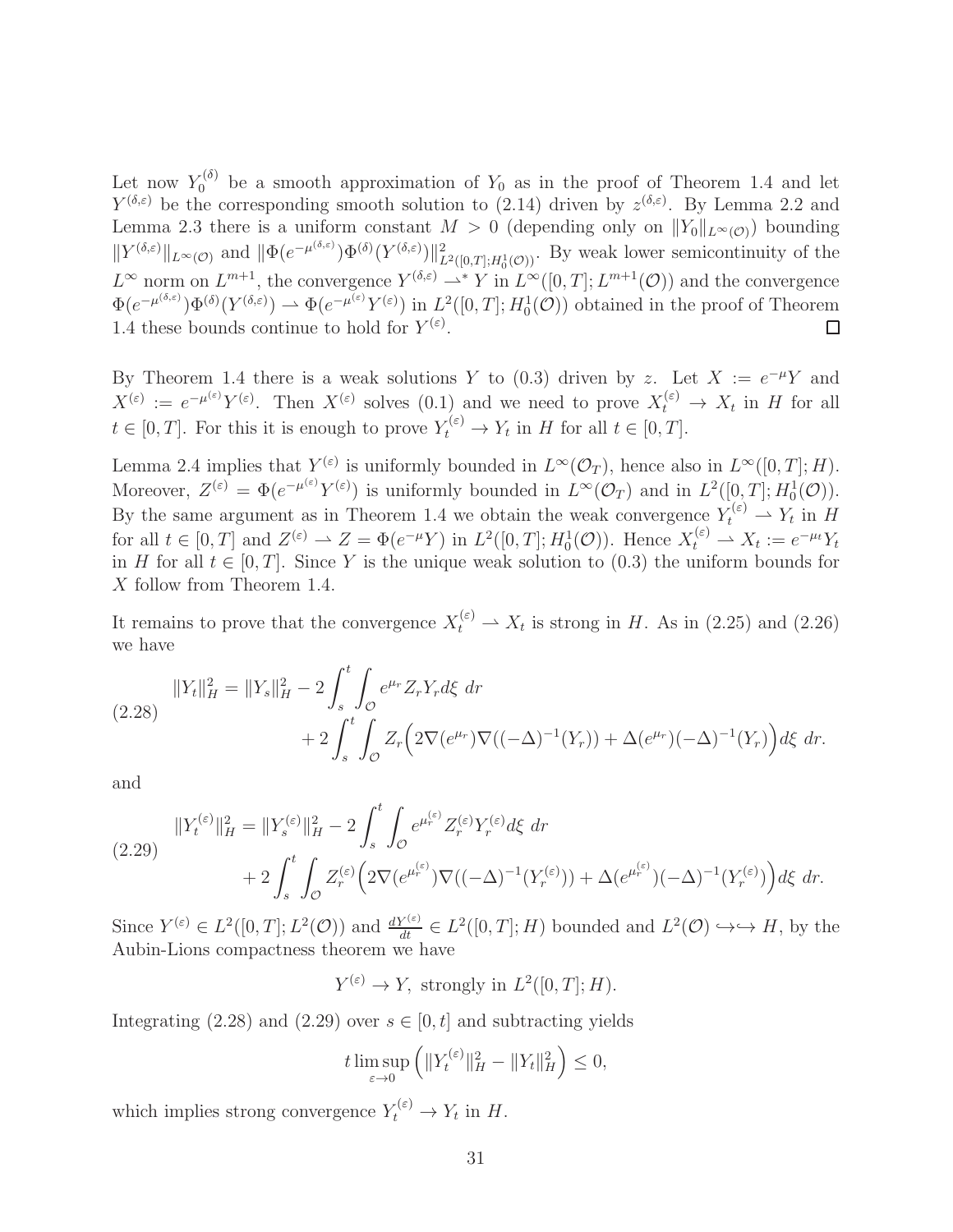# 2.5 Limit solutions and dynamics on  $L^1(\mathcal{O})$

#### $2.5.1$ 1 -continuity and a comparison principle

We will now prove uniform  $L^1$  continuity in the initial condition for weak solutions to  $(0.3)$ . Using this uniform continuity we can then construct limit solutions to (0.3).

**Lemma 2.5.** Let  $Y \in L^{\infty}([0,T]; L^{1}(\mathcal{O}))$  such that  $t \mapsto Y_{t}(\xi)$  is continuously differentiable on [0, T] for almost all  $\xi \in \mathcal{O}$  and  $\partial_t Y \in L^1(\mathcal{O}_T)$ . Then

$$
\int_{\mathcal{O}} Y_t^+ d\xi - \int_{\mathcal{O}} Y_s^+ d\xi = \int_s^t \int_{\mathcal{O}} \partial_r Y_r sgn^+(Y_r) d\xi dr,
$$

where  $(\cdot)^{+} = max(\cdot, 0)$  and  $sgn^{+}(\cdot) = max(sgn(\cdot), 0)$ .

*Proof.* Let  $t \in [0, T]$ . Since  $Y \in L^{\infty}([0, T]; L^{1}(\mathcal{O}))$  there is a sequence  $t_n \to t$  and a constant  $M > 0$  such that  $||Y_{t_n}||_{L^1(\mathcal{O})} \leq M$ . By continuity of  $t \mapsto Y_t(\xi)$  for almost all  $\xi \in \mathcal{O}$  we have  $Y_{t_n}(\xi) \to Y_t(\xi)$  almost everywhere. Fatou's Lemma yields  $||Y_t||_{L^1(\mathcal{O})} \le$  $\liminf_{n\to\infty} ||Y_{t_n}||_{L^1(\mathcal{O})} \leq M$ . Thus,  $Y_t \in L^1(\mathcal{O})$  for all  $t \in [0,T]$ . Let  $\sigma^{(\tau)} \in C^{\infty}(\mathbb{R})$  be such that

$$
\sigma^{(\tau)}(r) := \begin{cases} 0 & \text{, for } r \le 0 \\ r & \text{, for } r \ge \tau, \end{cases}
$$

with  $0 \leq \dot{\sigma}^{(\tau)} \leq 1$  and  $0 \leq \ddot{\sigma}^{(\tau)} \leq \frac{C}{\tau}$  $\frac{C}{\tau}$ . For  $0 \leq s < t \leq T$  we obtain

$$
\int_{\mathcal{O}} \sigma^{(\tau)}(Y_t) \, d\xi - \int_{\mathcal{O}} \sigma^{(\tau)}(Y_s) \, d\xi = \int_s^t \int_{\mathcal{O}} \partial_r \sigma^{(\tau)}(Y_r) \, d\xi dr = \int_s^t \int_{\mathcal{O}} \dot{\sigma}^{(\tau)}(Y_r) \partial_r Y_r \, d\xi dr.
$$

□

By dominated convergence this yields the assertion.

**Lemma 2.6.** Let  $Y_0^i \in L^{\infty}(\mathcal{O})$ ,  $i = 1, 2$  and  $Y^{(i)}$  be the corresponding essentially bounded weak solution to  $(0.3)$ . Then there exists a constant  $C > 0$  such that

$$
\sup_{t\in[0,T]}||(Y_t^{(1)} - Y_t^{(2)})^+||_{L^1(\mathcal{O})} + ||(\Phi(e^{-\mu}Y^{(1)}) - \Phi(e^{-\mu}Y^{(2)}))^+||_{L^1(\mathcal{O}_T)} \leq C||(Y_0^{(1)} - Y_0^{(2)})^+||_{L^1(\mathcal{O})},
$$

and

$$
\sup_{t\in[0,T]}\|Y_t^{(1)} - Y_t^{(2)}\|_{L^1(\mathcal{O})} + \|\Phi(e^{-\mu}Y^{(1)}) - \Phi(e^{-\mu}Y^{(2)})\|_{L^1(\mathcal{O}_T)} \le C\|Y_0^{(1)} - Y_0^{(2)}\|_{L^1(\mathcal{O})}.
$$

*Proof.* Let  $\sigma^{(\tau)}$  be as in the proof of Lemma 2.5 and let  $\varphi \in C^2(\overline{O})$  be the unique classical solution to

$$
\Delta \varphi = -1, \text{ in } \mathcal{O}
$$

$$
\varphi = 1, \text{ on } \partial \mathcal{O}.
$$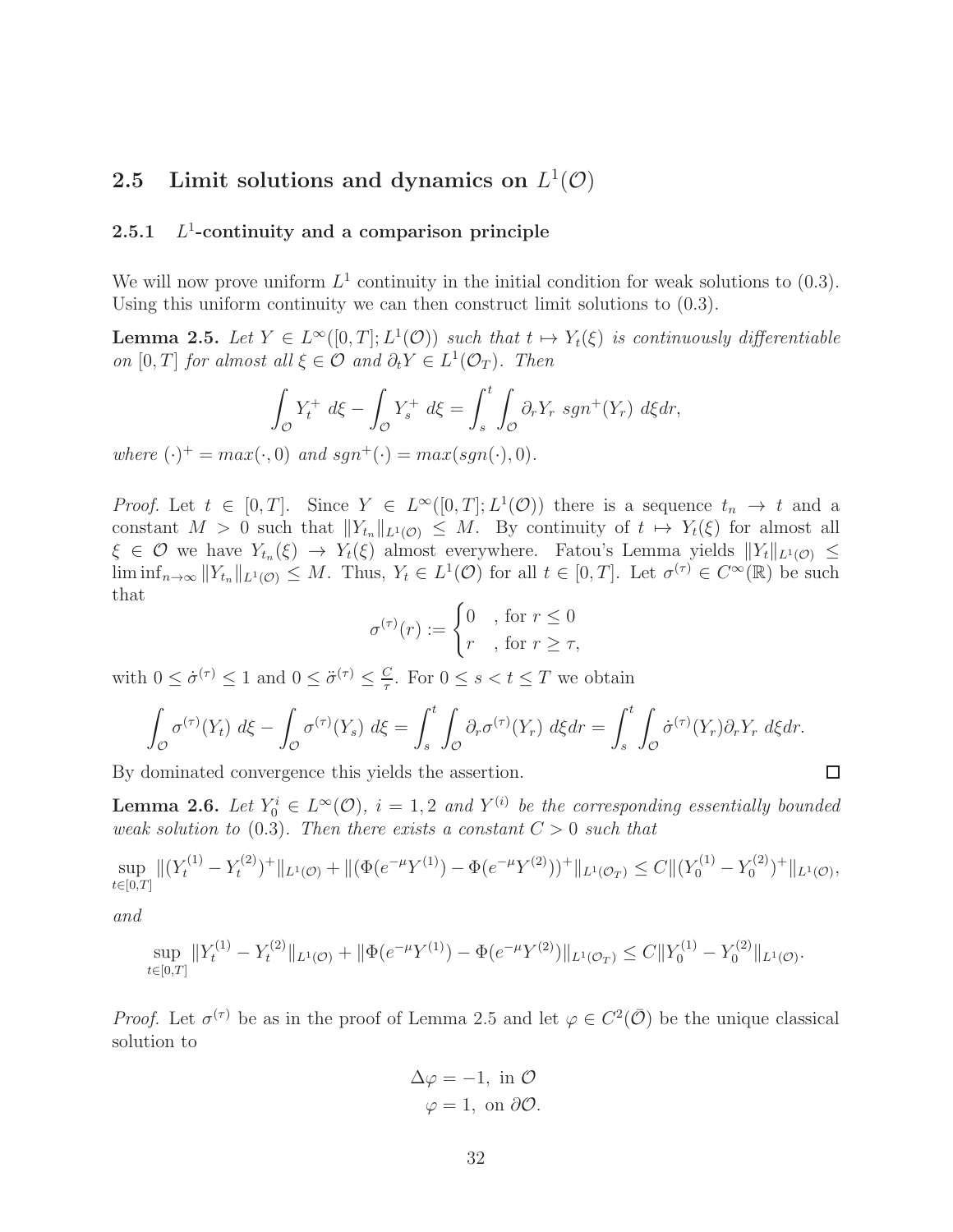By the maximum principle we have  $\varphi \geq 1$ . By Theorem 1.3 the weak solutions  $Y^{(i)}$  coincide with the weak solutions constructed in the proof of Theorem 1.4 by approximation with classical solutions  $Y^{(i,\delta)}$  to (2.14). Let  $z^{(\delta)} \in C^{\infty}([0,T];\mathbb{R}^N)$  be the corresponding smooth approximation of the driving signal z. By equicontinuity of  $z^{(\delta)}$  we can find a partition  $0 = \tau_0 < \tau_1 < ... < \tau_N = T$  of  $[0, T]$  such that

$$
\left(\inf_{\substack{\xi \in \bar{\mathcal{O}}, \\ t \in [\tau_i, \tau_{i+1}]}} e^{\mu_t^{(\delta)}(\xi) - \mu_{\tau_i}^{(\delta)}(\xi)}\right) \left( -1 + 2\|\varphi\|_{C^1(\mathcal{O})} \left( \|\nabla(\mu_t^{(\delta)} - \mu_{\tau_i}^{(\delta)})\|_{C^0(\mathcal{O})} + \|\nabla(\mu_t^{(\delta)} - \mu_{\tau_i}^{(\delta)})\|_{C^0(\mathcal{O})}^2 \right) \right)
$$

$$
+ \|\Delta(\mu_t^{(\delta)} - \mu_{\tau_i}^{(\delta)})\|_{C^0(\mathcal{O})} \left( \|\nabla(\mu_t^{(\delta)} - \mu_{\tau_i}^{(\delta)})\|_{C^0(\mathcal{O})}^2 \right) \leq -\frac{1}{2},
$$

for all  $t \in [\tau_i, \tau_{i+1}],$  all  $i = 0, ..., N - 1$  and all  $\delta > 0$ . Let now  $\delta > 0$  be arbitrary, fixed. For simplicity we drop the  $\delta$  dependency of the signal in the following calculation. Define

$$
\eta_t(\xi) := \varphi(\xi) \sum_{i=0}^{N-1} \mathbb{1}_{[\tau_i, \tau_{i+1})}(t) e^{-\mu_{\tau_i}(\xi)}.
$$

For  $\tau_i \leq s < t < \tau_{i+1}$  by Lemma 2.5 we have

 $\sqrt{2}$ 

$$
\int_{\mathcal{O}} (Y_t^{(1,\delta)} - Y_t^{(2,\delta)})^+ \eta_t \ d\xi - \int_{\mathcal{O}} (Y_s^{(1,\delta)} - Y_s^{(2,\delta)})^+ \eta_s \ d\xi
$$
\n
$$
= \int_s^t \int_{\mathcal{O}} \partial_r (Y^{(1,\delta)} - Y^{(2,\delta)}) sgn^+ (Y_r^{(1,\delta)} - Y_r^{(2,\delta)}) \ \eta_r \ d\xi dr.
$$

Let  $Y^{(\delta)} := Y^{(1,\delta)} - Y^{(2,\delta)}$  and  $w^{(\delta)} = \Phi(e^{-\mu_r}) (\Phi^{(\delta)}(Y^{(1,\delta)}) - \Phi^{(\delta)}(Y^{(2,\delta)}))$ . We observe:

$$
\int_{s}^{t} \int_{\mathcal{O}} \partial_{r} Y^{(\delta)} s g n^{+} \left( Y_{r}^{(\delta)} \right) \varphi e^{-\mu_{\tau_{i}}} d\xi dr = \int_{s}^{t} \int_{\mathcal{O}} (\Delta w_{r}^{(\delta)}) s g n^{+} (w_{r}^{(\delta)}) e^{\mu_{r} - \mu_{\tau_{i}}} \varphi d\xi dr
$$
\n
$$
(2.30)
$$
\n
$$
= \lim_{\tau \to 0} \left( - \int_{s}^{t} \int_{\mathcal{O}} \nabla w_{r}^{(\delta)} \nabla (\dot{\sigma}^{(\tau)} (w_{r}^{(\delta)})) e^{\mu_{r} - \mu_{\tau_{i}}} \varphi d\xi dr - \int_{s}^{t} \int_{\mathcal{O}} \nabla w_{r}^{(\delta)} \nabla (e^{\mu_{r} - \mu_{\tau_{i}}} \varphi) \dot{\sigma}^{(\tau)} (w_{r}^{(\delta)}) d\xi dr \right).
$$

Since  $\nabla \dot{\sigma}^{(\tau)}(w_r^{(\delta)}) = \ddot{\sigma}^{(\tau)}(w_r^{(\delta)}) \nabla w_r^{(\delta)}$ , the first term has negative sign. Partial integration of the second term gives

$$
-\int_{\mathcal{O}} \nabla w^{(\delta)} \nabla (e^{\mu_r - \mu_{\tau_i}} \varphi) \dot{\sigma}^{(\tau)}(w^{(\delta)}) d\xi = \int_{\mathcal{O}} w^{(\delta)} \Delta (e^{\mu_r - \mu_{\tau_i}} \varphi) \dot{\sigma}^{(\tau)}(w^{(\delta)}) d\xi + \int_{\mathcal{O}} w^{(\delta)} \nabla (e^{\mu_r - \mu_{\tau_i}} \varphi) \nabla \dot{\sigma}^{(\tau)}(w^{(\delta)}) d\xi.
$$

For the second term on the right hand side we note

$$
\int_{\mathcal{O}} w^{(\delta)} \nabla (e^{\mu_r - \mu_{\tau_i}} \varphi) \nabla \dot{\sigma}^{(\tau)}(w^{(\delta)}) d\xi = \int_{\mathcal{O} \cap \{0 < w^{(\delta)} < \tau\}} w^{(\delta)} \ddot{\sigma}^{(\tau)}(w^{(\delta)}) \nabla (e^{\mu_r - \mu_{\tau_i}} \varphi) \cdot \nabla w^{(\delta)} d\xi \to 0,
$$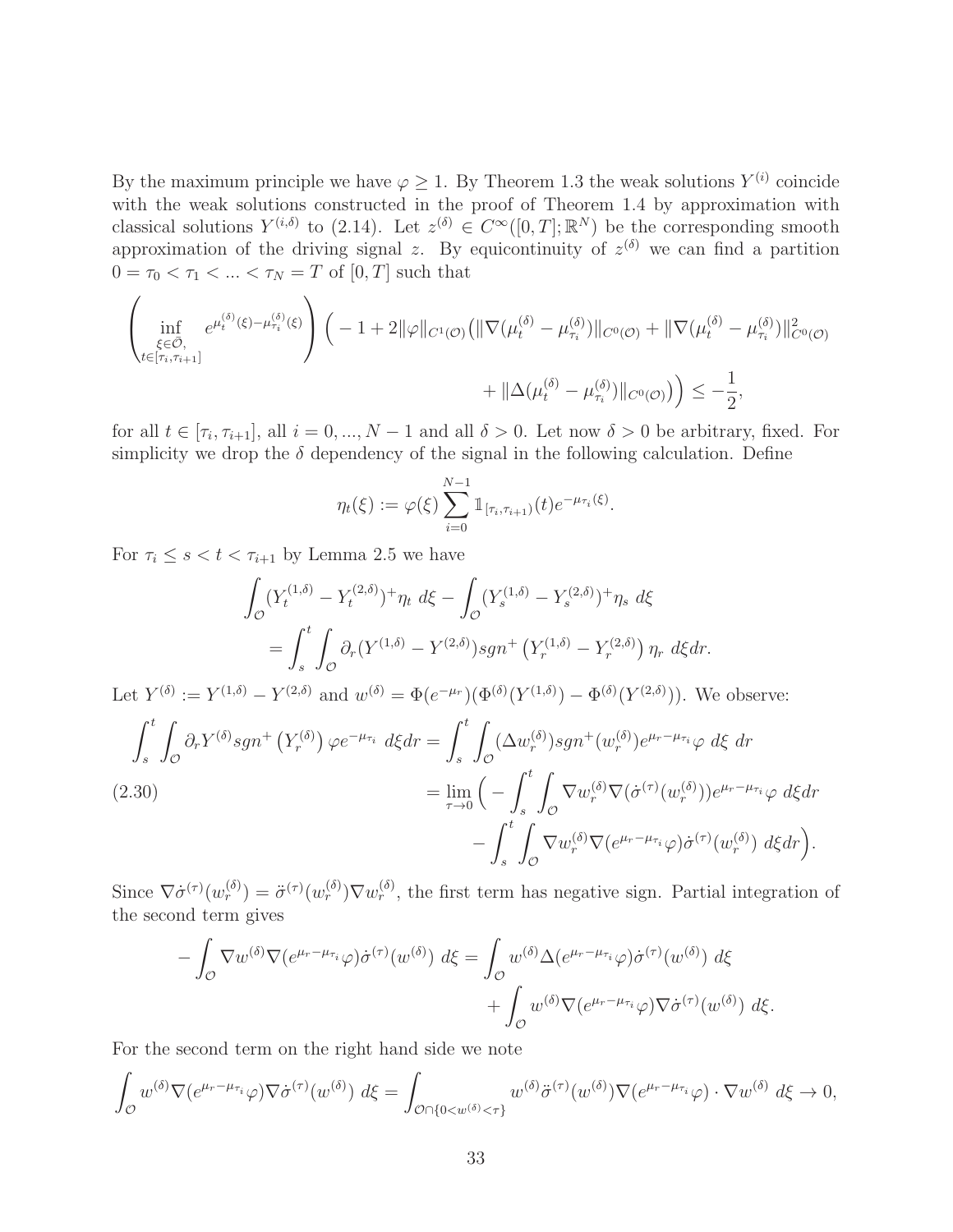for  $\tau \to 0$ , by  $\ddot{\sigma}^{(\tau)} \leq \frac{C}{\tau}$  $\frac{C}{\tau}$  and dominated convergence. Using dominated convergence we can take the limit  $\tau \to 0$  in (2.30) to get

$$
\int_s^t \int_{\mathcal{O}} \partial_r Y^{(\delta)} s g n^+(Y_r^{(\delta)}) \varphi e^{-\mu_{\tau_i}} d\xi dr \le \int_s^t \int_{\mathcal{O}} w_r^{(\delta)} \Delta(e^{\mu_r - \mu_{\tau_i}} \varphi) s g n^+(w_r^{(\delta)}) d\xi dr.
$$

We note

$$
\Delta\left(e^{\mu_r-\mu_{\tau_i}}\varphi\right)=e^{\mu_r-\mu_{\tau_i}}\left(\Delta\varphi+2\nabla\varphi\cdot\nabla(\mu_r-\mu_{\tau_i})+\varphi(|\nabla(\mu_r-\mu_{\tau_i})|^2+\Delta(\mu_r-\mu_{\tau_i}))\right)\leq-\frac{1}{2},
$$

by the choice of  $\varphi$  and  $\tau_i$ . Thus,

$$
\int_s^t \int_{\mathcal{O}} \partial_r Y^{(\delta)} s g n^+ (Y_r^{(\delta)}) \varphi e^{-\mu_{\tau_i}} d\xi dr + \frac{1}{2} \int_s^t \int_{\mathcal{O}} (w_r^{(\delta)})^+ d\xi dr \le 0.
$$

In conclusion:

$$
\int_{\mathcal{O}} (Y_t^{(1,\delta)} - Y_t^{(2,\delta)})^+ \eta_t \, d\xi - \int_{\mathcal{O}} (Y_s^{(1,\delta)} - Y_s^{(2,\delta)})^+ \eta_s \, d\xi + \frac{1}{2} \int_s^t \int_{\mathcal{O}} (w_r^{(\delta)})^+ \, d\xi dr
$$
\n
$$
= \int_s^t \int_{\mathcal{O}} \partial_r Y^{(\delta)} s g n^+ (Y_r^{(\delta)}) \eta_r \, d\xi dr + \frac{1}{2} \int_s^t \int_{\mathcal{O}} (w_r^{(\delta)})^+ \, d\xi dr \le 0,
$$

for all  $\tau_i \leq s < t < \tau_{i+1}$  and hence for all  $0 \leq s < t \leq T$ . We have

$$
\begin{aligned} &\|(Y_t^{(1,\delta)} - Y_t^{(2,\delta)})^+\|_{L^1(\mathcal{O})} + \|\Phi(e^{-\mu^{(\delta)}})(\Phi^{(\delta)}(Y^{(1,\delta)}) - \Phi^{(\delta)}(Y^{(2,\delta)}))^+\|_{L^1(\mathcal{O}_T)} \\ &\leq C \|(Y_0^{(1,\delta)} - Y_0^{(2,\delta)})^+\|_{L^1(\mathcal{O})}, \end{aligned}
$$

for all  $t \in [0, T]$ , where the constant C does not depend on  $\delta$  (using uniform boundedness of  $z^{(\delta)}$ . By the proof of Theorem 1.4 we know that  $Y_t^{(i,\delta)} \rightharpoonup Y_t^{(i)}$  in  $L^1(\mathcal{O})$  and  $\Phi(e^{-\mu(\delta)})\Phi^{(\delta)}(Y^{(i,\delta)}) \rightharpoonup \Phi(e^{-\mu}Y^{(i)})$  in  $L^2([0,T];H_0^1(\mathcal{O}))$ . By weak lower semicontinuity of  $\|(\cdot)^+\|_{L^1(\mathcal{O})}$  and  $\|(\cdot)^+\|_{L^1(\mathcal{O}_T)}$ , taking the limit  $\delta \to 0$  we obtain

$$
\|(Y_t^{(1)} - Y_t^{(2)})^+\|_{L^1(\mathcal{O})} + \|(\Phi(e^{-\mu}Y^{(1)}) - \Phi(e^{-\mu}Y^{(2)}))^+\|_{L^1(\mathcal{O}_T)} \leq C\|(Y_0^{(1)} - Y_0^{(2)})^+\|_{L^1(\mathcal{O})}.
$$

Since  $Z^{(i)} := -Y^{(i)}$  again is an essentially bounded weak solution of  $(0.3)$ , the same assertion follows for  $\|(Y_t^{(1)} - Y_t^{(2)}\)$  $(t^{(2)}_{t})^{-}$  || $_{L^{1}(\mathcal{O})}$ . Adding both inequalities yields

$$
||Y_t^{(1)} - Y_t^{(2)}||_{L^1(\mathcal{O})} + ||\Phi(e^{-\mu}Y^{(1)}) - \Phi(e^{-\mu}Y^{(2)})||_{L^1(\mathcal{O}_T)} \leq C||Y_0^{(1)} - Y_0^{(2)}||_{L^1(\mathcal{O})}.
$$

**Remark 2.7.** Following the same argument, but with  $\Delta \varphi = -1$  with Dirichlet boundary conditions, the same result can be established in the weighted  $L^1$ -space  $L^1_\varphi$ . This then allows to construct limit solutions even for initial conditions in  $L^1_{\varphi}$ .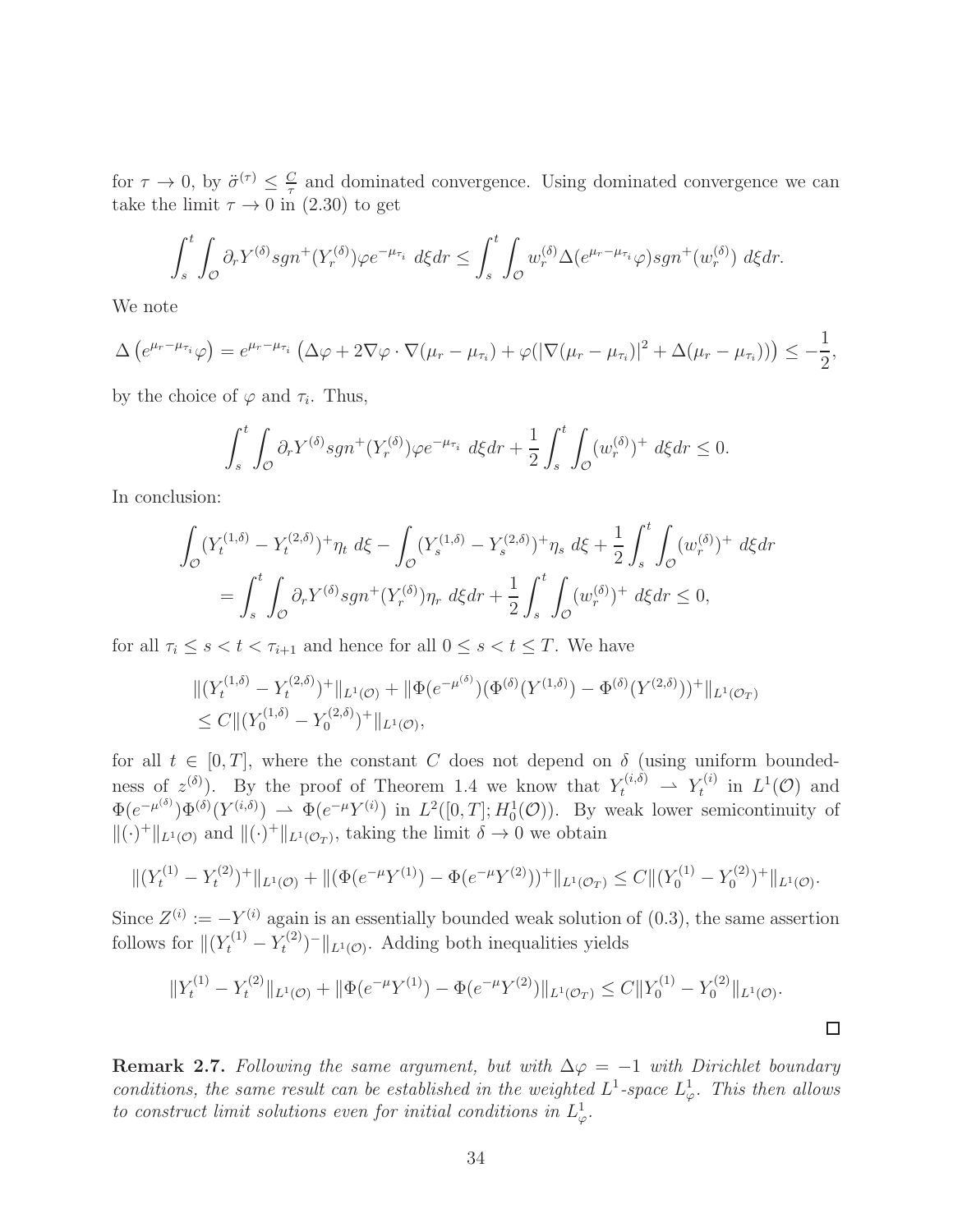Using this uniform  $L^1$  continuity in the initial condition we can now construct limit solutions for all initial conditions in  $L^1$ .

Proof of Theorem 1.9. Let  $Y_0 := e^{\mu_0} X_0 \in L^1(\mathcal{O})$  and  $Y_0^{(\delta)} \to Y_0$  in  $L^1(\mathcal{O})$  with  $Y_0^{(\delta)} \in$  $L^{\infty}(\mathcal{O})$ . Let  $Y^{(\delta)}$  be the essentially bounded weak solution corresponding to  $Y_0^{(\delta)}$  $\delta_0^{\text{(0)}}$ . By Lemma 2.6 we have

$$
\sup_{t\in[0,T]}||Y_t^{(\delta_1)} - Y_t^{(\delta_2)}||_{L^1(\mathcal{O})} + ||\Phi(e^{-\mu}Y^{(\delta_1)}) - \Phi(e^{-\mu}Y^{(\delta_2)})||_{L^1(\mathcal{O}_T)} \leq C||Y_0^{(\delta_1)} - Y_0^{(\delta_2)}||_{L^1(\mathcal{O})},
$$

for all  $\delta_1, \delta_2 > 0$ . Hence,  $Y_t^{(\delta)}$  $t^{(0)}$  is a Cauchy sequence in  $L^1(\mathcal{O})$  and thus uniformly convergent to some limit  $Y_t \in L^1(\mathcal{O})$ . Since  $\Phi(e^{-\mu}Y^{(\delta_1)})$  is a Cauchy sequence in  $L^1(\mathcal{O}_T)$  and  $\Phi$  is continuous we obtain  $\Phi(e^{-\mu}Y^{(\delta_1)}) \to \Phi(e^{-\mu}Y)$  in  $L^1(\mathcal{O}_T)$ .

By Theorem 1.7,  $X^{(\delta)} = e^{-\mu} Y^{(\delta)}$  are rough weak solutions and we conclude  $X_t^{(\delta)} \to X_t :=$  $e^{-\mu t} Y_t$  uniformly in  $L^1(\mathcal{O})$  and  $\Phi(X^{(\delta)}) \to \Phi(X)$  in  $L^1(\mathcal{O}_T)$ . In the proof of Theorem 1.4 we have proven weak continuity of  $t \mapsto Y_t^{(\delta)}$  $t_t^{(\delta)}$  in  $L^p(\mathcal{O})$ . Hence  $t \mapsto X_t^{(\delta)}$  $t_t^{(0)}$  is weakly continuous in  $L^1(\mathcal{O})$  and thus is  $t \mapsto X_t$ . The bound  $X_t \leq U_t$  follows immediately.  $\Box$ 

# 2.6 (Equi-)continuity of solutions

*Proof of Theorem 1.12.* We only prove (i). The proofs of (ii), (iii) are analogous. Let  $X_0 \in$  $L^1(\mathcal{O})$  and X be the corresponding limit solution. Since  $K \subseteq (0,T] \times \mathcal{O}$  is compact, there is  $a \tau > 0$  such that  $K \subseteq [\tau, T] \times \mathcal{O}$ . By Theorem 1.9 we know that  $Y = e^{\mu} X \in L^{\infty}([\tau, T] \times \mathcal{O})$ and by Remark 1.11  $Y$  is a very weak solution of  $(0.3)$ . By Theorem 1.3 and Theorem 1.4 this implies that Y is an essentially bounded weak solution to (0.3) on  $[\tau, T] \times \mathcal{O}$  with initial condition  $Y_{\tau}$ . Due to the uniform  $L^{\infty}$  bound U established in Theorem 1.9,  $||Y_{\tau}||_{L^{\infty}(\mathcal{O})}$  is bounded independent of the initial condition  $Y_0$ . It is thus sufficient to prove the claimed regularity for weak solutions  $Y$  of  $(0.3)$  with a modulus of continuity depending only on the data and  $||Y_0||_{L^{\infty}(\mathcal{O})}$ .

Let  $Y^{(\delta)}$  the sequence of approximating solutions with initial condition  $Y^{(\delta)}_{\mathcal{Q}}$  and driving signal  $z^{(\delta)}$  used in Theorem 1.4. By Theorem 1.4 and Lemma 2.2, Y and  $Y^{(\delta)}$  are uniformly bounded, i.e.

$$
||Y||_{L^{\infty}(\mathcal{O}_{T})}, ||Y^{(\delta)}||_{L^{\infty}(\mathcal{O}_{T})} \leq M, \text{ for all } \delta \leq \delta_{0},
$$

for some constant  $M > 0$  depending on  $||Y_0||_{L^{\infty}(\mathcal{O})}$ . We aim to apply the continuity results for porous media type PDE given in  $\vert 14 \vert$  to the approximating equation (2.14). In  $\vert 14 \vert$ equations of the form

(2.31) 
$$
\frac{d}{dt}\beta(v) = \text{div } a(t, \xi, v, \nabla v) + b(t, \xi, v, \nabla v), \text{ on } \mathcal{O}_T
$$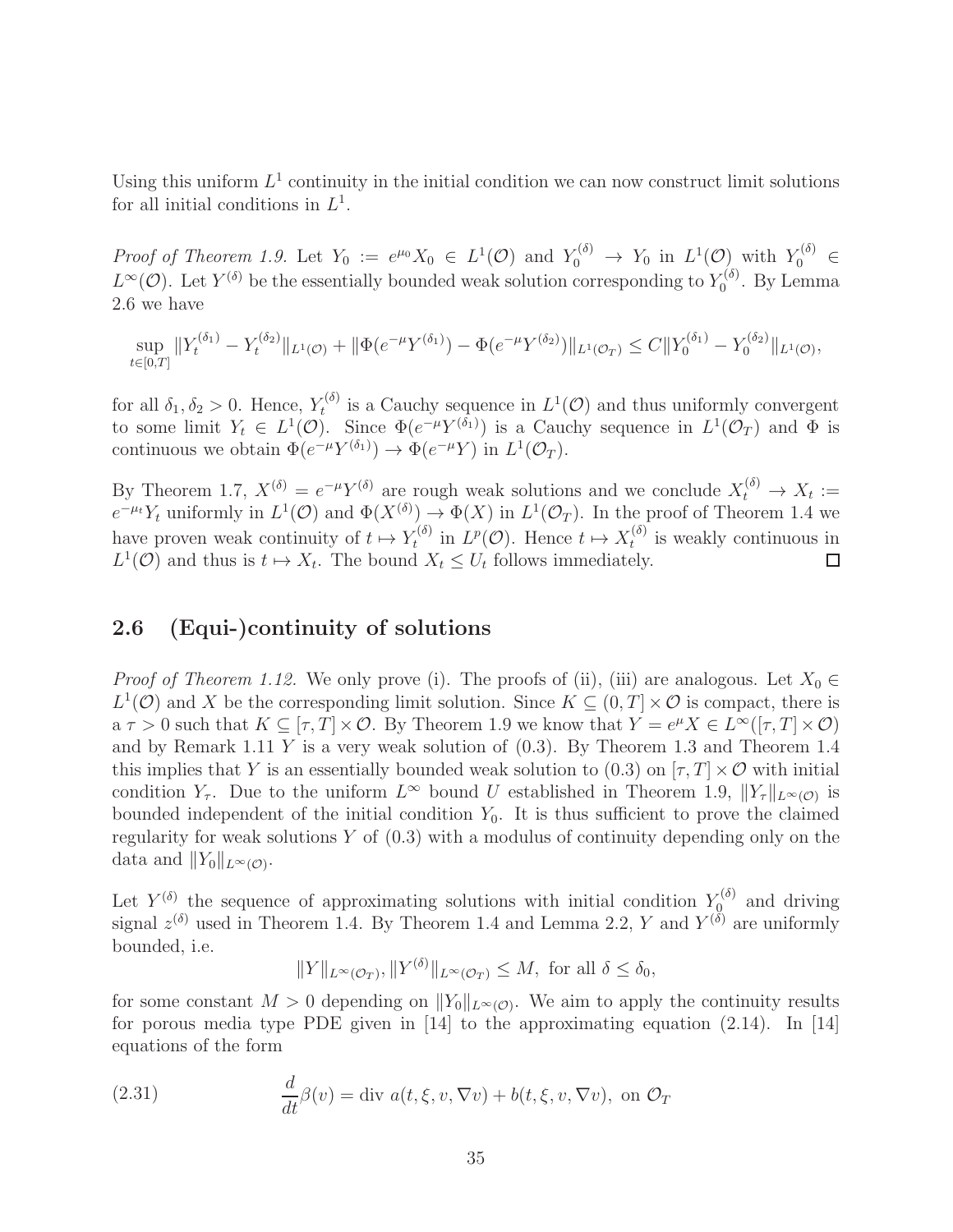with Dirichlet boundary conditions and initial value  $v_0$  are considered. We first rewrite the approximating equations in the form of (2.31). The approximating equation (2.14) (driven by  $z^{(\delta)}$  is equivalent to

$$
\partial_t Y_t^{(\delta)} = \text{div } a^{(\delta)}(t, \xi, \Phi^{(\delta)}(Y_t^{(\delta)}), \nabla \Phi^{(\delta)}(Y_t^{(\delta)})) + b^{(\delta)}(t, \xi, \Phi^{(\delta)}(Y_t^{(\delta)}), \nabla \Phi^{(\delta)}(Y_t^{(\delta)}))
$$

with

$$
a^{(\delta)}(t,\xi,z,p) = e^{(1-m)\mu_t^{(\delta)}(\xi)}p,
$$
  
\n
$$
b^{(\delta)}(t,\xi,z,p) = e^{\mu_t^{(\delta)}(\xi)}\Delta(\Phi(e^{-\mu_t^{(\delta)}(\xi)}))z - (m+1)e^{(1-m)\mu_t^{(\delta)}(\xi)}\nabla\mu_t^{(\delta)}(\xi) \cdot p.
$$

Let  $\beta^{(\delta)} := (\Phi^{\delta})^{-1}$ . For the approximating solutions  $Y^{(\delta)}$  we define  $Z^{(\delta)} := \Phi^{\delta}(Y^{(\delta)})$ . Then  $Z^{(\delta)}$  satisfies

(2.32) 
$$
\partial_t \beta^{(\delta)}(Z_t^{(\delta)}) = \text{div } a^{(\delta)}(t, \xi, Z_t^{(\delta)}, \nabla Z_t^{(\delta)}) + b^{(\delta)}(t, \xi, Z_t^{(\delta)}, \nabla Z_t^{(\delta)}).
$$

The continuity of solutions to equations of such type has been shown in [14] under the assumption of an a-priori  $L^{\infty}([0,T] \times \mathcal{O})$ -bound and a growth bound for b (among other assumptions). The growth bound on  $b$  used in [14] is not satisfied by  $(2.32)$ . However, using the a-priori  $L^{\infty}$  bound on  $Y^{(\delta)}$  we can cut-off b in the z variable without changing the solution property of  $Y^{(\delta)}$ , thus guaranteeing that the growth condition is satisfied. We modify  $\Phi^{(\delta)}$ on  $\mathbb{R}\setminus[-M, M]$  to obtain  $\dot{\Phi}^{(\delta, M)} \leq C_2$  uniformly in  $\delta$  (while preserving the properties (i)-(iii) in  $(2.3.1)$  and we modify b by

$$
b^{(M,\delta)}(t,\xi,z,p) = e^{\mu_t^{(\delta)}(\xi)} \Delta(\Phi(e^{-\mu_t^{(\delta)}(\xi)})) z \mathbb{1}_{|z| \le M} - (m+1) e^{(1-m)\mu_t^{(\delta)}(\xi)} \nabla \mu_t^{(\delta)}(\xi) \cdot p.
$$

Let  $\beta^{(\delta,M)} := (\Phi^{(\delta,M)})^{-1}$ . Using the  $L^{\infty}$  bound we realize that  $Z^{(\delta)}$  is a solution of

(2.33) 
$$
\partial_t \beta^{(\delta, M)}(Z_t^{(\delta)}) = \text{div } a^{(\delta)}(t, \xi, Z_t^{(\delta)}, \nabla Z_t^{(\delta)}) + b^{(M, \delta)}(t, \xi, Z_t^{(\delta)}, \nabla Z_t^{(\delta)}) Z^{(\delta)}(0) = Z_0^{(\delta)} := \Phi^{(\delta)}(Y_0^{(\delta)}), \text{ on } \mathcal{O},
$$

for M large enough. By [14], we obtain that  $Z^{(\delta)}$  and thus  $Y^{(\delta)}$  are equicontinuous on K with modulus of continuity depending only on the data,  $||Y_0||_{L^{\infty}(\mathcal{O})}$  and dist $(K, \partial \mathcal{O}_T)$ . Hence, the set  ${Y^{(\delta)} | \delta > 0}$  is a compact subset of  $C(K)$  and we can choose a uniformly convergent subsequence. By the proof of existence of weak solutions we know that  $Y^{(\delta)} \to Y$ in  $L^{m+1}(\mathcal{O}_T)$ . Consequently  $Y^{(\delta)} \to Y$  uniformly on K. This implies  $Y \in C(K)$  with the same modulus of continuity.

*Proof of Corollary 1.13.* Let  $X_0 \in L^1(\mathcal{O})$  and X be the corresponding limit solution. By Theorem 1.12,  $t \mapsto X_t(\xi)$  is continuous on  $(0, T]$  for each  $\xi \in \mathcal{O}$ . By Theorem 1.9 X is uniformly bounded on  $[\tau, T] \times \mathcal{O}$  for all  $\tau > 0$ . Dominated convergence implies  $X \in$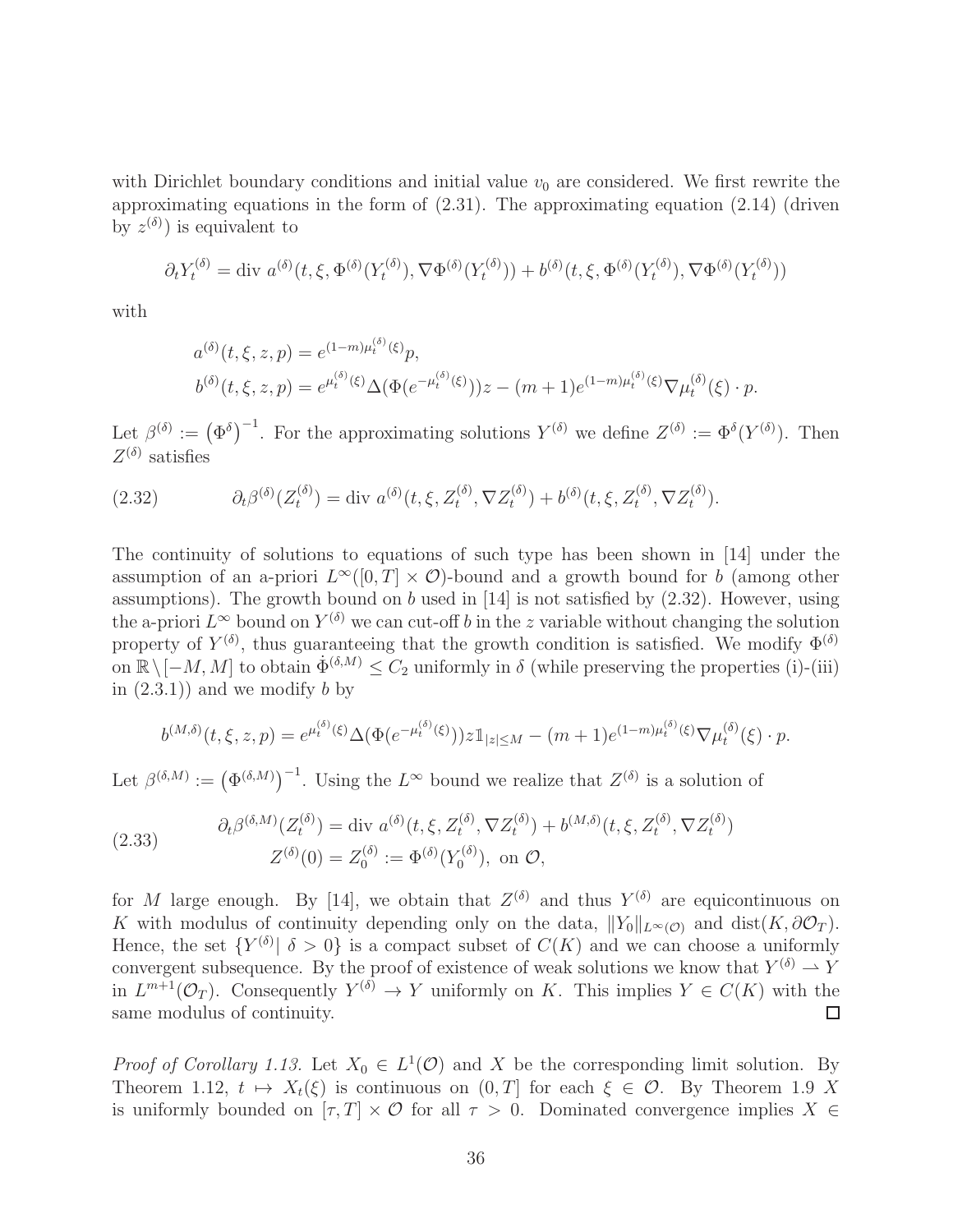$C((0,T]; L^p(\mathcal{O}))$ . We can approximate  $X_0$  by  $X_0^{(\delta)} \in C(\bar{\mathcal{O}})$  such that  $X_0^{(\delta)} \to X_0$  in  $L^1(\mathcal{O})$ . Let  $X^{(\delta)}$  be the weak solution corresponding to  $X_0^{(\delta)}$  $\chi_0^{(\delta)}$ . By Theorem 1.12 (ii),  $t \mapsto X_t^{(\delta)}$  $t^{(0)}(\xi)$ is continuous on  $[0, T]$  for each  $\xi \in \mathcal{O}$  and by Theorem 1.4  $X^{(\delta)}$  is uniformly bounded in  $[0, T] \times \mathcal{O}$ . Dominated convergence implies  $X^{(\delta)} \in C([0, T]; L^1(\mathcal{O}))$ . By Theorem 1.9 we have  $\sup_{t\in[0,T]}\|X_t^{(\delta)}-X_t\|_{L^1(\mathcal{O})}\to 0$ , hence also  $X\in C([0,T];L^1(\mathcal{O}))$ . If  $X_0\in L^{\infty}(\mathcal{O})$ , then by uniqueness of essentially bounded weak solutions and Theorem 1.4 X is uniformly bounded in  $[0, T] \times \mathcal{O}$ . Since also  $X \in C([0, T]; L^1(\mathcal{O}))$  this implies  $X \in C([0, T]; L^p(\mathcal{O}))$  by dominated convergence.

# 3 Generation of an RDS and random attractors

# 3.1 Transformation in the semimartingale case

*Proof of Theorem 1.18.* Let z be a continuous semimartingale in  $\mathbb{R}^N$ , X be the limit solution to (0.1) and  $Y := e^{\mu} X$ . By Remark 1.11, Y is a very weak solution to (0.3). We will now prove that  $X$  satisfies  $(1.7)$ .

We consider the Sobolev spaces  $H_0^{2k}(\mathcal{O})$  with the norm  $\|\cdot\|_{H_0^{2k}(\mathcal{O})} := \|(-\Delta)^k \cdot \|_2$ . By Sobolev embeddings there is a  $k \in \mathbb{N}$  (w.l.o.g. k odd) such that  $H_0^{2k}(\mathcal{O}) \hookrightarrow C^0(\mathcal{O})$  continuously. Hence  $L^1(\mathcal{O}) \hookrightarrow (H_0^{2k}(\mathcal{O}))^* =: H^{-2k}$  and  $Y \in C([0,T]; L^1(\mathcal{O})) \subseteq C([0,T]; H^{-2k})$ . Let  $\varphi \in H_0^{2(k+1)}$  $\tilde{e}_0^{2(k+1)}(\mathcal{O})$  and  $\tilde{e}_j$  be an orthonormal basis of  $H_0^{2k}$  given by  $\tilde{e}_j = \frac{e_j}{\lambda_j^k}$  $\frac{e_j}{\lambda_j^k} = (-\Delta)^{-k} e_j$ , where  $e_j$  is an orthonormal basis of eigenvectors of  $-\Delta$  on  $L^2(\mathcal{O})$  with Dirichlet boundary conditions and  $\lambda_k$  are the corresponding eigenvalues. Further, let  $P_M : H^{-2k} \to span\{e_1, ..., e_M\}$  be the orthogonal projection. Then  $P_{M|L^2(\mathcal{O})}$ ,  $P_{M|H_0^{2k}(\mathcal{O})}$  are the orthogonal projections onto  $span\{e_1, ..., e_M\}$  in  $L^2(\mathcal{O}), H_0^{2k}(\mathcal{O})$  respectively. We have

$$
\int_{\mathcal{O}} X_t \varphi \, d\xi = H^{-2k} \langle Y_t, e^{-\mu_t} \varphi \rangle_{H_0^{2k}} = \sum_{j=1}^{\infty} \left( \int_{\mathcal{O}} Y_t e_j \, d\xi \right) \, (e_j, e^{-\mu_t} \varphi)_2.
$$

By the very weak solution property and continuity in  $L^1(\mathcal{O})$ 

$$
\int_{\mathcal{O}} Y_t e_j \, d\xi = \int_{\mathcal{O}} Y_s e_j \, d\xi + \int_s^t \int_{\mathcal{O}} \Phi(e^{-\mu_r} Y_r) \Delta(e^{\mu_r} e_j) \, d\xi dr, \quad \forall s \le t
$$

hence  $t \mapsto \int_{\mathcal{O}} Y_t e_j d\xi$  is an absolutely continuous map with derivative  $\int_{\mathcal{O}} \Phi(e^{-\mu_t} Y_t) \Delta(e^{\mu_t} e_j) d\xi$ for a.e.  $t \in [0, T]$ . By Theorem 1.7  $Y_t$  is adapted. As in [6, p. 22], by use of the stochastic Fubini Theorem (cf. e.g. [33]) we prove

$$
(e_j, e^{-\mu_t}\varphi)_2 = (e_j, e^{-\mu_0}\varphi)_2 + \sum_{k=1}^N \int_0^t (e_j, f_k e^{-\mu_r}\varphi)_2 \circ dz_r^{(k)}.
$$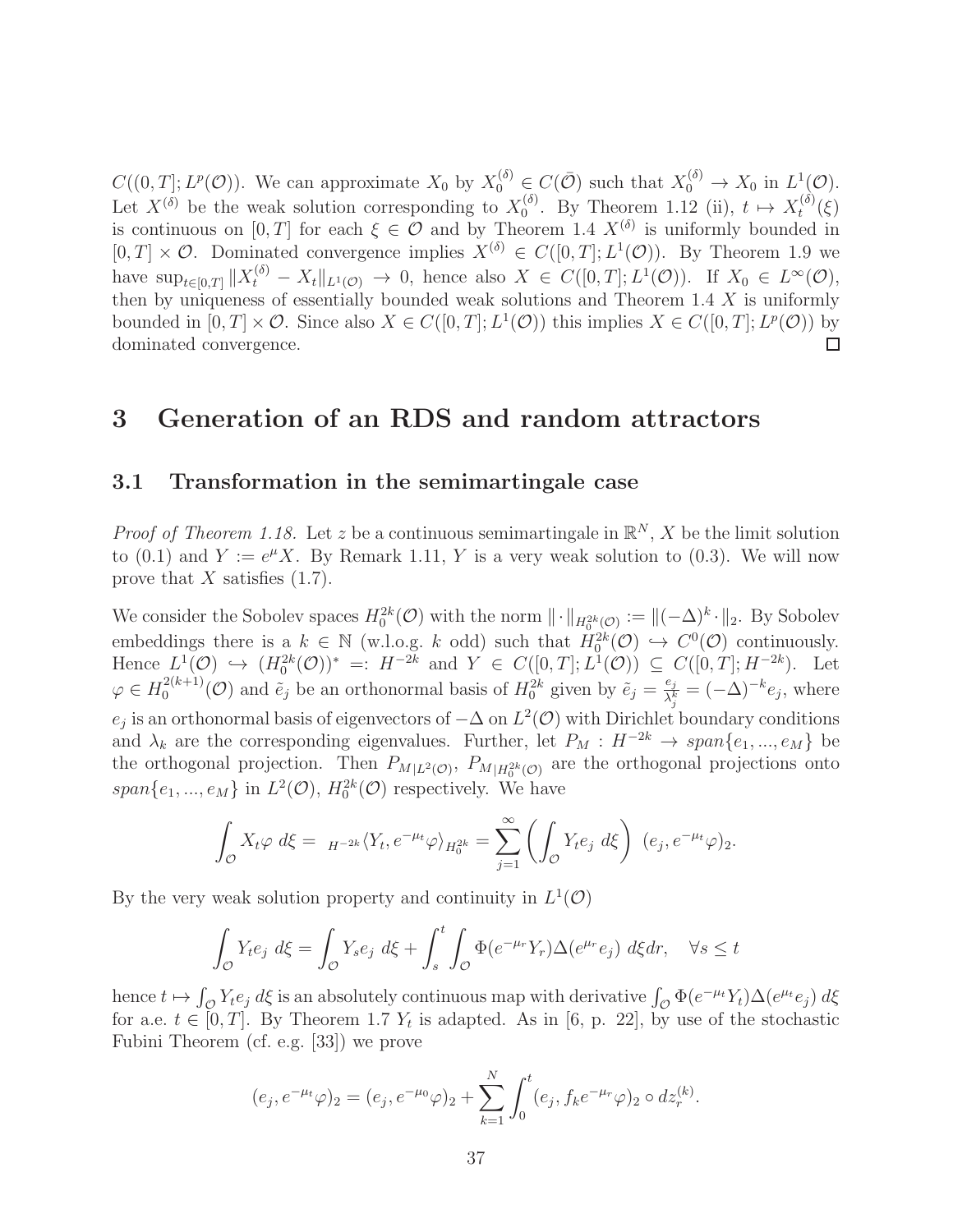In particular  $(e_j, e^{-\mu t}\varphi)_2$  is a real-valued continuous semimartingale. Hence, we can apply the Itô product rule (cf.  $[29, p. 83]$ ) to get

(3.34)  
\n
$$
\left(\int_{\mathcal{O}} Y_t e_j \, d\xi\right) (e_j, e^{-\mu_t} \varphi)_2 = \left(\int_{\mathcal{O}} Y_s e_j \, d\xi\right) (e_j, e^{-\mu_s} \varphi)_2 + \int_s^t (e_j, e^{-\mu_r} \varphi)_2 \left(\int_{\mathcal{O}} \Phi(X_r) \Delta(e^{\mu_r} \tilde{e}_j) \, d\xi\right) dr + \sum_{k=1}^N \int_s^t \left(\int_{\mathcal{O}} Y_r e_j \, d\xi\right) (e_j, f_k e^{-\mu_r} \varphi)_2 \circ dz_r^{(k)}
$$

for all  $0\leq s\leq t\leq T,$   $\mathbb P\text{-almost surely.}$  Note

$$
\int_{\mathcal{O}} \Phi(X_r) \Delta(e^{\mu_r} \tilde{e}_j) d\xi = \int_{\mathcal{O}} \Phi(X_r) (\tilde{e}_j \Delta e^{\mu_r} + 2 \nabla e^{\mu_r} \cdot \nabla \tilde{e}_j + e^{\mu_r} \Delta \tilde{e}_j) d\xi.
$$

We aim to sum over  $j$  in  $(3.34)$ . For this we have to rewrite the second summand on the right hand side of the equation above. Due to the lack of regularity of  $\Phi(X)$  this requires an additional approximation:

$$
\int_{\mathcal{O}} \Phi(X_r) \nabla e^{\mu_r} \cdot \nabla \tilde{e}_j \, d\xi = - \lim_{M \to \infty} \int_{\mathcal{O}} \left( \nabla P_M \Phi(X_r) \cdot \nabla e^{\mu_r} + P_M \Phi(X_r) \Delta(e^{\mu_r}) \right) \tilde{e}_j \, d\xi.
$$

Hence

$$
\sum_{j=1}^{K} (\tilde{e}_j, e^{-\mu_r} \varphi)_{H_0^{2k}} \int_{\mathcal{O}} \Phi(X_r) 2 \nabla e^{\mu_r} \cdot \nabla \tilde{e}_j \, d\xi
$$
\n
$$
= -2 \lim_{M \to \infty} \Big( \int_{\mathcal{O}} \left( \nabla P_M \Phi(X_r) \cdot \nabla e^{\mu_r} \right) P_K(e^{-\mu_r} \varphi) \, d\xi + \int_{\mathcal{O}} \left( P_M \Phi(X_r) \Delta(e^{\mu_r}) \right) P_K(e^{-\mu_r} \varphi) \, d\xi \Big).
$$

We obtain:

$$
\sum_{j=1}^{\infty} (\tilde{e}_j, e^{-\mu_r} \varphi)_{H_0^{2k}} \int_{\mathcal{O}} \Phi(X_r) \Delta(e^{\mu_r} \tilde{e}_j) d\xi
$$
  
=  $H^{-2k} \langle \Phi(X_r) \Delta e^{\mu_r}, e^{-\mu_r} \varphi \rangle_{H_0^{2k}} + H^{-2k} \langle \Phi(X_r) e^{\mu_r}, \Delta(e^{-\mu_r} \varphi) \rangle_{H_0^{2k}}$   
+  $2 H^{-2k} \langle \Phi(X_r), \nabla e^{\mu_r} \cdot \nabla(e^{-\mu_r} \varphi) \rangle_{H_0^{2k}}$   
=  $H^{-2k} \langle \Phi(X_r), \Delta \varphi \rangle_{H_0^{2k}}$ .

Summing up  $j = 1, ..., \infty$  in (3.34) yields

$$
\int_{\mathcal{O}} X_t \varphi \, d\xi = \int_{\mathcal{O}} X_s \varphi \, d\xi + \int_s^t \int_{\mathcal{O}} \Phi(X_r) \Delta \varphi \, d\xi dr + \int_s^t \left( \int_{\mathcal{O}} B(X_r) \varphi \, d\xi \right) \circ dz_r,
$$

for all  $0 \leq s \leq t \leq T$  and all  $\varphi \in H_0^{2(k+1)}$  $C_0^{2(k+1)}(\mathcal{O})$  (thus by approximation for all  $\varphi \in C_0^2(\bar{\mathcal{O}})$ ) P-almost surely.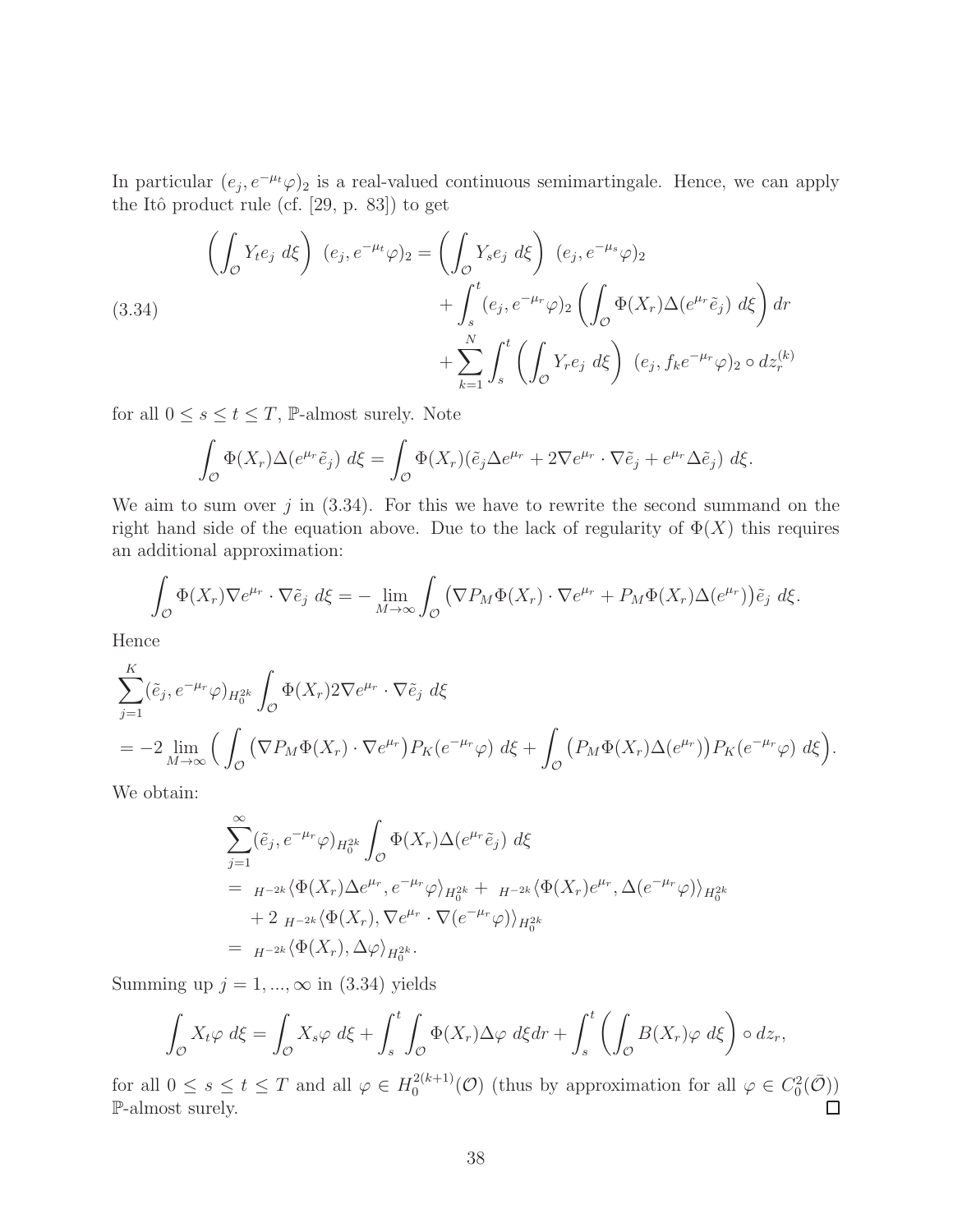#### 3.2 Quasi-continuous random dynamical systems

Proof of Lemma 1.27. Since  $\tau$  is weaker than the norm topology  $\Omega(B,\omega) \subseteq \Omega^{\tau}(B,\omega)$ . Let now  $y \in \Omega^{\tau}(B,\omega)$ . Then there are  $t_n \to \infty$  and  $x_n \in B(\theta_{-t_n}\omega)$  such that  $\varphi(t_n,\theta_{-t_n}\omega)x_n \to$ y. By D asymptotic compactness there is a convergent subsequence  $\varphi(t_{n_k}, \theta_{-t_{n_k}}\omega)x_{n_k}$ . Since  $\tau$  is weaker than norm topology and Hausdorff we conclude  $\varphi(t_{n_k}, \theta_{-t_{n_k}}\omega)x_{n_k} \to y \ni \Omega(B, \omega)$ .

*Proof of Lemma 1.28:* Let  $t_n \to \infty$  and  $x_n \in B(\theta_{-t_n}\omega)$ . Then there is a convergent subsequence  $\varphi(t_{n_l}, \theta_{t_{n_l}}\omega)x_{t_{n_l}} \to x \in \Omega(B, \omega)$ . Hence,  $\Omega(B, \omega)$  is nonempty.

Compactness: Let  $x_n \in \Omega(B, \omega)$ . For every  $n \in \mathbb{N}$  there are sequences  $t_{k(n)} \to \infty$  and  $y_{k(n)} \in B(\theta_{-t_{k(n)}}\omega)$  such that  $\varphi(t_{k(n)}, \theta_{-t_{k(n)}}\omega)y_{k(n)} \to x_n$  for  $k(n) \to \infty$ . Therefore, we can find sequences  $t_n \to \infty$ ,  $y_n \in B(\theta_{-t_n}\omega)$  such that  $\|\varphi(t_n, \theta_{-t_n}\omega)y_n - x_n\|_X < \frac{1}{n}$  $\frac{1}{n}$ . By  $\mathcal{D}$ asymptotic compactness there is a convergent subsequence  $\varphi(t_{n_l}, \theta_{-t_{n_l}}\omega) y_{n_l} \to x \ni \Omega(B, \omega)$ . Hence,  $x_{n_l} \to x \ni \Omega(B,\omega)$ .

Invariance: First let  $x \in \Omega(B, \omega)$ . We need to prove  $\varphi(t, \omega)x \in \Omega(B, \theta_t \omega)$ . Since  $x \in$  $\Omega(B,\omega)$  there are sequences  $t_n \to \infty$ ,  $x_n \in B(\theta_{-t_n}\omega)$  such that  $\varphi(t_n,\theta_{-t_n}\omega)x_n \to x$ . By the cocycle property  $\varphi(t+t_n,\theta_{-t_n}\omega)x_n = \varphi(t,\omega)\varphi(t_n,\theta_{-t_n}\omega)x_n$  and by bounded absorption  $\varphi(t + t_n, \theta_{-t_n}\omega)x_n = \varphi(t + t_n, \theta_{-(t+t_n)}\theta_t\omega)x_n \in F(\theta_t\omega)$  for n large enough. By quasi- $\tau$ continuity we conclude  $\varphi(t + t_n, \theta_{-t_n}\omega)x_n \to^\tau \varphi(t, \omega)x$ . Hence  $\varphi(t, \omega)x \in \Omega^\tau(B, \theta_t\omega) =$  $\Omega(B,\theta_t\omega)$ .

Let now  $z \in \Omega(B, \theta_t \omega)$ , i.e.

$$
\varphi(t_n, \theta_{-t_n} \theta_t \omega) x_n \to z
$$

for some  $t_n \to \infty$  and  $x_n \in B(\theta_{-t_n}\theta_t\omega)$ . By D-asymptotic compactness of  $\varphi$  there is a subsequence  $\varphi(t_{n_l} - t, \theta_{-(t_{n_l}-t)}\omega)x_{n_l} \to x \ni \Omega(B,\omega)$ . By (3.35), quasi- $\tau$ -continuity and the cocycle property we have  $\varphi(t_{n_l}, \theta_{-t_{n_l}} \theta_t \omega) x_{n_l} = \varphi(t, \omega) \varphi(t_{n_l} - t, \theta_{-(t_{n_l} - t)} \omega) x_{n_l} \to^\tau \varphi(t, \omega) x$ . Since  $\tau$  is weaker than norm topology and Hausdorff, we conclude  $z = \varphi(t, \omega)x$  with  $x \in \Omega(B, \omega)$ .  $\Omega(B,\omega).$ 

Proof of Theorem 1.29: Necessity of the conditions follows from compactness of A and its attraction property. To prove sufficiency we first observe that by Lemma 1.28,

$$
A(\omega) := \Omega(F, \omega)
$$

is compact and invariant. Since  $F \in \mathcal{D}$  and F is D-absorbing we have  $A(\omega) \subseteq F(\omega)$  for all  $\omega \in \Omega$  and thus  $A \in \mathcal{D}$ . We only need to prove attraction. We first observe that

$$
\Omega(D,\omega) \subseteq \Omega(F,\omega) = A(\omega), \quad \forall D \in \mathcal{D}, \ \omega \in \Omega.
$$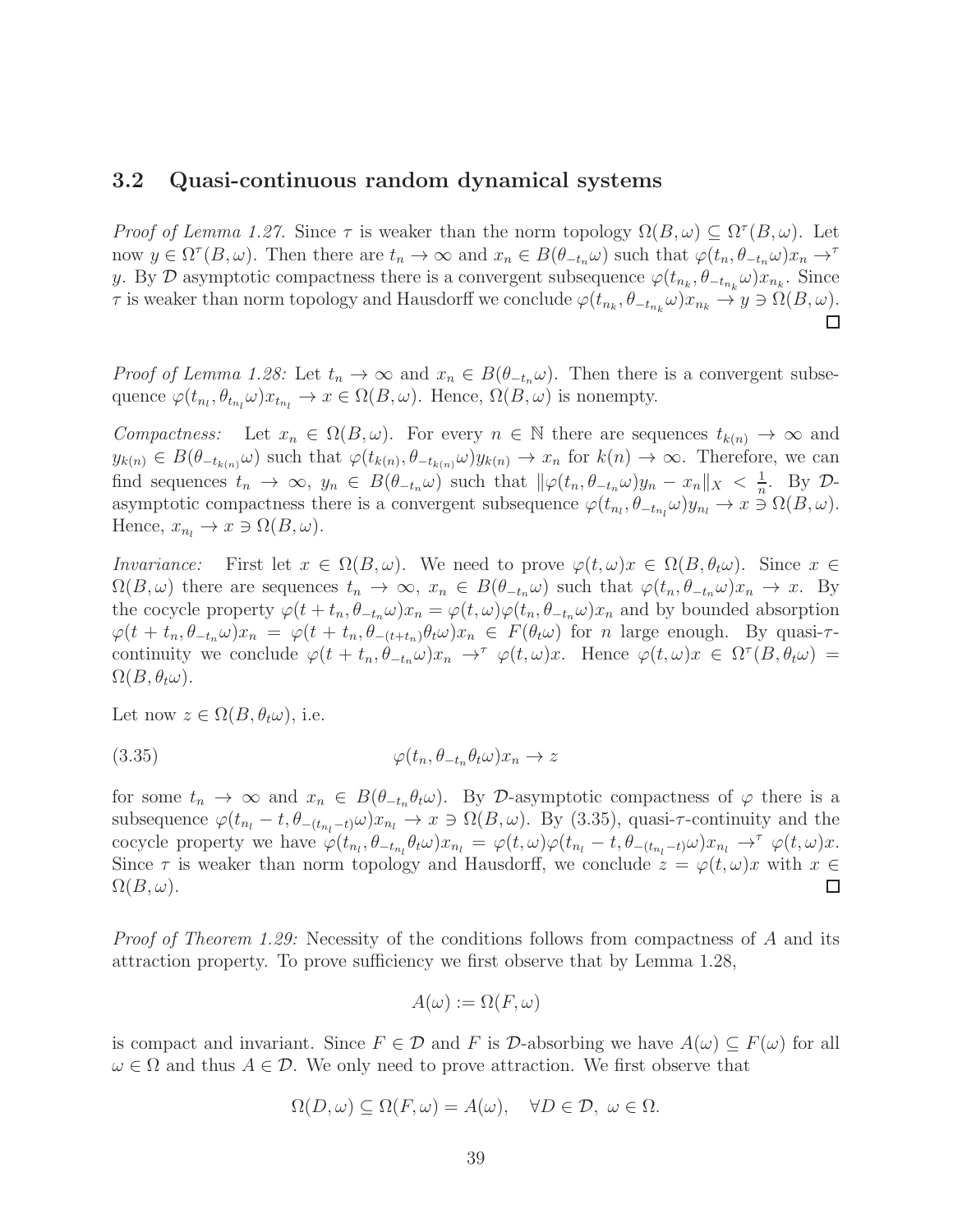Indeed: By absorption we have  $\Omega(B,\omega) \subseteq F(\omega)$ . By Lemma 1.28 we know that  $\Omega(B,\omega)$  =  $\varphi(t, \theta_{-t}\omega)\Omega(B, \theta_{-t}\omega) \subseteq \varphi(t, \theta_{-t}\omega)F(\theta_{-t}\omega)$ . Hence

$$
\Omega(B,\omega) \subseteq \bigcap_{t \ge 0} \varphi(t,\theta_{-t}\omega) F(\theta_{-t}\omega) \subseteq \Omega(F,\omega) = A(\omega).
$$

Assume that A is not attracting. Then there is a set  $B \in \mathcal{D}$ , an  $\omega \in \Omega$ , sequences  $t_n \to \infty$ ,  $x_n \in B(\theta_{-t_n}\omega)$  and a  $\delta > 0$  such that

$$
d(\varphi(t_n, \theta_{-t_n}\omega)x_n, A(\omega)) \ge \delta
$$

for all  $n \in \mathbb{N}$ . By asymptotic compactness there is a convergent subsequence  $\varphi(t_{n_l}, \theta_{-t_{n_l}}\omega)x_{n_l} \to$  $x \in \Omega(B, \omega) \subseteq A(\omega)$ , which implies a contradiction.

## 3.3 RDS and random attractors for (0.1)

*Proof of Theorem 1.31.* By Theorem 1.9 the map  $x \mapsto X(t, s; \omega)x$  is Lipschitz continuous in  $X = L^1(\mathcal{O})$ , locally uniformly in s, t. Uniqueness of essentially bounded very weak solutions implies the flow property

$$
X(t, s; \omega)x = X(t, r; \omega)X(r, s; \omega)x, \quad \forall \omega \in \Omega, \ s \le r \le t
$$

and cocycle property

$$
X(t, s; \theta_r \omega)x = X(t + r, s + r; \omega)x, \quad \forall \omega \in \Omega, s \le t, r \in \mathbb{R}
$$

for all  $x \in L^{\infty}(\mathcal{O})$ . By Lipschitz continuity in the initial condition these properties remain true for all  $x \in X = L^1(\mathcal{O})$ .

Next, we prove measurability of the map  $(t, s, \omega, x) \mapsto X(t, s; \omega)x$ . First let  $t \geq s$  and  $x \in L^{\infty}(\mathcal{O})$ . By Theorem 1.7 the map  $\mu \to X_t(\mu)$  from  $C(\mathbb{R}; \mathbb{R}^N)$  to H is continuous. Since also  $\omega \mapsto \mu(\omega)$  is a measurable map this implies measurability of  $\omega \mapsto X(t, s; \omega)x$  in H. Hence

$$
\omega \mapsto \int_{\mathcal{O}} \left( X(t, s; \omega) x \right) h \, d\xi
$$

is measurable for all  $h \in H_0^1(\mathcal{O})$ . Since  $X = L^1(\mathcal{O})$  is separable, by Pettis measurability theorem this implies measurability of  $X(t, s; \cdot)x$ . By approximation, this remains true for all  $x \in X$ . Since  $X(\cdot, s; \omega)x \in C([0, T]; X)$ , for all  $\omega \in \Omega$  we deduce joint measurability of  $(t, \omega) \mapsto X(t, s; \omega)x$  in X. Using  $X(t, s; \omega)x = X(t - s, 0; \theta_s\omega)x$  and joint measurability of  $(s, \omega) \mapsto (t - s, \theta_s \omega)$  this implies measurability of  $(s, \omega) \mapsto X(t, s; \omega)x$ . Hence, measurability of  $(t, s, \omega, x) \mapsto X(t, s; \omega)x$  follows and  $\varphi$  defines a continuous RDS on  $L^1(\mathcal{O})$ .

By Theorem 1.9,  $\varphi(t,\omega)x \in L^p(\mathcal{O})$  for all  $t \in \mathbb{R}_+$  if  $x \in L^p(\mathcal{O}), p \in [1,\infty]$ . Since  $L^p(\mathcal{O})$  is reflexive for  $p \in (1, \infty)$  this implies quasi-weak-continuity of  $\varphi$  on  $L^p(\mathcal{O})$  for all  $p \in (1, \infty)$ by Proposition 1.26. For  $p = \infty$  we note that  $\sigma(L^{\infty}, \overline{i^*(L^{\infty})})$  is the weak\* topology. By Proposition 1.26 quasi-weak<sup>\*</sup>-continuity of  $\varphi$  on  $L^{\infty}(\mathcal{O})$  follows.  $\Box$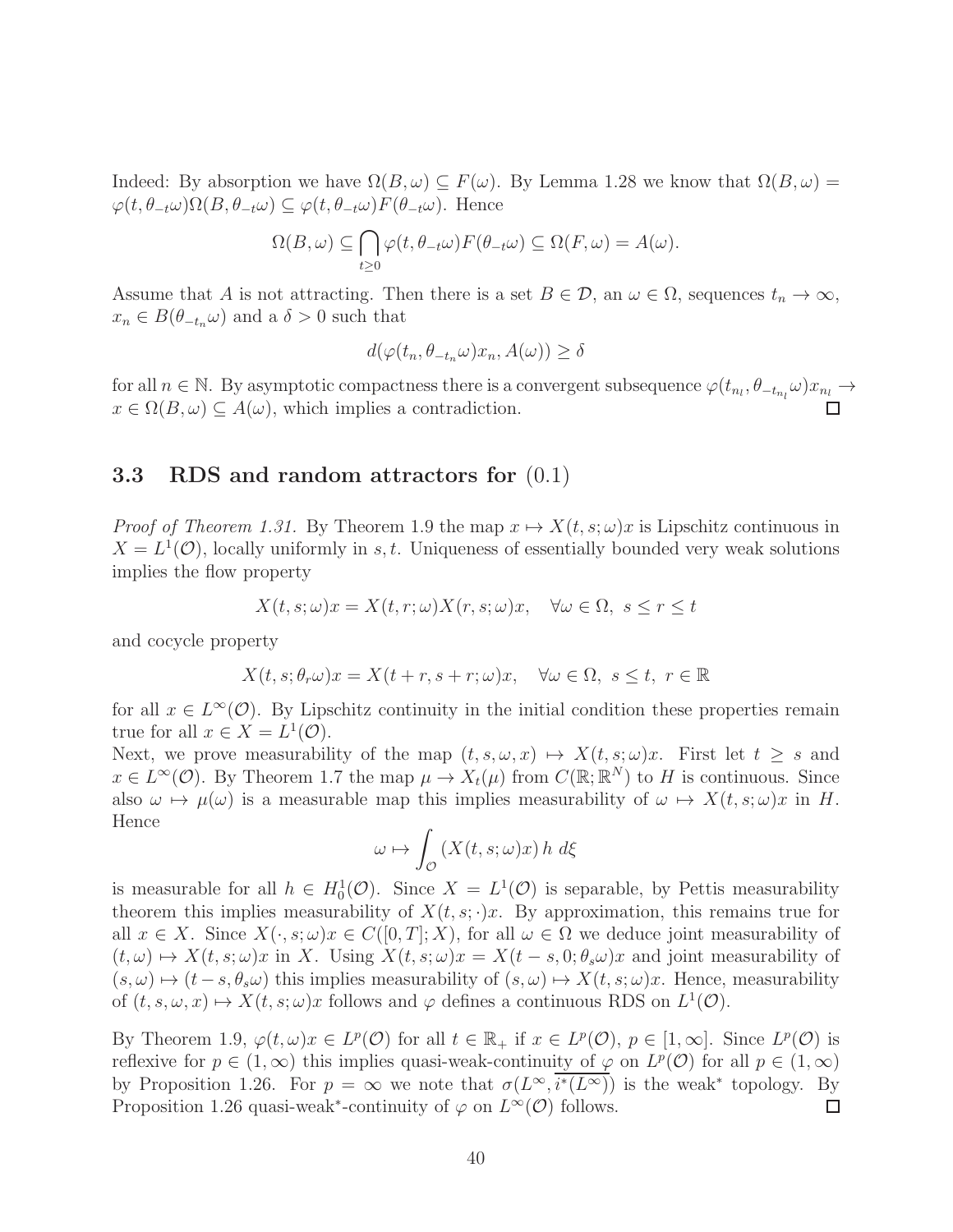# 3.4 Bounded Absorption, Asymptotic Compactness and Random Attractors for  $\varphi$

In the following let  $D$  be the universe of all random closed sets.

**Proposition 3.1** (Bounded absorption). There is an  $L^{\infty}(\mathcal{O})$ -bounded (i.e.  $||F(\omega)||_{L^{\infty}(\mathcal{O})}$  $\infty$ ) D-absorbing random set  $F \in \mathcal{D}$ . The absorption time for  $D \in \mathcal{D}$ ,  $\omega \in \Omega$  can be chosen independent of  $\omega$  and  $D$ .

*Proof.* Recall that by Theorem 1.31 we have  $\varphi(t,\omega)x \leq U_t(\omega)$  a.e. in  $\mathcal O$  for all  $t \geq 0$  and all  $x \in X$ . For  $D \in \mathcal{D}$ :

$$
\varphi(t,\theta_{-t}\omega)D(\theta_{-t}\omega) = \varphi(1,\theta_{-1}\omega)\varphi(t-1,\theta_{-t}\omega)D(\theta_{-t}\omega) \le U_1(\theta_{-1}\omega),
$$

a.e. in  $\mathcal O$  for all  $t \geq 1$ . Hence  $F(\omega) = \{x \in L^{\infty}(\mathcal O) | ||x||_{L^{\infty}(\mathcal O)} \leq ||U_1(\theta_{-1}\omega)||_{L^{\infty}(\mathcal O)} \}$  is a D-absorbing set with absorption time  $t \equiv 1$ .

- **Lemma 3.2** (Asymptotic compactness). i. The RDS  $\varphi$  is D-asymptotically compact on each  $L^p(\mathcal{O}), p \in [1, \infty)$ .
	- ii. If (O1) is satisfied, then there exists a compact D-absorbing set K with  $K(\omega) \subseteq C^0(\overline{O})$ compact for each  $\omega \in \Omega$ . In particular,  $\varphi$  is  $\mathcal{D}$ -asymptotically compact on  $L^{\infty}(\mathcal{O})$ .

*Proof.* (i): Let  $t_n \to \infty$ ,  $D \in \mathcal{D}$  and  $x_n \in D(\theta_{-t_n}\omega)$ . In Proposition 3.1 we have proved the existence of a  $\mathcal{D}\text{-absorbing random set } F$ . Note

$$
\varphi(t_n, \theta_{-t_n}\omega)x_n = \varphi(1, \theta_{-1}\omega)\varphi(t_n - 1, \theta_{-(t_n-1)}\theta_{-1}\omega)x_n
$$
  
\n
$$
\subseteq \varphi(1, \theta_{-1}\omega)F(\omega),
$$

for all  $t_n \geq 2$ . Since  $F(\omega)$  is bounded in  $L^{\infty}(\mathcal{O})$ , by Theorem 1.31  $\varphi(1, \theta_{-1}\omega)F(\omega)$  is a set of uniformly continuous functions on each compact set  $K \subseteq \mathcal{O}$  with modulus of continuity depending only on m, dist(K,  $\partial O$ ) and  $||F(\omega)||_{L^{\infty}(O)}$ . Let  $\{K_k | k \in \mathbb{N}\}\$  be a sequence of compact sets in  $\mathcal{O}$ , such that  $\mathcal{O} = \bigcup_{k \in \mathbb{N}} K_k$ . For each  $k \in \mathbb{N}$  we can choose a convergent subsequence of  $\varphi(t_n, \theta_{-t_n}\omega)x_n \in C^0(K_k)$ . Passing to a diagonal sequence, we can thus choose a subsequence (again denoted by n) such that  $\varphi(t_n, \theta_{-t_n}\omega)x_n$  is convergent in each  $C^0(K_k)$ and in particular pointwisely convergent in all of  $\mathcal{O}$ . By the uniform  $L^{\infty}(\mathcal{O})$  bound on  $\varphi(t_n; \theta_{-t_n}\omega)x_n$  this implies convergence of  $\varphi(t_n; \theta_{-t_n}\omega)x_n$  in  $L^p(\mathcal{O})$ , for each  $p \in [1, \infty)$ .

(ii): By Theorem 1.31, (iii) the set  $K(\omega) := \varphi(1, \theta_{-\alpha}) F(\omega)$  is uniformly bounded and equicontinuous in  $C^0(\overline{\mathcal{O}})$ . Since  $F(\omega)$  is absorbing, so is  $\varphi(1, \theta_{-1}\omega)F(\omega)$ .  $\Box$ 

*Proof of Theorem 1.32.* Let  $\mathcal{D}^p$  be the universe of all random sets in  $L^p(\mathcal{O}), p \in [1, \infty]$ .

The (unique) existence of a  $\mathcal{D}^p$ -random attractor  $A^p$  in  $L^p(\mathcal{O})$  follows from  $\mathcal{D}^p$ -absorption,  $\mathcal{D}^p$ -asymptotic compactness, quasi-weak-continuity of  $\varphi$  on  $L^p(\mathcal{O})$  and Theorem 1.29 for each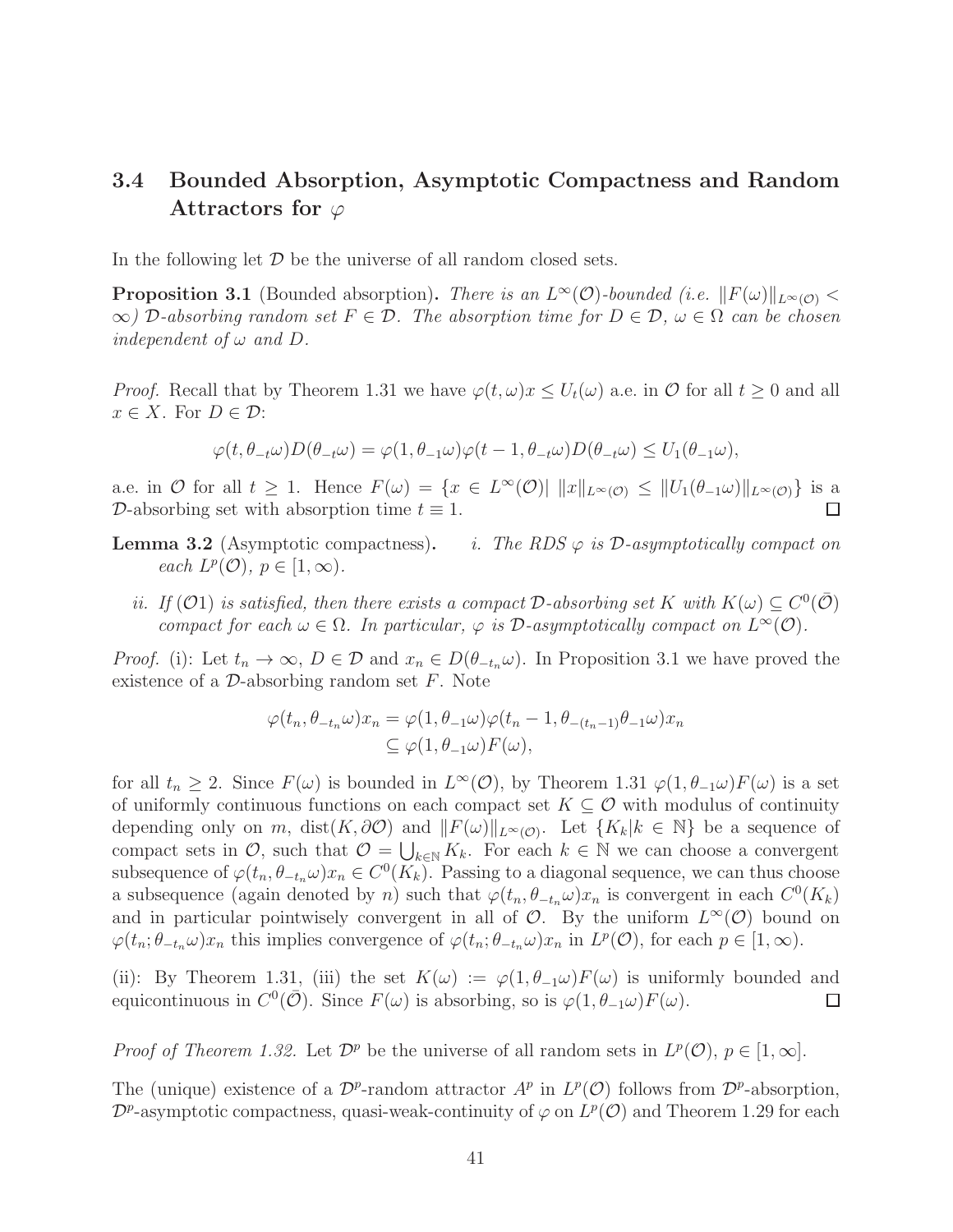$p \in [1,\infty)$ . Since F in Proposition 3.1 is an  $L^{\infty}$  bounded set absorbing all sets in  $\mathcal{D}^1$ , all these attractors coincide.

By the invariance property of the random attractor and Proposition 3.1 we have  $A(\omega)$  =  $\varphi(t,\theta_{-t}\omega)A(\theta_{-t}\omega) \subseteq F(\omega)$ , for all  $t \geq 1$  and thus  $L^{\infty}$  boundedness of A. Again by invariance of A,  $A(\omega) = \varphi(1, \theta_{-1}\omega)A(\theta_{-1}\omega) \subseteq \varphi(1, \theta_{-1}\omega)F(\theta_{-1}\omega)$ . Invoking Theorem 1.31 yields equicontinuity on each compact set  $K \subseteq \mathcal{O}$ .

If (O1) is satisfied, then we can argue as above for  $p = \infty$ .

 $\Box$ 

# References

- [1] Ludwig Arnold, Random dynamical systems, Springer Monographs in Mathematics, Springer-Verlag, Berlin, 1998.
- [2] Viorel Barbu, Giuseppe Da Prato, and Michael Röckner, Existence and uniqueness of nonnegative solutions to the stochastic porous media equation, Indiana Univ. Math. J. 57 (2008), no. 1, 187–211.
- [3] \_\_\_\_, Some results on stochastic porous media equations, Boll. Unione Mat. Ital. (9)  $1$  (2008), no. 1, 1–15.
- [4] , Existence of strong solutions for stochastic porous media equation under general monotonicity conditions, Ann. Probab. 37 (2009), no. 2, 428–452.
- [5]  $\Box$ , Finite time extinction for solutions to fast diffusion stochastic porous media equations, C. R. Math. Acad. Sci. Paris 347 (2009), no. 1-2, 81–84.
- [6]  $\_\_\_\_\$ , Stochastic porous media equations and self-organized criticality, Comm. Math. Phys. 285 (2009), no. 3, 901–923.
- [7] Viorel Barbu and Michael Röckner, On a random scaled porous medium equation, to appear in: J. Differential Equations (2011), 1–22.
- [8] Wolf-Jürgen Beyn, Benjamin Gess, Paul Lescot, and Michael Röckner, The global random attractor for a class of stochastic porous media equations, Comm. Partial Differential Equations 36 (2011), no. 3, 446–469.
- [9] Michael Caruana, Peter K. Friz, and Harald Oberhauser, A (rough) pathwise approach to a class of non-linear stochastic partial differential equations, Ann. Inst. H. Poincaré Anal. Non Linéaire 28 (2011), no. 1, 27-46.
- [10] Hans Crauel, Arnaud Debussche, and Franco Flandoli, Random attractors, J. Dynam. Differential Equations 9 (1997), no. 2, 307–341.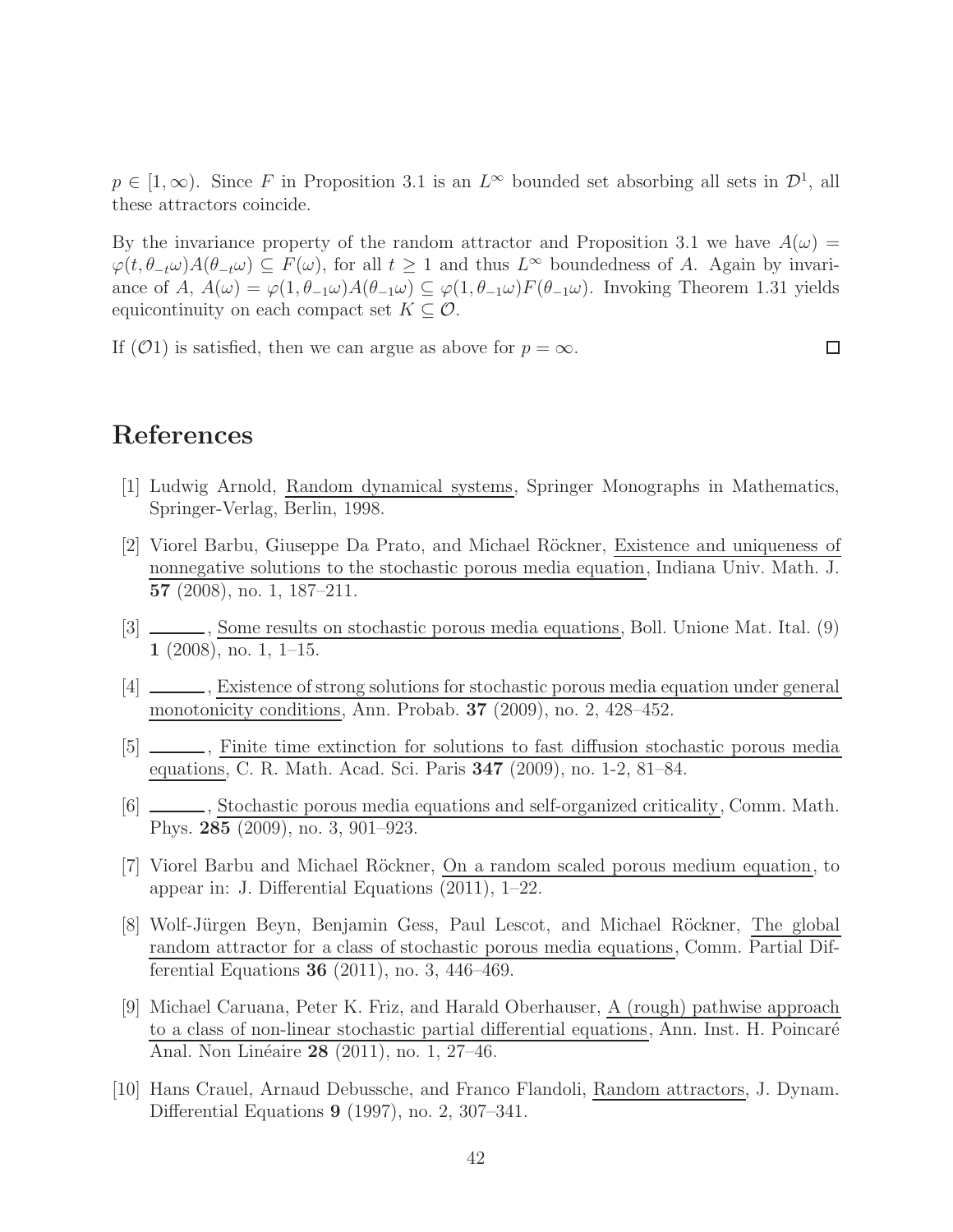- [11] Hans Crauel and Franco Flandoli, Attractors for random dynamical systems, Probab. Theory Related Fields 100 (1994), no. 3, 365–393.
- [12] Giuseppe Da Prato and Michael Röckner, Weak solutions to stochastic porous media equations, J. Evol. Equ. 4 (2004), no. 2, 249–271.
- [13] Giuseppe Da Prato, Michael Röckner, Boris L. Rozovskii, and Feng-Yu Wang, Strong solutions of stochastic generalized porous media equations: existence, uniqueness, and ergodicity, Comm. Partial Differential Equations 31 (2006), no. 1-3, 277–291.
- [14] Emmanuele DiBenedetto, Continuity of weak solutions to a general porous medium equation, Indiana Univ. Math. J. 32 (1983), no. 1, 83–118.
- [15] Franco Flandoli and Hannelore Lisei, Stationary conjugation of flows for parabolic SPDEs with multiplicative noise and some applications, Stochastic Anal. Appl. 22 (2004), no. 6, 1385–1420.
- [16] Peter K. Friz and Nicolas B. Victoir, Multidimensional stochastic processes as rough paths, Cambridge Studies in Advanced Mathematics, vol. 120, Cambridge University Press, Cambridge, 2010, Theory and applications.
- [17] Benjamin Gess, Strong solutions for stochastic partial differential equations of gradient type, preprint (2011).
- [18] Benjamin Gess, Wei Liu, and Michael Röckner, Random attractors for a class of stochastic partial differential equations driven by general additive noise, Journal of Differential Equations 251 (2011), no. 4-5, 1225 – 1253.
- [19] Massimiliano Gubinelli and Samy Tindel, Rough evolution equations, Ann. Probab. 38 (2010), no. 1, 1–75.
- [20] Martin Hairer, Rough stochastic pdes, preprint (2010), 1–32.
- [21] Jong U. Kim, On the stochastic porous medium equation, J. Differential Equations 220 (2006), no. 1, 163–194.
- [22] Olga A. Ladyˇzenskaja, Vsevolod A. Solonnikov, and Nina N. Ural'ceva, Linear and quasilinear equations of parabolic type, Translated from the Russian by S. Smith. Translations of Mathematical Monographs, Vol. 23, American Mathematical Society, Providence, R.I., 1967.
- [23] Yangrong Li and Boling Guo, Random attractors for quasi-continuous random dynamical systems and applications to stochastic reaction-diffusion equations, J. Differential Equations 245 (2008), no. 7, 1775–1800.
- [24] Gary M. Lieberman, Second order parabolic differential equations, World Scientific Publishing Co. Inc., River Edge, NJ, 1996.